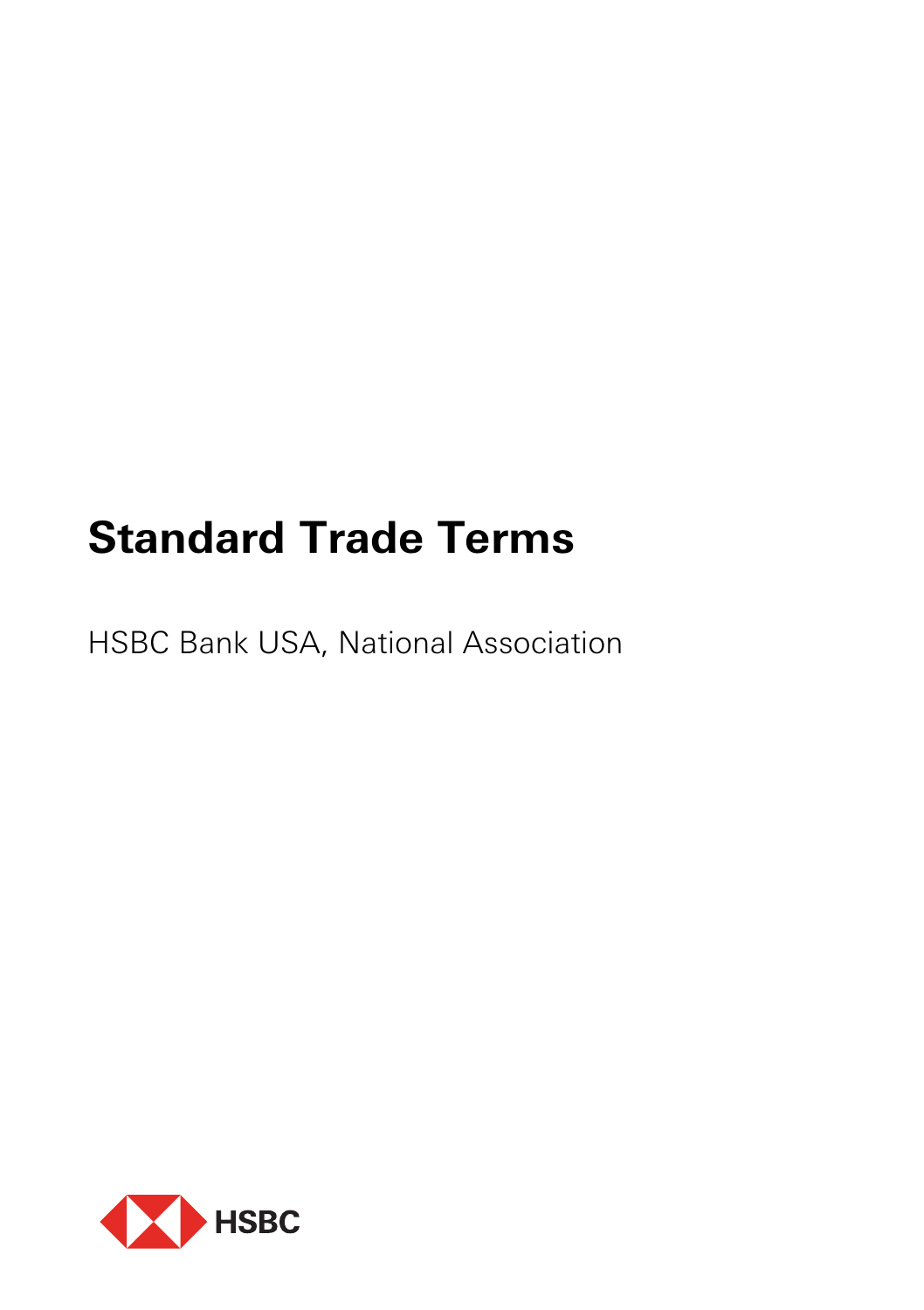# **CONTENTS**

| 1.                                   | <b>APPLICATION</b>                                       | 3                       |
|--------------------------------------|----------------------------------------------------------|-------------------------|
|                                      | <b>SECTION 1 – TRADE SERVICES</b>                        | $\overline{\mathbf{4}}$ |
| 2.                                   | <b>ICC RULES</b>                                         | $\overline{4}$          |
| 3.                                   | DOCUMENTARY CREDITS                                      | 4                       |
| 4.                                   | <b>INSTRUMENTS</b>                                       | $\overline{7}$          |
| 5.                                   | <b>COLLECTIONS</b>                                       | 9                       |
| 6.                                   | <b>FINANCE</b>                                           | 10                      |
| $7_{-}$                              | <b>TRADE FINANCE LOANS</b>                               | 11                      |
| 8.                                   | APPLICATIONS FOR RELEASE OF GOODS, SHIPPING GUARANTEES   |                         |
|                                      | AND LETTERS OF INDEMNITY                                 | 13                      |
|                                      | SECTION 2 - REIMBURSEMENT, INDEMNITY AND OTHER RIGHTS    | 14                      |
| 9.                                   | REIMBURSEMENT AND INDEMNITY                              | 14                      |
| 10 <sub>1</sub>                      | CASH COLLATERAL                                          | 15                      |
| 11.                                  | PLEDGE                                                   | 15                      |
| 12.                                  | <b>TRUST RECEIPTS</b>                                    | 16                      |
| 13.                                  | SET-OFF                                                  | 17                      |
| 14.                                  | SUPPLEMENTARY RIGHTS                                     | 17                      |
| <b>SECTION 3 - FEES AND PAYMENTS</b> |                                                          | 17                      |
| 15.                                  | FEES, COMMISSION, INTEREST AND CHARGES                   | 17                      |
| 16.                                  | PAYMENTS                                                 | 18                      |
|                                      | SECTION 4 - REPRESENTATIONS, UNDERTAKINGS AND SANCTIONS  | 20                      |
|                                      | 17. REPRESENTATIONS AND WARRANTIES                       | 20                      |
|                                      | 18. UNDERTAKINGS                                         | 21                      |
|                                      | 19. COMPLIANCE WITH LAWS AND SANCTIONS                   | 23                      |
|                                      | <b>SECTION 5 - INSTRUCTIONS AND ELECTRONIC PLATFORMS</b> | 25                      |
| 20.                                  | INSTRUCTIONS                                             | 25                      |
| 21.                                  | PLATFORMS                                                | 26                      |
|                                      | <b>SECTION 6 - OTHER</b>                                 | 27                      |
| 22.                                  | LIMITATION ON LIABILITY                                  | 27                      |
|                                      | 23. DISCLOSURE, CONFIDENTIALITY AND PRIVACY              | 29                      |
| 24.                                  | MISCELLANEOUS                                            | 31                      |
| 25.                                  | <b>GOVERNING LAW AND JURISDICTION</b>                    | 32                      |
|                                      | <b>SECTION 7 – DEFINITIONS AND INTERPRETATION</b>        | 32                      |
| 26.                                  | DEFINITIONS AND INTERPRETATION                           | 32                      |
| 27.                                  | <b>COUNTRY CONDITIONS</b>                                | 38                      |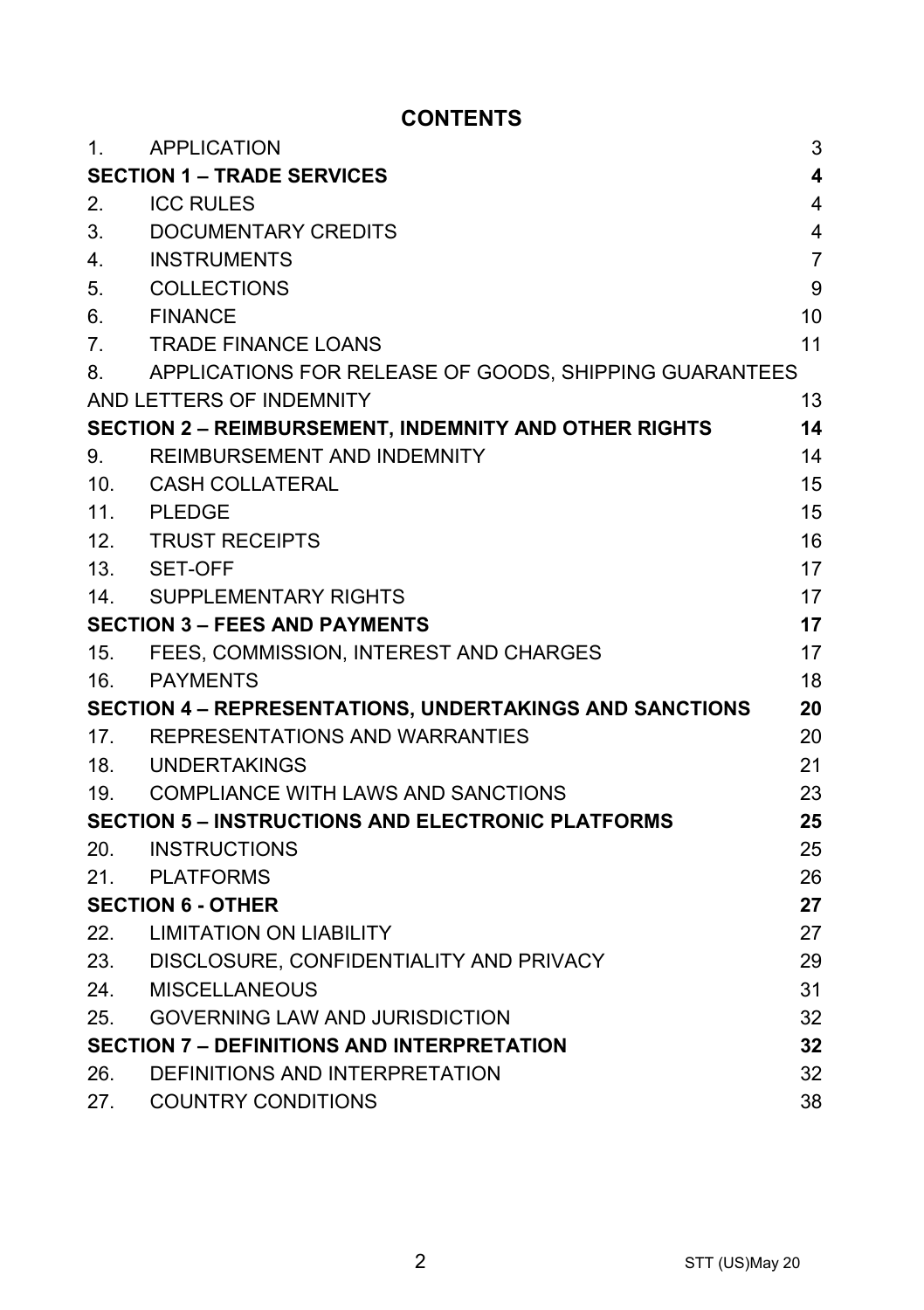# **STANDARD TRADE TERMS (THESE TERMS)**

## **1. APPLICATION**

1.1 These Terms shall apply to any Trade Service which HSBC may agree to make available or procure at the request of the Customer and shall include any relevant Country Conditions.

1.2 These Terms shall, where applicable, be subject to other terms and conditions in relation to services provided by HSBC to the Customer (including any banking service or account operating agreement) from time to time. In relation to any Trade Service, where any conflict arises between these Terms and any other applicable terms and conditions, the terms and conditions shall apply in the following order of priority:

- (a) the Application;
- (b) the Facility Agreement (if any) and/or any applicable Security Agreement;
- (c) the Country Conditions (if any);
- (d) these Terms; and
- (e) such other terms.

1.3 HSBC does not offer any advice to the Customer in relation to any Trade Service. Whilst HSBC may provide information or express opinions from time to time, such information or opinions are not offered as advice. Before applying for, or accepting, any Trade Service, the Customer shall make such enquiries and assessments as the Customer considers appropriate and the Customer should place no reliance on HSBC to give advice or make recommendations. If the Customer is in doubt of any Trade Service, the Customer should seek independent professional advice.

1.4 Each Trade Service is separate and independent from the Trade Transaction to which such Trade Service relates and HSBC is in no way concerned with, subject to, or bound by, the terms of such Trade Transaction, even if a reference is included in any document relating to that Trade Service.

1.5 HSBC may name, instruct or procure any correspondent bank (including any HSBC Group member) to be the issuing, advising, nominated or confirming bank in respect of any Trade Service (and may restrict such correspondent bank to an HSBC Group member or a correspondent bank acceptable to HSBC) and is authorised to issue a counter-guarantee or counter-SBLC in such form and content as determined by HSBC in favour of the correspondent bank. HSBC may pay to, or receive from any correspondent bank, charges, commissions, fees or other payments.

1.6 Nothing in these Terms shall oblige HSBC to enter into or provide any Trade Service at any time.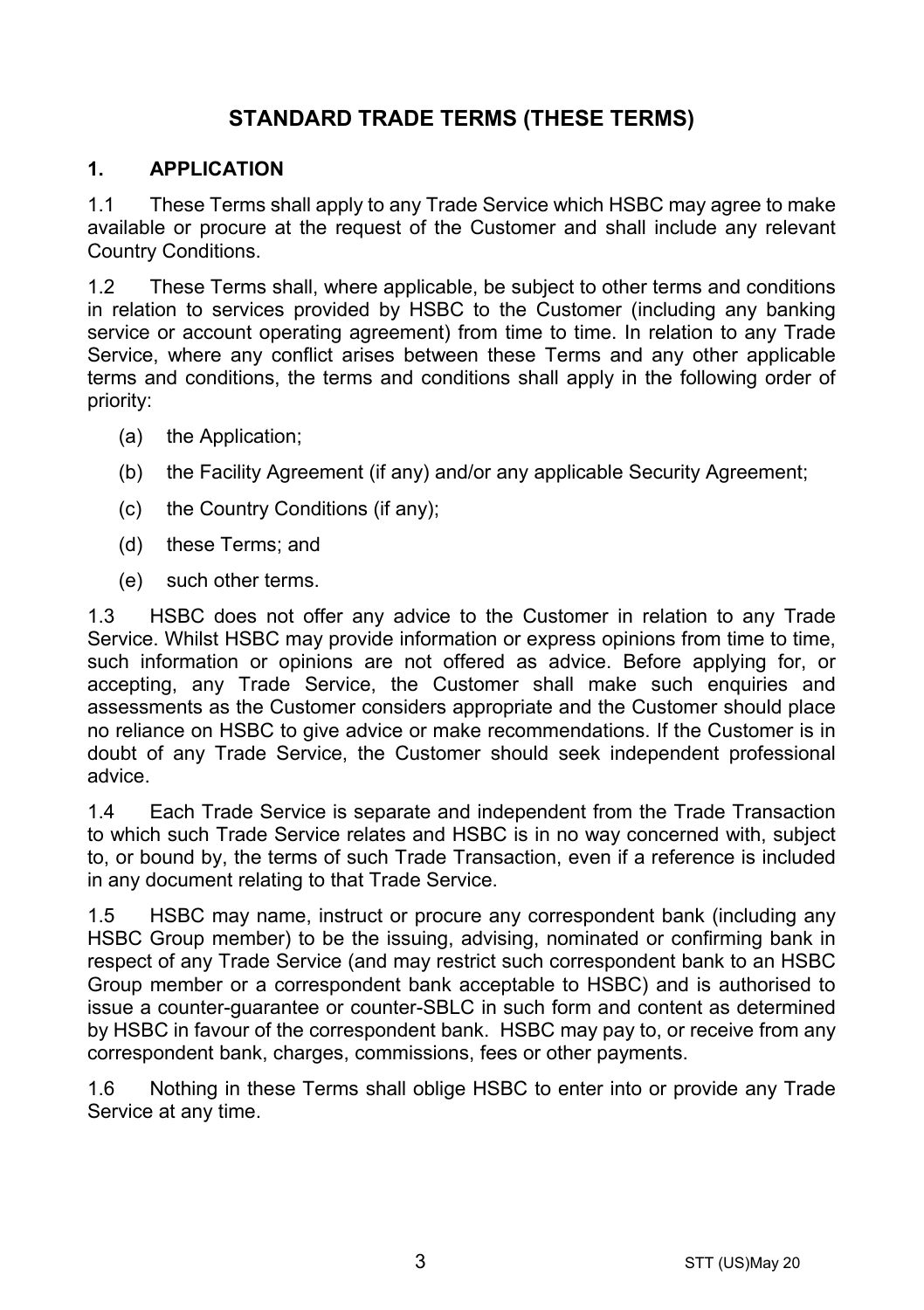# **SECTION 1 – TRADE SERVICES**

#### **2. ICC RULES**

2.1 Unless the Customer otherwise requests (and HSBC agrees with such request):

(a) all Documentary Credits issued by HSBC will be issued subject to the Uniform Customs and Practice for Documentary Credits, 2007 Revision, ICC Publication No. 600 (UCP600) and, if required by HSBC, the Uniform Customs and Practice for Documentary Credits (UCP600) Supplement for Electronic Presentation (eUCP);

(b) all SBLCs issued by HSBC will be issued subject to the International Standby Practices 1998, ICC Publication No. 590 (ISP98);

(c) all bonds and guarantees issued by HSBC will be issued subject to the Uniform Rules for Demand Guarantees, ICC Publication No.758 (URDG 758); and

(d) all Collections will be undertaken subject to the Uniform Rules for Collections 1995, ICC Publication No. 522 (URC 522) and, if required by HSBC, the Uniform Rules for Collections (URC 522) Supplement for Electronic Presentation (eURC),

in each case, as may be revised from time to time (together the ICC Rules), and the rights and obligations of the Customer will be subject to the applicable ICC Rules in addition to these Terms.

2.2 If there is any conflict between any ICC Rule and these Terms, these Terms shall prevail.

## <span id="page-3-0"></span>**3. DOCUMENTARY CREDITS**

- 3.1 The terms in this Claus[e 3](#page-3-0) apply to any Documentary Credits.
- 3.2 The Customer:
	- (a) undertakes to examine the customer copy of each Documentary Credit issued
	- by HSBC in order to check its consistency with the relevant Application; and
	- (b) agrees to give immediate notice to HSBC of any objection to its contents.

#### **Imports**

3.3 HSBC is authorised to honour and pay any Claim made under a Documentary Credit which appears on its face to comply with its terms and/or any Documents drawn (or purporting to be drawn) and presented under such Documentary Credit in accordance with its terms, without reference to or further authority from the Customer or any other party, and without enquiring whether any Claim has been properly made, and notwithstanding that the validity of any such Claim, or the amount of it, may be in dispute. The Customer accepts any such Claim as conclusive evidence that HSBC was liable to honour and pay it, and any payment made, or any steps taken by HSBC in good faith under or in connection with it, shall be binding on the Customer.

3.4 The presentation of any Documents under a Documentary Credit shall be deemed to be in compliance with the terms of the Documentary Credit if HSBC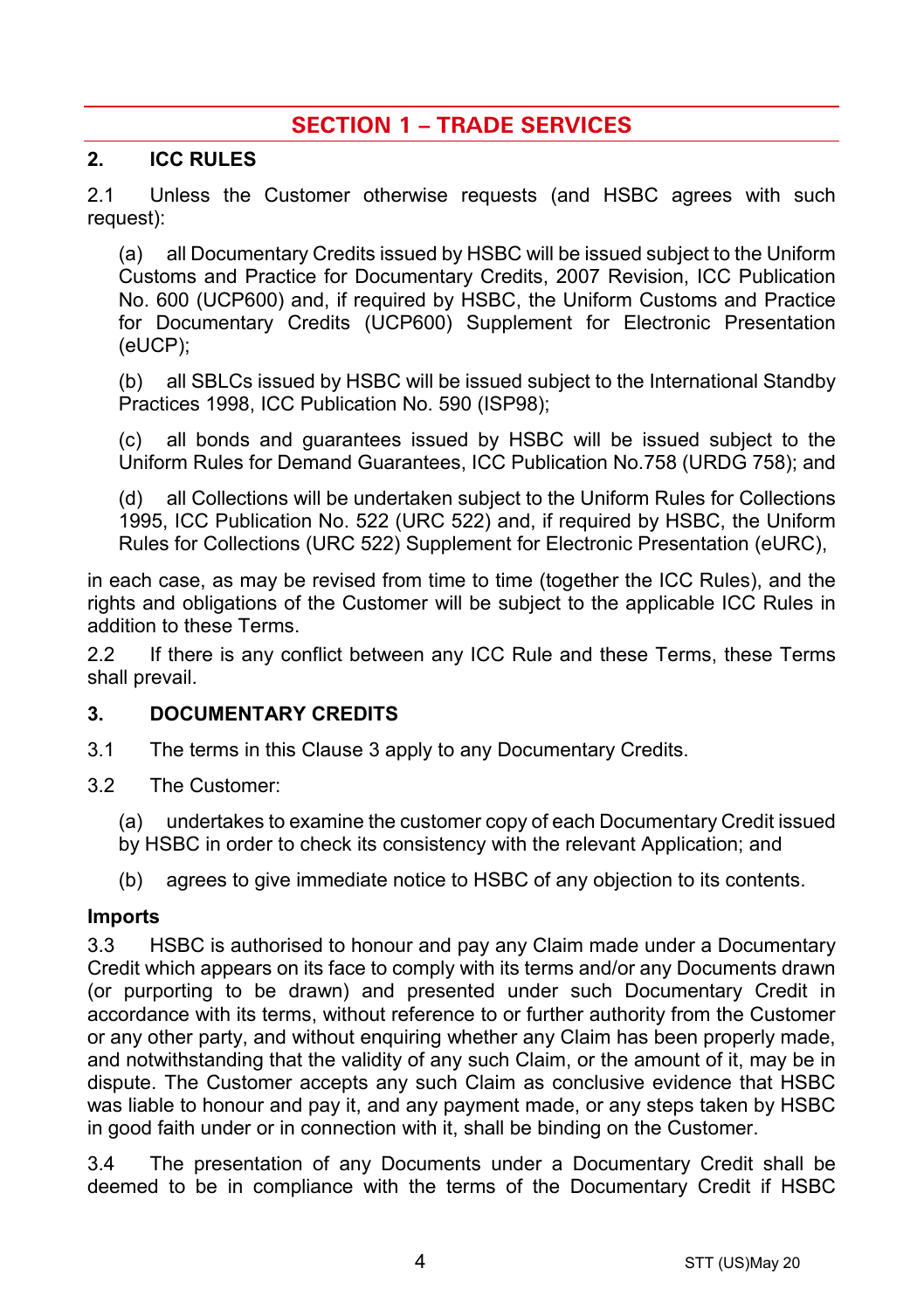determines that they appear to be in order and, taken as a whole, conform with the requirements of the Documentary Credit. The Customer waives all claims against HSBC for any delay that may result in examining such Documents or any failure to identify any discrepancies that may exist.

3.5 Notwithstanding any contrary instruction from the Customer, HSBC may reject any Claim which HSBC determines does not comply with the terms of the relevant Documentary Credit. HSBC is not obliged to notify the Customer or to seek the Customer's waiver of any discrepancy before refusing the Claim. Where HSBC does seek a waiver in respect of any discrepancy, the taking of such action does not oblige HSBC to seek a waiver of any discrepancy at any other time.

3.6 If HSBC notifies the Customer of a discrepancy with respect to a Claim and the Customer requests HSBC and/or its correspondent bank or its agent to:

(a) effect payment under the Documentary Credit, notwithstanding the discrepancy; or

(b) countersign or issue any guarantee or indemnity covering the discrepancy,

the Customer confirms that its reimbursement obligations and the indemnity set out in Claus[e 9](#page-13-0) (*[REIMBURSEMENT AND INDEMNITY](#page-13-0)*) shall apply to such Claim and/or any such guarantee or indemnity.

3.7 HSBC may at any time amend or insert additional terms and conditions into a Documentary Credit as HSBC may consider appropriate, provided that any such amendment or additional terms and conditions shall not increase the Customer Liabilities in relation to such Documentary Credit. HSBC may, subject to the beneficiary's consent, cancel the whole or any unused balance of a Documentary Credit.

3.8 Notwithstanding any instruction in an Application, HSBC may restrict the availability of any Documentary Credit, or any advising or confirming, to its own offices or to any correspondent bank or agent of its choice and, in such case, HSBC may refuse to honour, or make payment for, any Document drawn or purporting to be drawn on any office, bank or other person other than such office, correspondent bank or agent.

3.9 If HSBC effects payment under a Documentary Credit prior to the maturity date of such Documentary Credit:

(a) (in the case where the Documentary Credit beneficiary bears interest) the Customer shall be liable to pay to HSBC the full amount of the Documentary Credit on the maturity date, even if HSBC only paid a discounted amount under the Documentary Credit; and

(b) (in the case where the Customer is required to bear interest under the Documentary Credit pursuant to any other agreement with HSBC) the Customer shall, on the maturity date of such Documentary Credit or such earlier date as may be demanded by HSBC, pay to HSBC the full amount of the Claim together with interest accruing on such Claim for the period from and including the date of HSBC's payment to and including the maturity date, such interest payable in accordance with Clause [15](#page-16-0) [\(FEES, COMMISSION, INTEREST AND CHARGES\)](#page-16-0).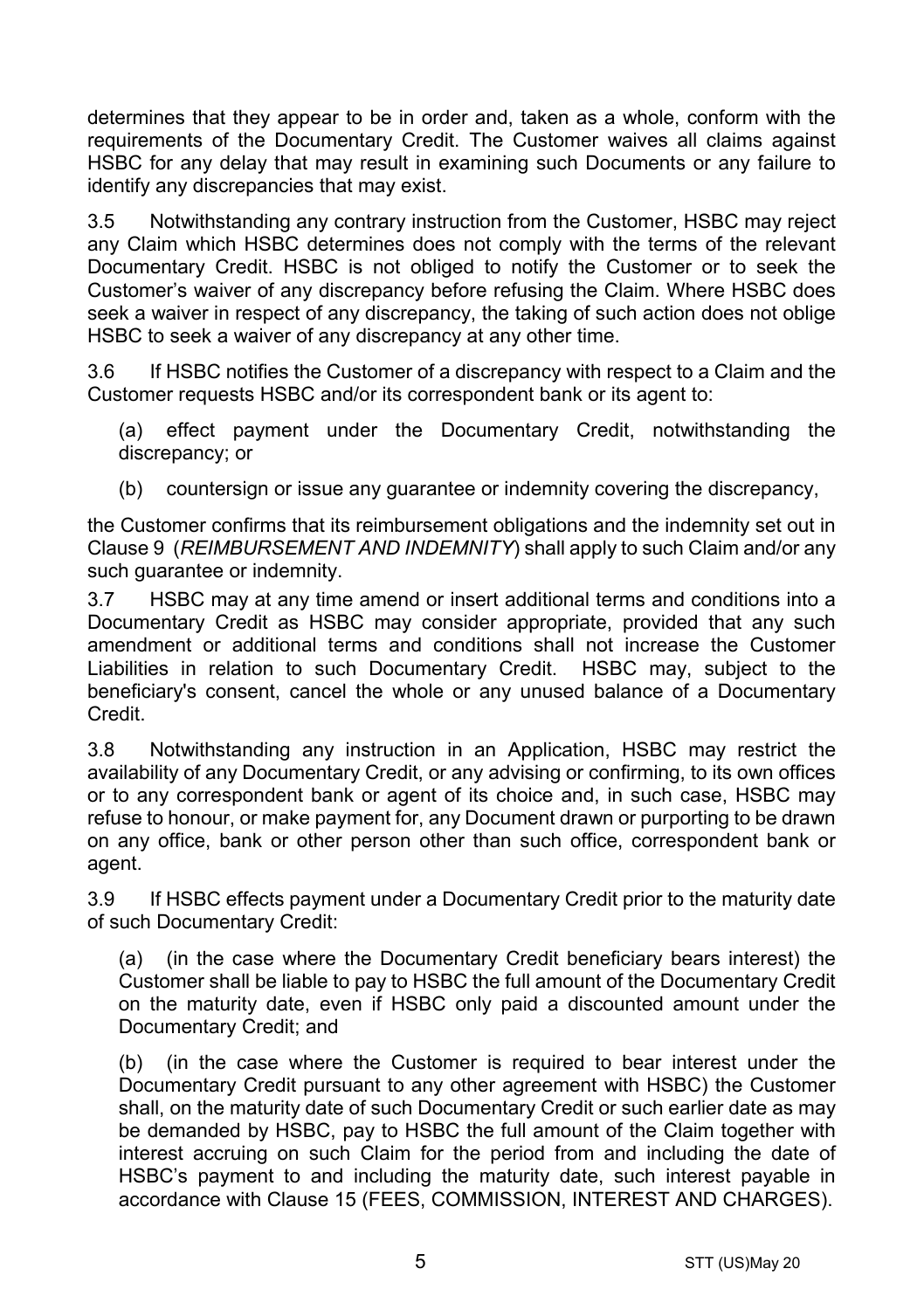3.10 If the terms of a Documentary Credit (whether expressly or impliedly) permits payment to be effected to the beneficiary prior to receipt of the Documents required to be delivered under such Documentary Credit, the Customer shall, on the maturity date of such Documentary Credit or such earlier date as may be demanded by HSBC, pay to HSBC the full amount of the Claim (whether or not the Documents subsequently delivered are compliant with the terms of the Documentary Credit) together with interest accruing on such Claim for the period from and including the date of HSBC's payment to and including the maturity date, such interest payable in accordance with Clause [15](#page-16-0) (*[FEES, COMMISSION, INTEREST AND CHARGES](#page-16-0)*).

3.11 If any Documentary Credit stipulates that certain specific Documents be forwarded by the beneficiary directly to the Customer at or prior to the time the beneficiary makes any Claim, all remaining Documents must be produced to HSBC in respect of any Claim under such Documentary Credit. If the Customer uses the Documents forwarded directly to it to obtain possession of the Goods, HSBC is authorised to accept all Documents presented under such Documentary Credit and pay or accept upon presentation and pay at maturity all Documents drawn in respect of the Goods, notwithstanding any discrepancy or any other matter or thing that might otherwise have relieved or affected the Customer's or HSBC's obligations. The Customer confirms that its reimbursement obligations and the indemnity set out in Clause [9](#page-13-0) (*[REIMBURSEMENT AND INDEMNITY](#page-13-0)*) shall apply to any amount paid by HSBC in respect of such Documentary Credit.

3.12 If any Documentary Credit stipulates that the Goods be insured under insurance policies/certificates containing "Institute Cargo Clauses" or other industry standard clauses, HSBC may accept insurance policies/certificates which contain "American Institute Cargo Clauses" or any other industry standard clauses that HSBC determines appropriate.

3.13 HSBC will not be bound at any time to release any Documents or Goods to the Customer unless the Customer has fully discharged its Customer Liabilities in respect of the Documentary Credit relating to such Documents or Goods.

<span id="page-5-0"></span>3.14 If HSBC issues a Documentary Credit back-to-back (a **Back-to-Back Documentary Credit**) to another Documentary Credit (a **Master Documentary Credit**) the Customer:

(a) acknowledges that its Customer Liabilities in respect of the Back-to-Back Documentary Credit are not dependent or conditional on the performance of the Master Documentary Credit;

(b) unconditionally and irrevocably assigns or transfers absolutely to HSBC all of its payment rights in the Master Documentary Credit;

(c) shall not amend or accept any amendment to the Master Documentary Credit without the consent of HSBC or take any action which might result in HSBC not receiving the full amount under the Master Documentary Credit; and

(d) authorises HSBC to use the Documents presented under the Back-to-Back Documentary Credit to make a Claim under the Master Documentary Credit irrespective of any discrepancies or irregularities in the Documents presented.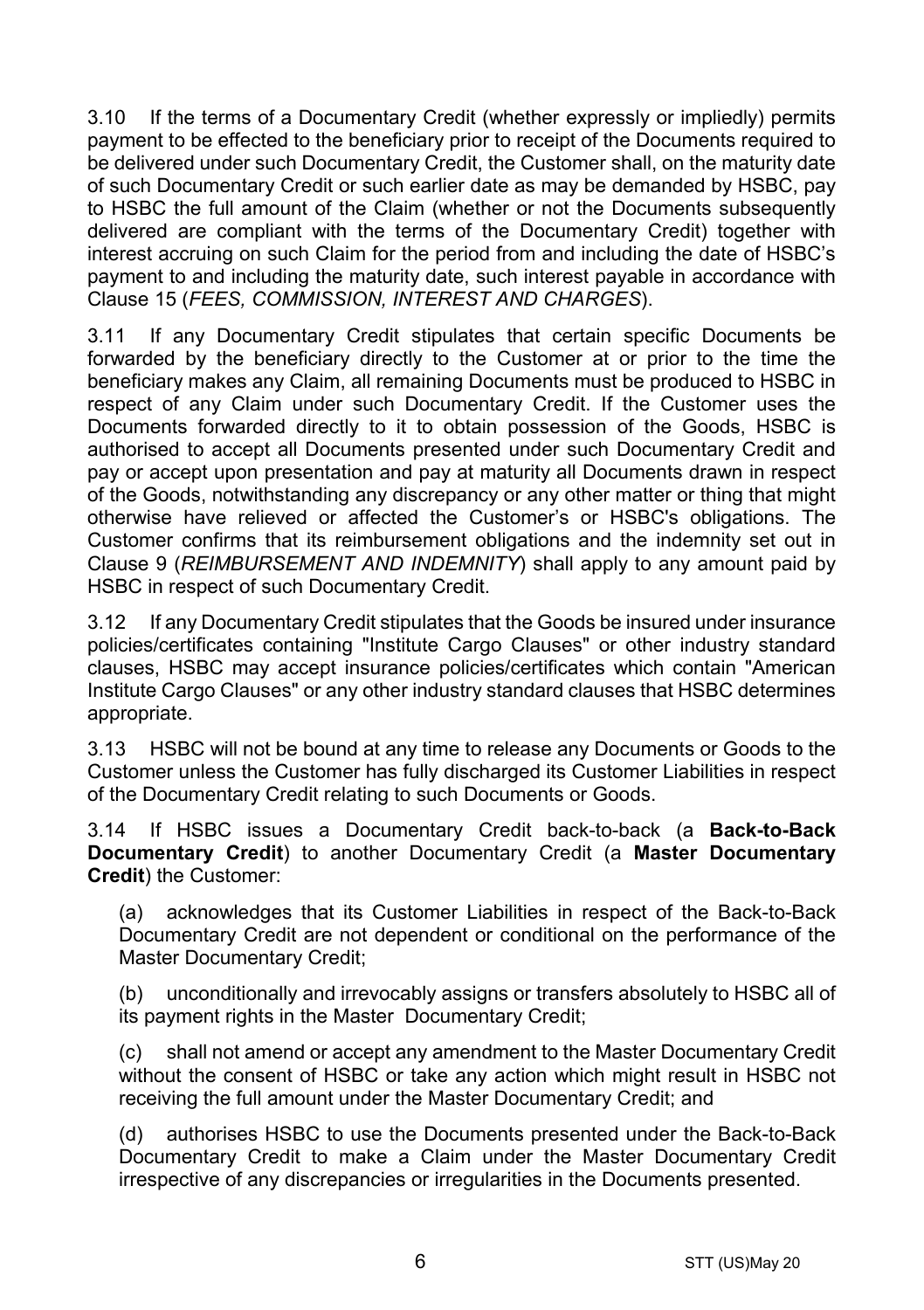3.15 HSBC is not obliged to notify the Customer of any incompatibility between the terms of a Back-to-Back Documentary Credit and the relevant Master Documentary Credit.

# **Exports**

3.16 If HSBC confirms a Documentary Credit or SBLC (whether on a disclosed or undisclosed basis) and payment in full or part is not received by HSBC from the relevant issuing bank, the Customer is only required to reimburse HSBC for amounts not received if the non-payment was due to a Recourse Event. Such reimbursement by the Customer is payable immediately upon HSBC's demand together with any interest payable in accordance with Clause [15](#page-16-0) (*[FEES, COMMISSION, INTEREST](#page-16-0)  [AND CHARGES](#page-16-0)*) and the Customer shall reimburse HSBC for any loss or damage suffered by HSBC as a result of the non-payment.

3.17 HSBC will not be bound by a confirmation (whether on a disclosed or undisclosed basis) and will not be obliged to negotiate a Documentary Credit or SBLC if it is amended without HSBC's consent, the Documents presented do not fully comply with the terms of the Documentary Credit or SBLC, the original Documentary Credit or SBLC is different from the copy of the Documentary Credit or SBLC upon which HSBC based its confirmation, the Customer does not comply with any of its obligations under this Clause [3,](#page-3-0) or if payment in full or part is not received by HSBC (or cannot be accepted by HSBC) from the relevant issuing bank as a result of a Recourse Event.

3.18 If HSBC confirms a Documentary Credit or SBLC on an undisclosed basis, the Customer shall not make a presentation in respect of the Documentary Credit or SBLC to any person other than HSBC and shall promptly provide to HSBC the original Documentary Credit or SBLC, any operative documents and any amendments issued by the relevant issuing bank.

3.19 If HSBC confirms a Documentary Credit or SBLC (whether on a disclosed or undisclosed basis), the Customer:

(a) unconditionally and irrevocably assigns or transfers absolutely to HSBC all of its payment rights in such Documentary Credit or SBLC; and

(b) shall not take any action which might result in HSBC not receiving the full amount under the Documentary Credit or SBLC.

## <span id="page-6-0"></span>**4. INSTRUMENTS**

4.1 The terms in this Clause [4](#page-6-0) apply to any SBLC, demand guarantee (including an avalisation, co-acceptance or acceptance of a Document), bond, counter-guarantee, counter-SBLC, or similar independent payment obligation (including any extension, renewal or amendment of the same)(each an **Instrument**) issued, confirmed or provided by HSBC.

4.2 The Customer:

(a) undertakes to examine the customer copy of each Instrument issued or entered into by HSBC in order to check its consistency with the relevant Application: and

(b) agrees to give immediate notice to HSBC of any objection to its contents.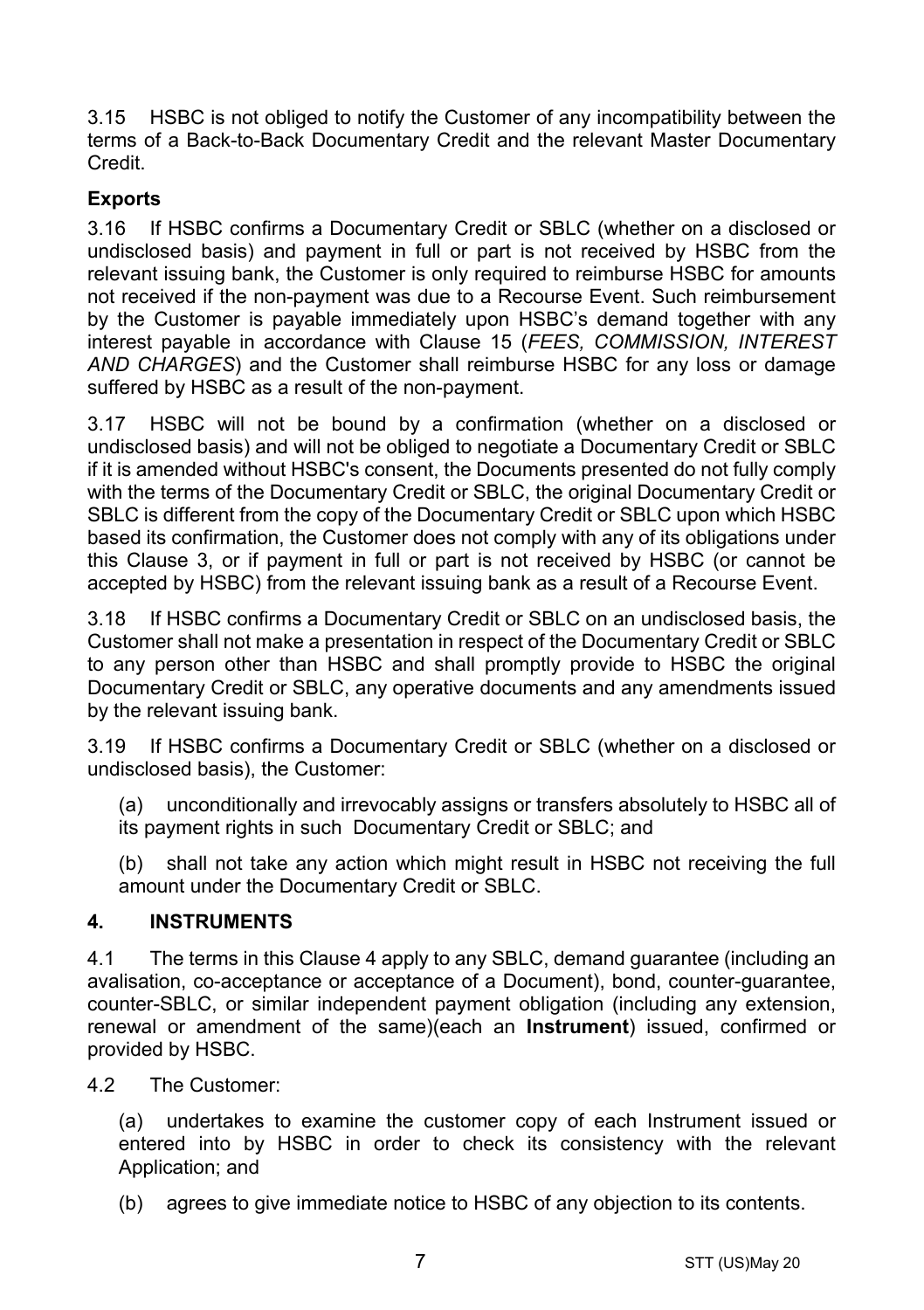4.3 HSBC is authorised to accept, pay or honour any Claim made under any Instrument which appears on its face to comply with its terms, without reference to or further authority from the Customer or any other party, and without enquiring whether any such Claim on HSBC has been properly made, notwithstanding that the validity of any such Claim, or the amount of it, may be in dispute. The Customer accepts any such Claim as conclusive evidence that HSBC was liable to pay or comply with it, and any payment made, or any steps taken by HSBC in good faith under or in connection with it, shall be binding upon the Customer.

4.4 The presentation of any documents under an Instrument shall be deemed to be in compliance with the terms of the Instrument if HSBC determines that they appear on their face to be in order and, taken as a whole, conform with the requirements of the Instrument. The Customer waives all claims against HSBC for any delay that may result in examining such documents or any failure to identify any discrepancies that may exist.

4.5 Notwithstanding any contrary instruction from the Customer, HSBC is entitled to reject any Claim which HSBC determines does not comply with the terms of the relevant Instrument. HSBC is not obliged to notify the Customer or to seek the Customer's waiver of any discrepancy before refusing the Claim. Where HSBC does seek a waiver in respect of any discrepancy, the taking of such action does not oblige HSBC to seek a waiver of discrepancy at any other time.

4.6 If HSBC notifies the Customer of a discrepancy with respect to a Claim and the Customer requests HSBC and/or its correspondent bank or its agent to:

- (a) effect payment under the Instrument, notwithstanding the discrepancy; or
- (b) countersign or issue any guarantee or indemnity covering the discrepancy,

the Customer confirms that its reimbursement obligations and the indemnity set out in Clause [9](#page-13-0) (*[REIMBURSEMENT AND INDEMNITY](#page-13-0)*) shall apply to such Claim and/or any such guarantee or indemnity.

4.7 HSBC may at any time amend or insert additional terms and conditions into an Instrument as HSBC may consider appropriate, provided that any such amendment or additional terms and conditions shall not increase the Customer Liabilities in relation to such Instrument. HSBC may, subject to the beneficiary's consent, cancel the whole or any unused balance of an Instrument.

4.8 Notwithstanding any instruction in an Application, HSBC may restrict the availability of any SBLC, or any advising or confirming, to its own offices or to any correspondent bank or agent of its choice and, in such case, HSBC may refuse to honour, or make payment for, any Document drawn or purporting to be drawn on any office, bank or other person other than such office, correspondent bank or agent.

4.9 If the terms of an SBLC (whether expressly or impliedly) permits payment to be effected to the beneficiary prior to receipt of the documents required to be delivered under such SBLC, the Customer shall, on the maturity date of such SBLC or such earlier date as may be demanded by HSBC, pay to HSBC the full amount of the Claim (whether or not the documents subsequently delivered are compliant with the terms of the SBLC) together with interest accruing on such Claim for the period from and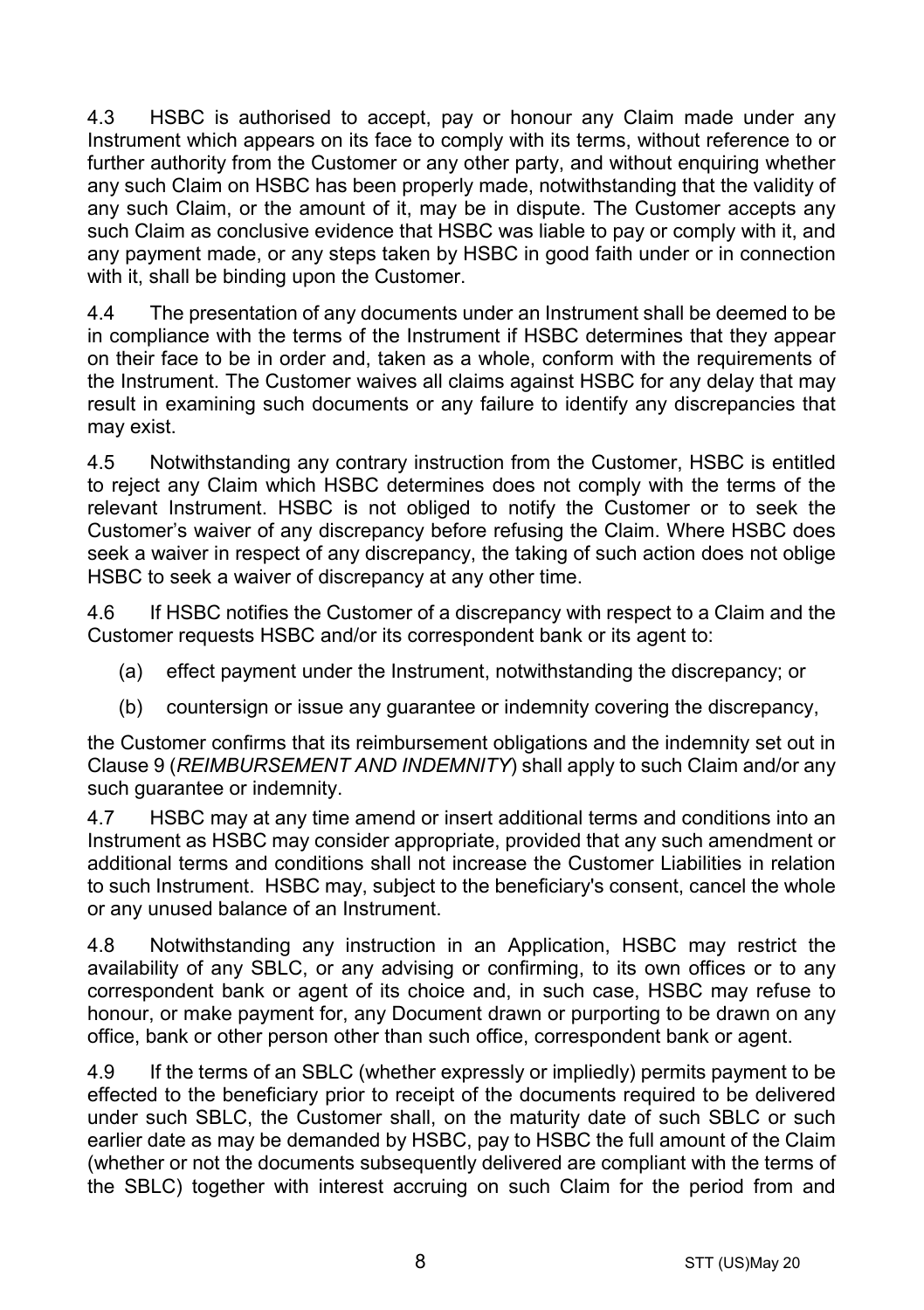including the date of HSBC's payment to and including the maturity date, such interest payable in accordance with Clause [15](#page-16-0) (*[FEES, COMMISSION, INTEREST AND](#page-16-0)  [CHARGES](#page-16-0)*).

4.10 Notwithstanding the foregoing, if the Customer has requested HSBC to issue or arrange for the issuance of an Instrument by a correspondent bank for which a counter-guarantee or counter-SBLC must be issued by HSBC, HSBC may include such terms in the counter-guarantee or counter-SBLC that HSBC considers are required to support the issuance of such Instrument. Without limitation, the validity period and Claim period (if applicable) of the counter-guarantee or counter-SBLC shall be longer than the validity period and Claim period (if applicable) of the Instrument and other terms may be added to reflect the laws under which the Instrument is governed.

4.11 If any Instrument contemplates renewal or extension and the Customer does not advise HSBC at least 5 Business Days prior to the time required for HSBC to provide notice of cancellation as required by the Instrument, HSBC may renew or extend for an additional year or such other term as HSBC may so select. HSBC shall however be under no obligation to issue, extend or renew any Instrument and may at any time:

(a) cancel or revoke any Instrument without prior notice to or authorisation from the Customer if such Instrument or the beneficiary of such Instrument permits cancellation or revocation; or

(b) pay any Instrument without prior notice to or authorisation from the Customer if the Instrument or any relevant law permits or requires payment to be made if such Instrument is cancelled, withdrawn, not extended or not renewed.

4.12 Any cancellation, payment or revocation by HSBC of any Instrument at any time shall be without prejudice to the rights and obligations of HSBC and the Customer under these Terms.

4.13 Unless an Instrument expressly provides that the original Instrument must be presented to HSBC to support a Claim, HSBC may pay and/or comply with any Claim, whether or not the original of the Instrument is presented to HSBC.

4.14 Notwithstanding that the Customer may claim that an Instrument has been reduced, cancelled or terminated, HSBC may determine that, due to the governing law of the Instrument, it is has not been reduced, cancelled or terminated, or HSBC may determine that it is necessary to obtain or require the relevant beneficiary's confirmation of the reduction, release or discharge of HSBC's and/or any correspondent bank's liabilities under such Instrument. Subject to such determination, or until such confirmation is received by HSBC, such Instrument shall not be treated or deemed as reduced, cancelled or terminated.

# <span id="page-8-0"></span>**5. COLLECTIONS**

5.1 The terms in this Claus[e 5](#page-8-0) apply to any Collection transaction.

5.2 If HSBC is requested by the Customer to handle a Collection as the remitting bank, HSBC shall be under no obligation to make any payment to the Customer in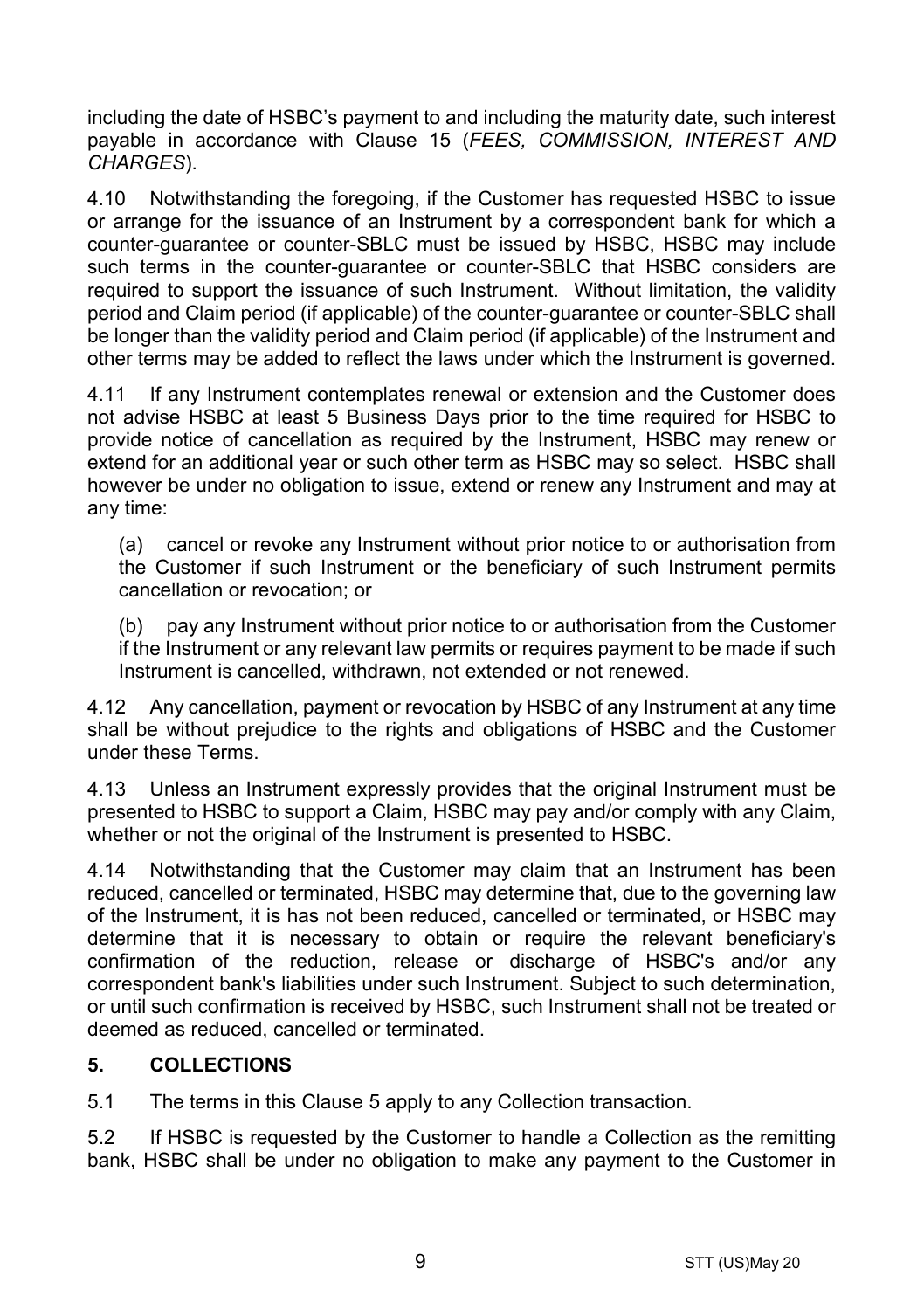respect of the Collection until HSBC has received full payment from the collecting or presenting bank.

5.3 HSBC is not obliged to check the Documents before sending them to the collecting or presenting bank.

5.4 HSBC is not obliged to check the Documents that it receives from a remitting bank.

# <span id="page-9-0"></span>**6. FINANCE**

6.1 The terms in this Clause [6](#page-9-0) apply where HSBC Finances any Document or Documentary Credit.

6.2 Upon HSBC Financing a Document or Documentary Credit, the Customer unconditionally and irrevocably:

(a) transfers ownership of the Document or Documentary Credit to HSBC and undertakes to endorse the relevant Document in favour of HSBC (if not already endorsed in favour of HSBC as a condition to such Finance) and deliver the original endorsed Document to HSBC;

(b) assigns or transfers absolutely to HSBC all of its rights to receive the proceeds of such Documentary Credit or Document; and

(c) assigns or transfers absolutely to HSBC all of its rights, title and interest in the associated underlying receivable (and related rights and proceeds) (if any) arising from the underlying Trade Transaction,

and where the amount of the Finance was calculated by applying an advance rate to the face value of the Document or Documentary Credit, upon receipt by HSBC of any proceeds of that Document or Documentary Credit in excess of the amount of the Finance, HSBC shall pay those proceeds to the Customer (after deducting any outstanding Customer Liabilities).

6.3 If HSBC has Financed a Document or Documentary Credit and payment in full or part is not received by HSBC for any reason (or cannot, for any reason whatsoever, be accepted by HSBC) from the relevant issuing bank, confirming bank, collecting bank, presenting bank, drawee or obligor (as applicable), then unless otherwise agreed in writing by HSBC:

- (a) such Trade Service is provided with full recourse against the Customer; and
- (b) the Customer is required to reimburse HSBC for amounts not received.

Such reimbursement is payable immediately upon HSBC's demand together with any interest payable in accordance with Clause [15](#page-16-0) (*[FEES, COMMISSION, INTEREST](#page-16-0)  [AND CHARGES](#page-16-0)*) and the Customer shall reimburse HSBC for any loss or damage suffered by HSBC as a result of the non-payment.

6.4 If HSBC has agreed to Finance a Document or Documentary Credit on a nonrecourse basis and payment in full or part is not received by HSBC (or cannot be accepted by HSBC) from the relevant issuing bank, confirming bank, collecting bank, presenting bank, drawee or obligor (as applicable), the Customer is only required to reimburse HSBC for amounts not received if the non-payment was due to a Recourse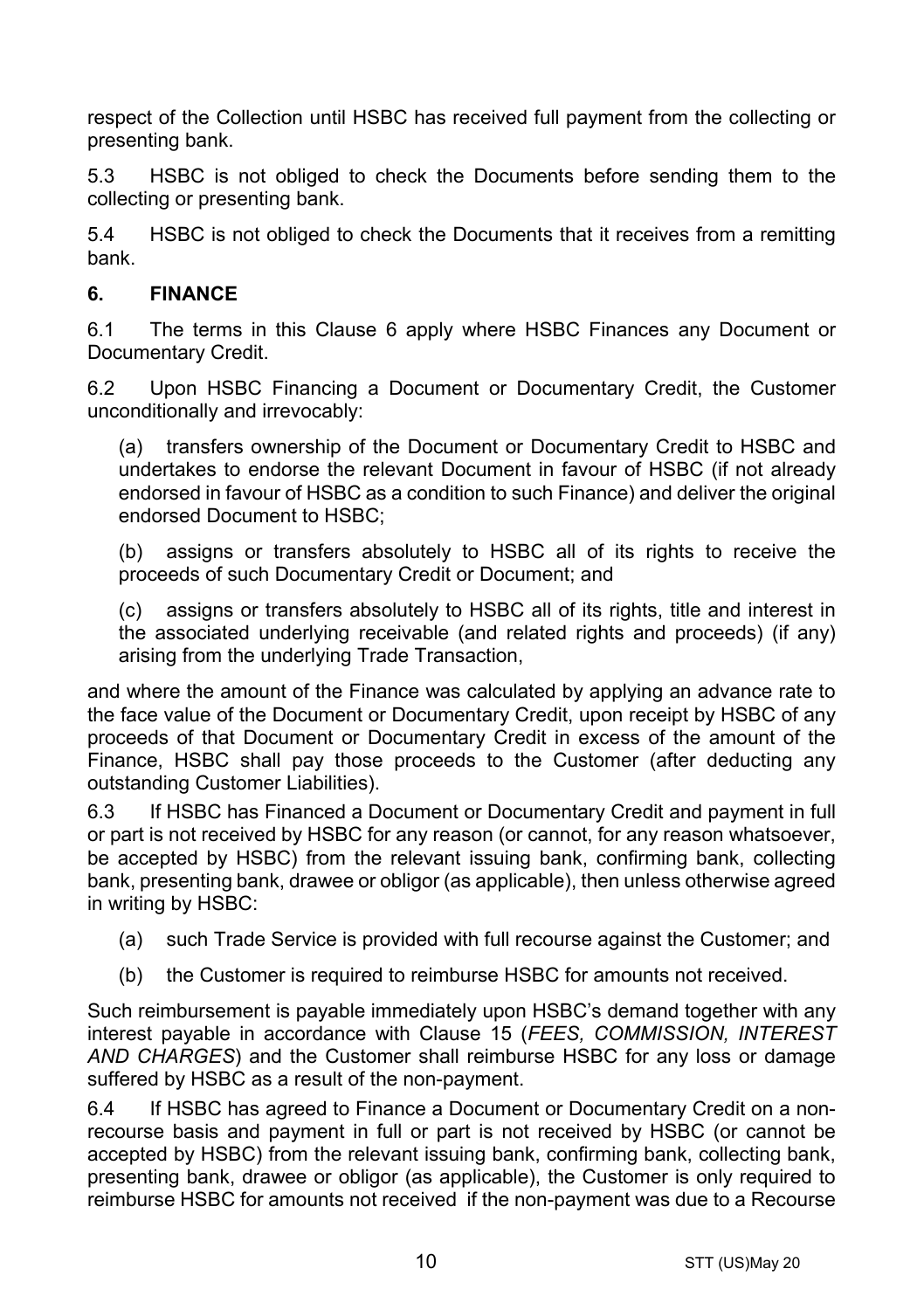Event. Such reimbursement is payable immediately upon HSBC's demand together with any interest payable in accordance with Clause [15](#page-16-0) (*[FEES, COMMISSION,](#page-16-0)  [INTEREST AND CHARGES](#page-16-0)*) and the Customer shall reimburse HSBC for any loss or damage suffered by HSBC as a result of the non-payment.

6.5 Where HSBC has Financed a Document or Documentary Credit, HSBC may at its discretion:

(a) take conditional acceptances and/or acceptances for honour and/or to extend the due date for payment in relation to any such Document or Documentary Credit;

(b) accept payment from any drawee or acceptor before maturity under rebate or discount;

(c) accept part payment before maturity and deliver a proportionate part of the Goods to any drawee or acceptor of such Document or Documentary Credit or the consignee of the related Goods;

(d) at the request of any drawee, delay presentation of such Document or Documentary Credit for payment or acceptance without affecting the liability of the Customer to HSBC in respect of such Document or Documentary Credit;

(e) give an indemnity against any loss arising from any discrepancies in order to obtain acceptance or payment of a Document and the Customer confirms that its reimbursement obligations and the indemnity set out in Clause [9](#page-13-0) (*[REIMBURSEMENT AND INDEMNITY](#page-13-0)*) shall apply to any such indemnity; and

(f) institute proceedings and take steps for the recovery from the acceptors or endorsers of any such Document or Documentary Credit of any amount due in respect of such Document or Documentary Credit, despite HSBC having debited the bank account of the Customer with the amount of such Document or Documentary Credit.

## <span id="page-10-0"></span>**7. TRADE FINANCE LOANS**

7.1 The terms in this Clause [7](#page-10-0) apply to any Trade Finance Loans which HSBC may provide to the Customer from time to time.

7.2 Subject to the terms of any applicable Facility Agreement which may apply, any Trade Finance Loan which HSBC provides to the Customer shall be on an uncommitted basis and HSBC may terminate or cancel such Trade Finance Loan at any time without providing reasons to the Customer.

7.3 Interest shall accrue on the Trade Finance Loan and shall be payable in accordance with Clause [15](#page-16-0) (*[FEES, COMMISSION, INTEREST AND CHARGES](#page-16-0)*).

7.4 The Customer shall repay each Trade Finance Loan together with accrued interest and any outstanding fees, commissions, charges and expenses incurred by HSBC on demand unless HSBC agrees otherwise in writing. In any event the Customer shall repay a Trade Finance Loan no later than:

(a) its maturity date;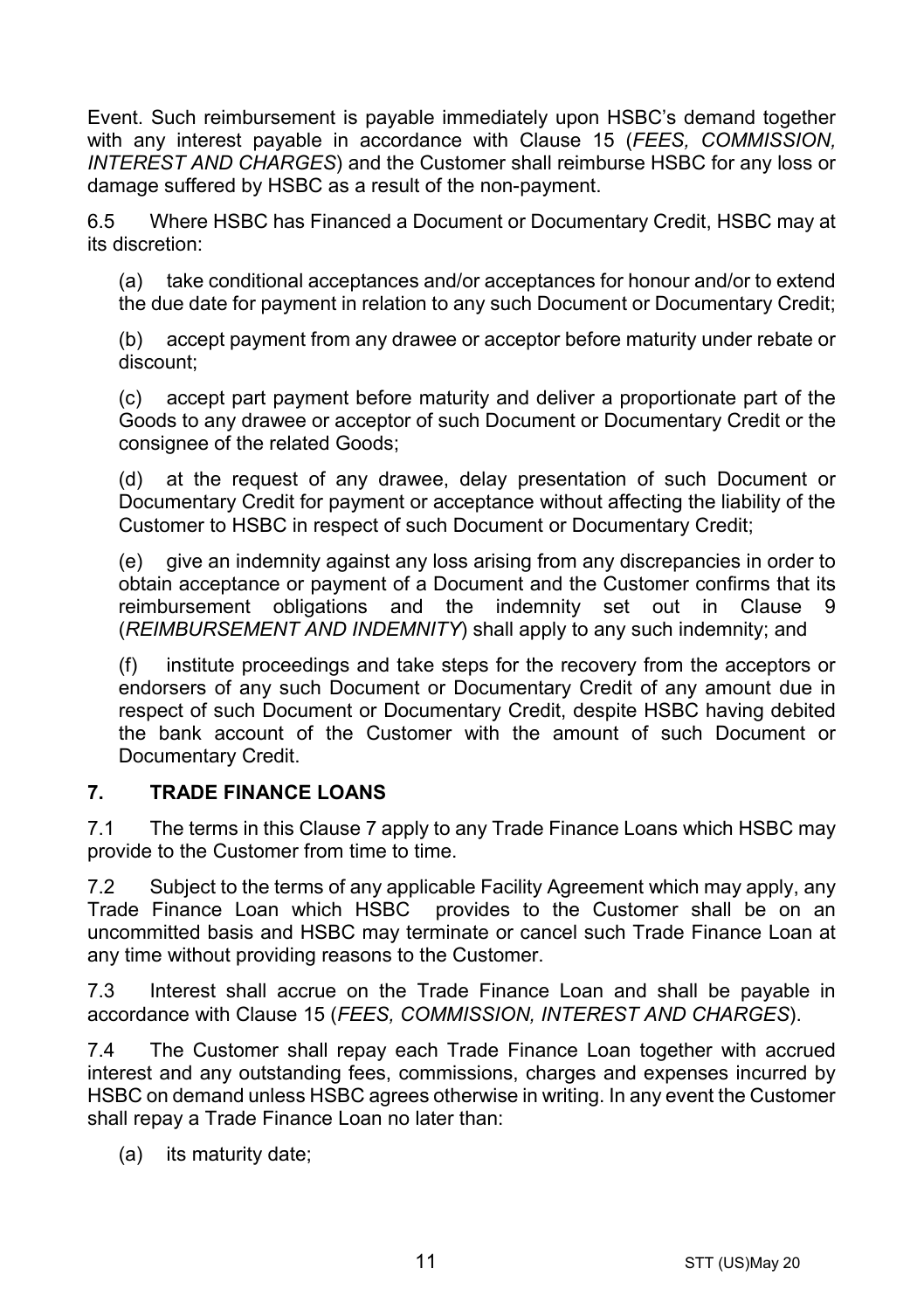(b) if it is for financing goods or services, the date on which the Customer receives the proceeds of sale of those goods or services (in full or part); and/or

(c) if it is for the financing of a debt owed to the Customer, the date on which the Customer receives payment of the debt (in full or part),

and, upon the request of HSBC, the Customer will arrange for all monies payable to the Customer under or in connection with the relevant Trade Transaction to be paid directly to a bank account as specified by HSBC to be used towards the repayment of that Trade Finance Loan and any other outstanding Customer Liabilities.

7.5 If a Trade Finance Loan is due for repayment on a day when the Customer is entitled to make a drawing under another Trade Finance Loan, HSBC may require:

(a) the amount of the Trade Finance Loan that is to be repaid to be deducted from the amount of the drawing to be made; and

(b) only the difference in amounts (if any) to be paid to the Customer.

7.6 Where the Customer requests a Trade Finance Loan and it is to be backed by a Documentary Credit or a confirmed purchase order, pro-forma invoice or such other supporting document specified in the Application, the Customer shall, at or before the time when the Customer submits the Application for that Trade Finance Loan, lodge with HSBC the original Documentary Credit (including all amendments (if any)) or a copy of the confirmed purchase order, pro-forma invoice or other such supporting document referred to in the Application (as applicable), in each case in the format required by HSBC (the **Supporting Document**).

7.7 Where HSBC provides to the Customer a Trade Finance Loan backed by a Supporting Document, the Customer shall:

(a) only use the proceeds of that Trade Finance Loan for the purpose of purchasing, producing, processing, manufacturing, storing, insuring and/or preparing for the sale or shipment of the Goods referred to in the Supporting Document;

(b) not accept any amendment to or cancellation of the Supporting Document without HSBC's prior written consent;

(c) promptly notify HSBC if the value of the relevant Goods or the proceeds due under the Supporting Document at any time falls below the amount of the Trade Finance Loan;

(d) promptly notify HSBC if the relevant Goods are not shipped in accordance with the terms of the Supporting Document;

(e) where the Supporting Document is a Documentary Credit, present all Documents to HSBC in strict compliance with the terms and conditions of the Documentary Credit before the expiry of the time limit(s) prescribed in the Documentary Credit; and

(f) where the Supporting Document is not a Documentary Credit, promptly following shipment of the relevant Goods, provide HSBC with the invoice and other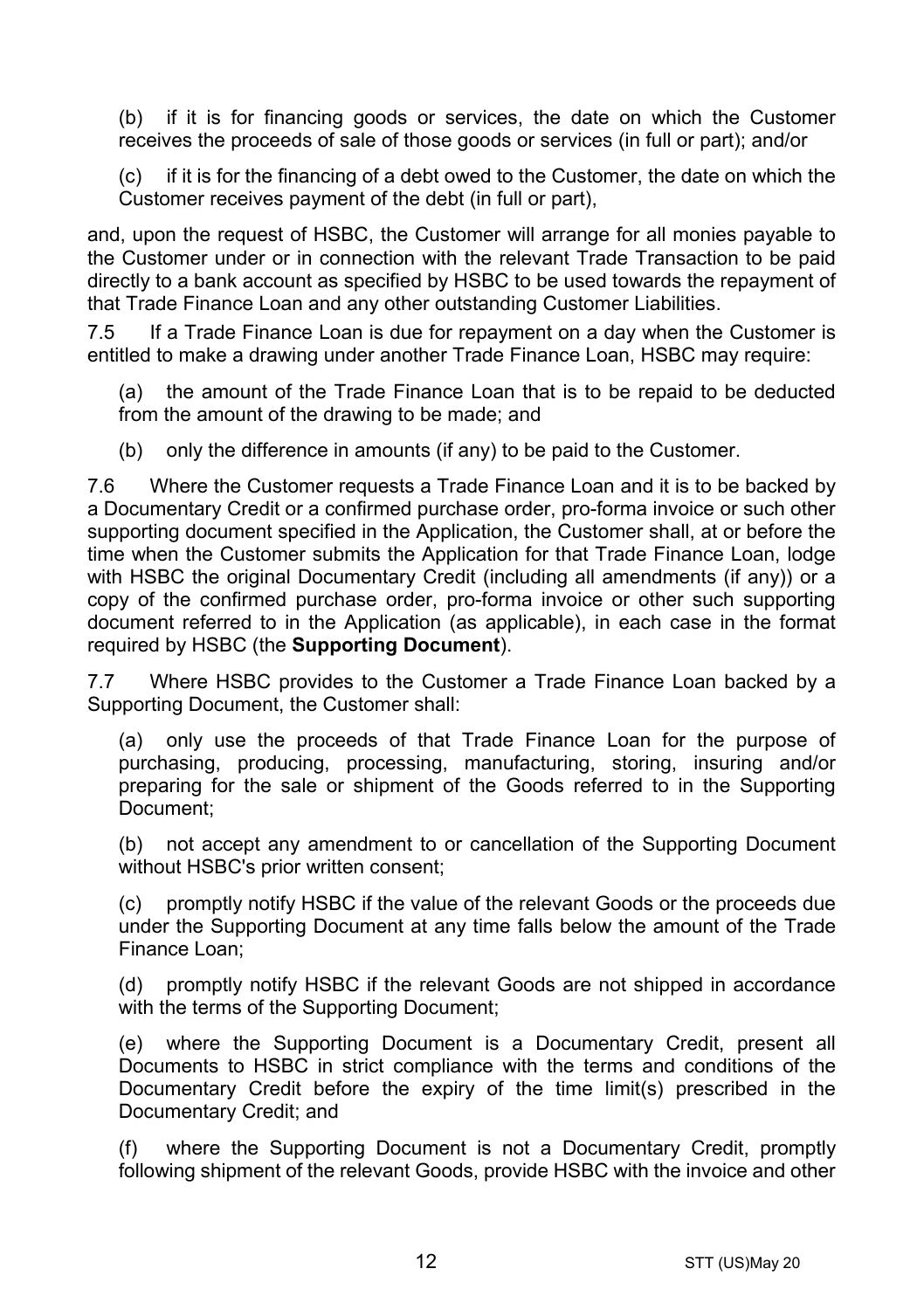documents evidencing that the relevant Goods have been supplied to the relevant buyer in accordance with the terms and conditions of the relevant sales contract.

7.8 Where HSBC provides to the Customer a Trade Finance Loan backed by a Documentary Credit and HSBC presents the required Documents to the issuing bank for payment or approval and/or HSBC Finances that Documentary Credit or any Document presented under that Documentary Credit, HSBC is authorised to apply the proceeds of the Documentary Credit or the amount of the Finance towards the repayment of that Trade Finance Loan and any other outstanding Customer Liabilities (including accrued interest).

#### <span id="page-12-0"></span>**8. APPLICATIONS FOR RELEASE OF GOODS, SHIPPING GUARANTEES AND LETTERS OF INDEMNITY**

8.1 The terms in this Clause [8](#page-12-0) apply to any Application for the release of Goods, shipping quarantee or letter of indemnity.

8.2 If the Customer requests HSBC to sign or countersign any letter of indemnity or shipping guarantee or (as the case may be) sign, endorse or release any air waybill, bill of lading, parcel post receipt or delivery order (collectively, the **Transport Documents**) to facilitate the release of Goods:

(a) HSBC is authorised (but not obliged):

(i) to honour any Claim (including the acceptance of any Document presented) made under any Documentary Credit, Collection or Document relating to any released Goods and to pay the invoiced amount of the Goods or the value of the Goods (whichever is higher) without examining any of the presented Documents and whether or not aware of any discrepancies; and

(ii) to utilise any Transport Documents in HSBC's possession for the redemption of any letter of indemnity or shipping guarantee; and

(b) the Customer shall promptly accept any Document presented for the payment of the relevant Goods (whether discrepant or not) and shall indemnify HSBC and each other Indemnified Party in accordance with Clause [9.2](#page-13-1) (*[REIMBURSEMENT](#page-13-0)  [AND INDEMNITY](#page-13-0)*).

8.3 Goods and/or Documents are released to the Customer for the purpose of taking delivery of and selling the Goods.

8.4 HSBC may compromise, settle, pay or resist any Claim arising from or in connection with the issuance of any letter of indemnity or shipping guarantee or HSBC signing, endorsing or releasing any Transport Document in such manner as HSBC determines appropriate, without releasing the Customer's obligation and liability to reimburse and indemnify HSBC hereunder.

8.5 The Customer shall redeem and deliver each letter of indemnity or shipping guarantee (if any) to HSBC for cancellation immediately upon receipt of the relevant original Transport Documents.

8.6 The Customer agrees that its Customer Liabilities in respect of a letter of indemnity or shipping guarantee shall continue and shall not be reduced until such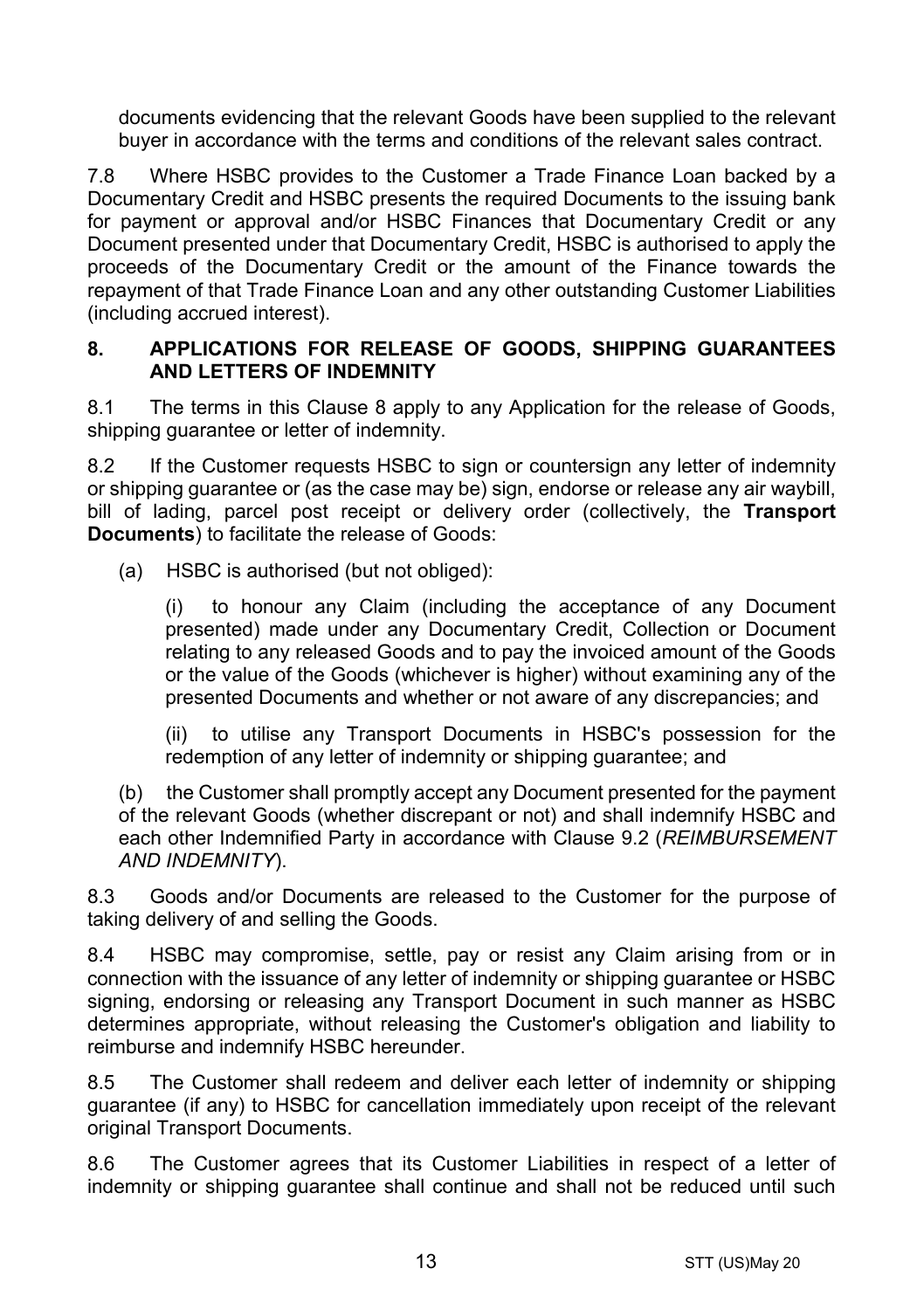letter of indemnity or shipping guarantee has been returned to HSBC and HSBC has been released from all its liabilities under such letter of indemnity or shipping guarantee.

# **SECTION 2 – REIMBURSEMENT, INDEMNITY AND OTHER RIGHTS**

# <span id="page-13-0"></span>**9. REIMBURSEMENT AND INDEMNITY**

9.1 The Customer shall upon demand reimburse or pay to HSBC all sums paid (in whatever manner) or due to be paid by HSBC to any person in respect of any Trade Service and shall upon demand pay to HSBC all sums owing at any time by the Customer to HSBC including any principal, interest, commissions, fees, Increased Costs, taxes, customs duties and charges in respect of such Trade Services and any costs and expenses incurred by HSBC in connection with providing such Trade **Services** 

<span id="page-13-1"></span>9.2 The Customer shall indemnify HSBC, each HSBC Group member, and their officers, employees and delegates (each, an **Indemnified Party**) on demand against all direct, indirect and consequential liabilities and losses, payments, damages, demands, claims, expenses and costs (including legal fees and fees, claims, demands and liabilities from a beneficiary or any other person on a full indemnity basis), proceedings, actions and other consequences (collectively, the **Losses**) which any Indemnified Party may suffer, sustain or incur under or in connection with any Trade Service and the enforcement of its rights under these Terms (except where any such Loss is caused by the Indemnified Party's fraud, gross negligence or wilful misconduct). The Customer shall on demand pay to the Indemnified Party the full amount of the Losses.

9.3 The Customer shall, upon request by any Indemnified Party, forthwith appear and defend at the Customer's own cost and expense any action which may be brought against such Indemnified Party in connection with any Trade Service and to provide such assistance as such Indemnified Party may reasonably require.

9.4 HSBC may, at any time and without notice, debit from any bank account which the Customer holds with any HSBC Group member, or deduct from any proceeds held or received by HSBC which are due to the Customer, any Customer Liabilities outstanding at that time (even if such debit or deduction would cause the relevant bank account to become overdrawn).

9.5 The indemnities contained in these Terms shall not be in any way discharged or diminished, nor shall the liability of the Customer be affected by reason of HSBC or any person from time to time, varying, realising or releasing any of the same, or granting any time, indulgence or concession or compounding with any person, or concurring in accepting or varying any compromise, arrangement or settlement, or omitting to claim or enforce payment, or determining, varying, reducing or extending the terms of any Trade Service, or by anything done or omitted which, but for this provision, might operate to discharge or otherwise exonerate the Customer.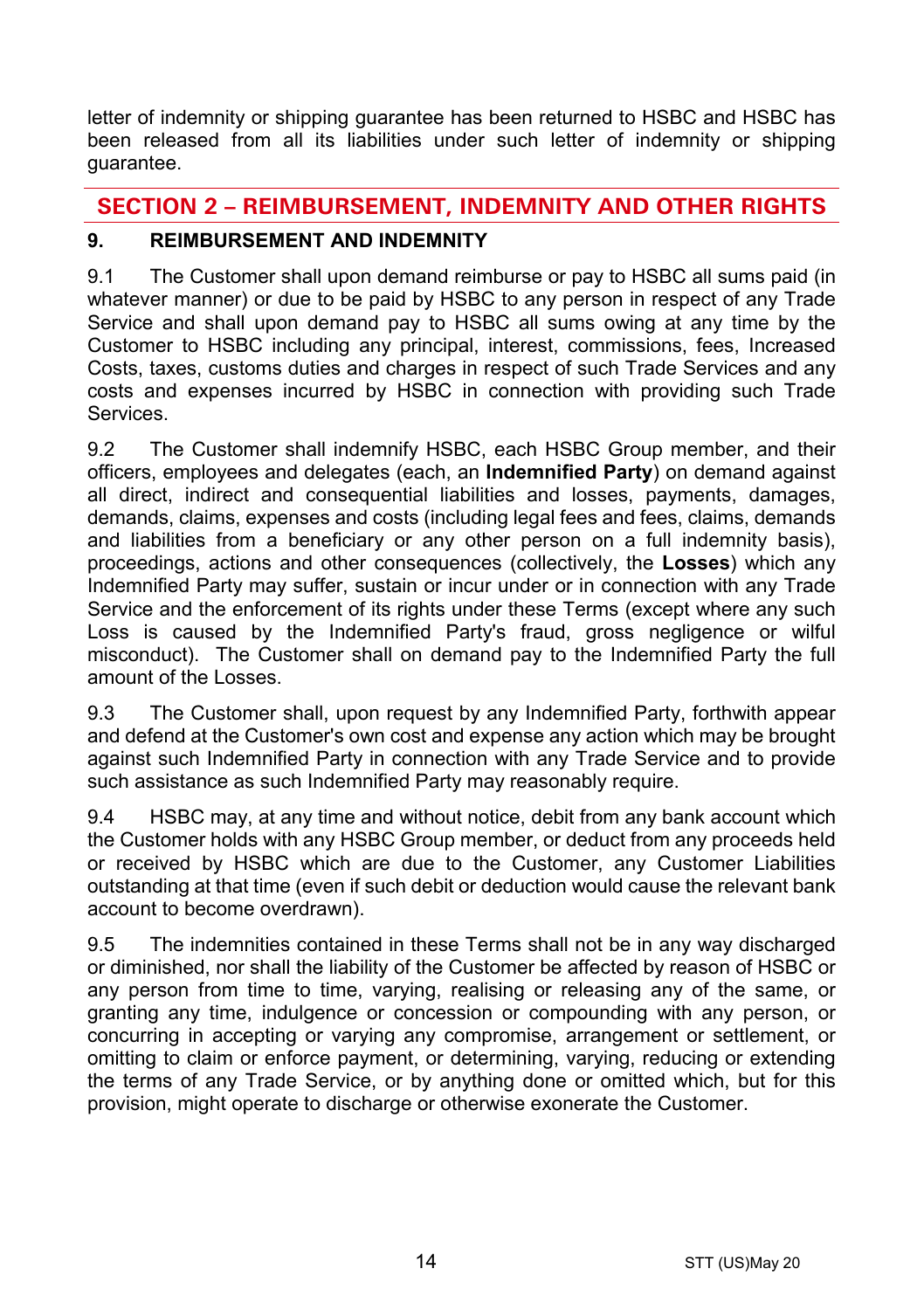# <span id="page-14-1"></span>**10. CASH COLLATERAL**

10.1 The Customer shall upon demand pay to such bank account as HSBC may direct cash cover in an amount sufficient to cover the Customer Liabilities or such lesser amount if agreed by HSBC (such amount paid, being **Cash Collateral**).

10.2 If required by HSBC, the Customer will grant to HSBC, in form and substance satisfactory to HSBC, a security interest which is customary in the Governing Jurisdiction in respect of the bank account and such Cash Collateral, and the Customer shall undertake any filing, registration, recording or enrolment of such security interest for it to be perfected and enforceable against the Customer and shall pay any related fees.

10.3 HSBC may, at any time without notice or demand, apply (whether by way of set-off, transfer or otherwise) any or all Cash Collateral towards the payment of any Claim, the repayment of any Trade Finance Loan and/or the satisfaction of any or all other Customer Liabilities.

10.4 Unless HSBC otherwise agrees:

(a) Cash Collateral shall not constitute a debt owed by HSBC to the Customer or any other person and shall not be repayable or refundable (in whole or in part) by HSBC to the Customer or any other person, in each case, until and unless HSBC is satisfied that all the Customer Liabilities have been unconditionally and irrevocably paid and discharged in full; and

(b) no interest shall accrue on Cash Collateral.

10.5 The Customer shall not create or permit to subsist any mortgage, charge, pledge, lien or other security interest or encumbrance over the Cash Collateral, or any bank account in which such Cash Collateral is held (except for any security in favour of HSBC) or assign, transfer or otherwise deal with the same.

## <span id="page-14-0"></span>**11. PLEDGE**

11.1 The Customer will pay to HSBC on demand all Customer Liabilities.

11.2 The Customer hereby, to the extent permissible, pledges to HSBC as a continuing security for the Customer Liabilities all Documents and Goods which are at any time in actual or constructive possession or control of HSBC or held on trust for, or to the order of, HSBC whether for custody, collection, security, the making of a Claim or any other reason and whether or not in the ordinary course of banking business and whether in the Governing Jurisdiction or elsewhere.

11.3 To the extent required by HSBC, the Customer shall do all acts (including entering into such further documents) to create, evidence and give the full effect of a pledge over the Documents and Goods as security for the Customer Liabilities.

11.4 If, in the Governing Jurisdiction a pledge (or its equivalent) is required to be registered, filed or otherwise publicly recorded for it to be enforceable, upon request of HSBC the Customer shall take all reasonable action to so register, file and/or record such pledge (including making payment of any related fees).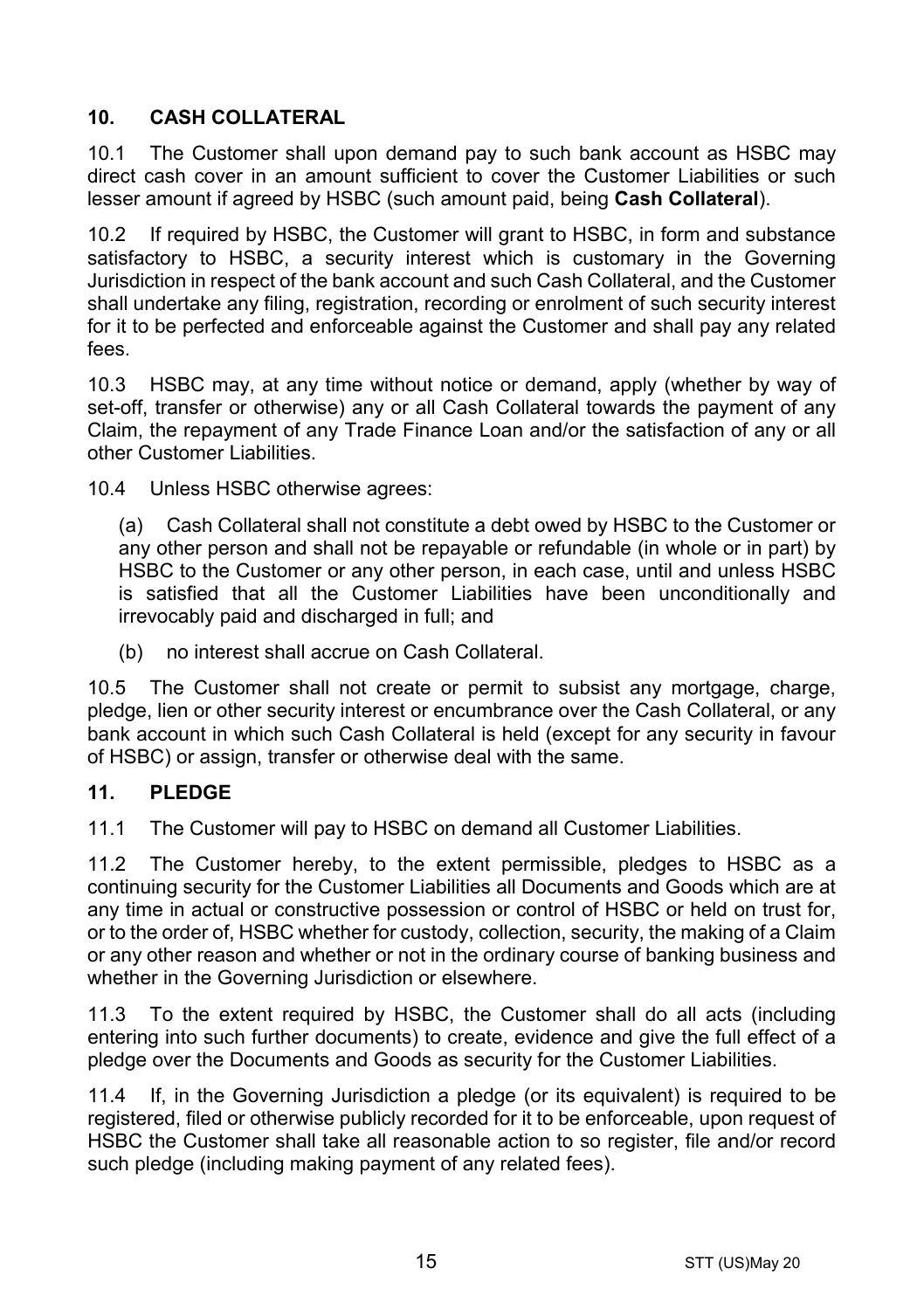11.5 Any restriction on the right of consolidating securities shall not apply to the pledge under this Clause [11.](#page-14-0)

11.6 The risk in any Documents and Goods pledged shall remain with the Customer and neither HSBC nor any other HSBC Group member shall be responsible for any loss or damage or depreciation in value of any Documents or Goods held by HSBC as security.

11.7 If:

(a) the Customer fails to pay any Customer Liabilities when due or demanded;

(b) the Customer does not comply with any other provision of these Terms;

(c) any representation made by the Customer under these Terms is or proves to have been incorrect when made or deemed to have been made;

(d) the Customer is unable or admits inability to pay its debts as they fall due or the Customer is or is deemed to be insolvent or bankrupt under the laws of its jurisdiction of establishment and/or incorporation (as applicable); or

(e) the Customer enters into or becomes subject to a reorganisation, a composition or other arrangement with one or more creditors, a winding-up, or any other form of bankruptcy or insolvency process or proceeding,

HSBC may enforce its pledge and may, without demand, notice, legal process or any other action with respect to the Customer or any other person, realise, sell, negotiate or otherwise dispose of all or some of the Documents and the Goods at any time and in any way which it deems expedient free from any restrictions and claims and HSBC shall not be liable for any loss arising out of such realisation, sale, negotiation or disposal.

11.8 All monies received, recovered or otherwise realised by HSBC following the enforcement of the pledge may be credited to a separate interest-bearing suspense account for so long as HSBC determines in order to preserve HSBC's rights towards discharge of the whole of the Customer Liabilities.

## **12. TRUST RECEIPTS**

12.1 Whilst any Customer Liabilities remain outstanding in respect of any Trade Service provided in relation to any Documents or Goods, if any such Documents or Goods are held by or released to the Customer or to its order, the Customer:

(a) will hold such Documents and Goods (and the proceeds of sale and/or any insurance) on trust for HSBC (or, if a trust is not recognised and enforceable, hold to the order of HSBC) exclusively for the purpose agreed between HSBC and the Customer from time to time in respect of the Trade Service being provided;

(b) will keep such sale and/or insurance proceeds, and store such Goods, separate from any other property of the Customer and capable of being identified;

(c) confirms that such Documents and Goods will continue to be subject to the pledge in Claus[e 11](#page-14-0) (*[PLEDGE](#page-14-0)*) but at the risk of the Customer;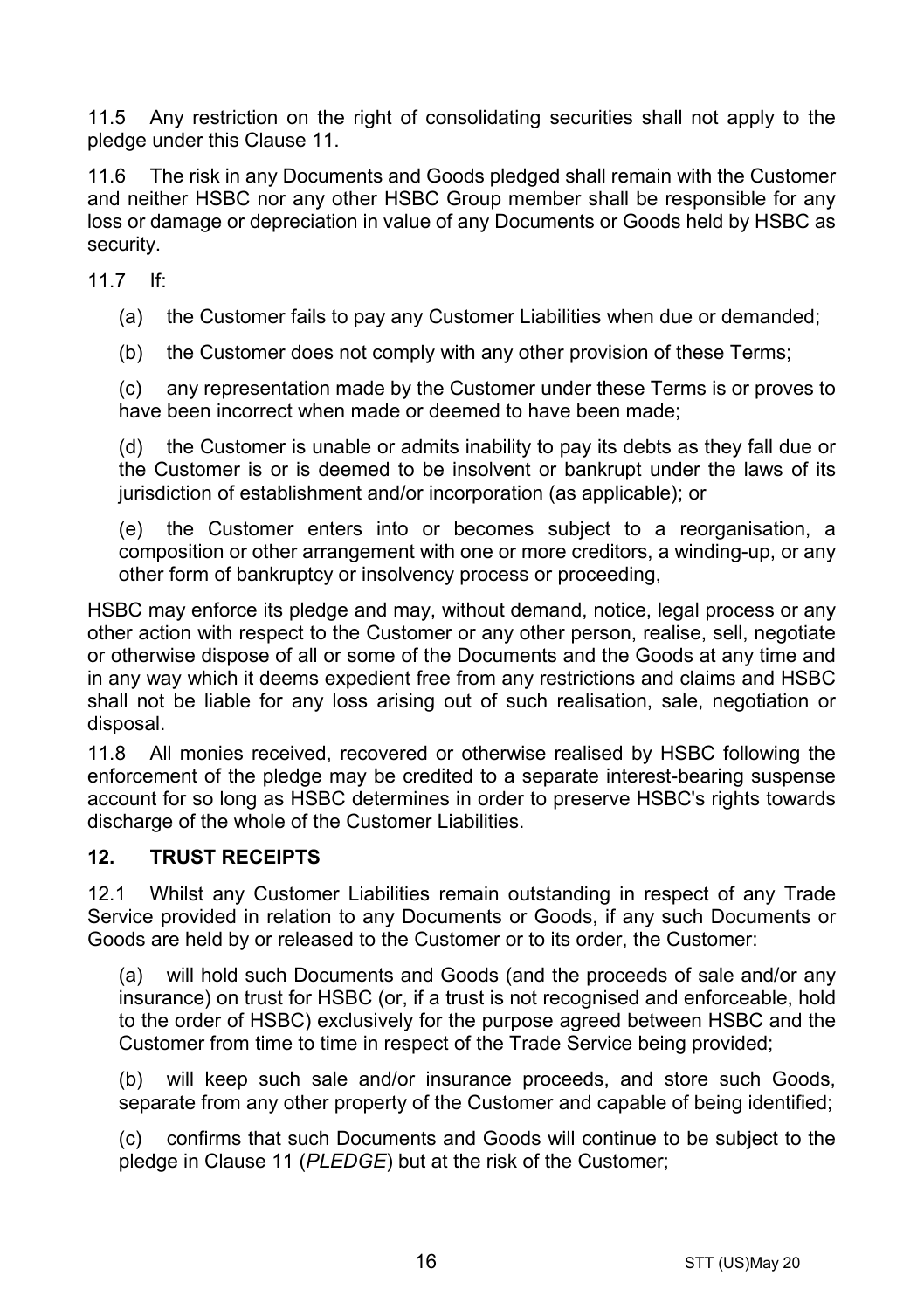(d) will, at the request of HSBC, execute and deliver to HSBC trust receipts in form and substance satisfactory to HSBC together with any other documentation HSBC may require:

(e) will comply promptly and fully with any instructions or request which HSBC may give to the Customer in relation to such Documents and Goods;

(f) will, upon receipt, promptly pay to HSBC the proceeds of sale and/or insurance of the Goods; and

(g) acknowledges that HSBC may at any time take possession and dispose of the Goods, Documents and/or sale and/or insurance proceeds of the Goods.

# **13. SET-OFF**

13.1 HSBC may, at any time and without notice, combine or consolidate all the bank accounts of the Customer held with HSBC and/or set-off any Customer Liabilities against any obligation owed by HSBC to the Customer (including in respect of any Cash Collateral, or proceeds received or held by HSBC), regardless of the place of payment, booking branch or currency of either obligation.

13.2 To effect any set-off HSBC may convert to a currency any amount which is in a different currency at the relevant Exchange Rate.

13.3 If any Customer Liabilities are unliquidated or unascertained, HSBC may apply or set off an amount estimated by it in good faith to be the amount of that liability.

# **14. SUPPLEMENTARY RIGHTS**

14.1 HSBC's rights under these Terms are to be in addition to and are not to be in any way prejudiced or affected by any one or more other indemnities, guarantees, securities or other obligations which HSBC may now or subsequently hold whether from the Customer or any other person.

14.2 HSBC may enforce its rights under these Terms or in respect of any other indemnities, guarantees, securities or other obligations which HSBC may now or subsequently hold whether from the Customer or any other person in any order it chooses and the Customer waives any rights it may have which provide otherwise.

# **SECTION 3 – FEES AND PAYMENTS**

## <span id="page-16-0"></span>**15. FEES, COMMISSION, INTEREST AND CHARGES**

15.1 Unless otherwise agreed in writing with the Customer:

(a) fees and other charges (other than interest and commission) shall be payable by the Customer to HSBC in respect of each Trade Service at the rates, in the amounts, and at the times agreed in the relevant Application, Facility Agreement or Tariff Book or as otherwise in accordance with HSBC's standard practices;

(b) interest shall be payable by the Customer to HSBC upon demand in respect of any Trade Finance Loan or Finance, shall accrue on the amount of such Trade Finance Loan or Finance for the period from the date HSBC provides such Trade Finance Loan or Finance to the date such Trade Finance Loan or Finance is repaid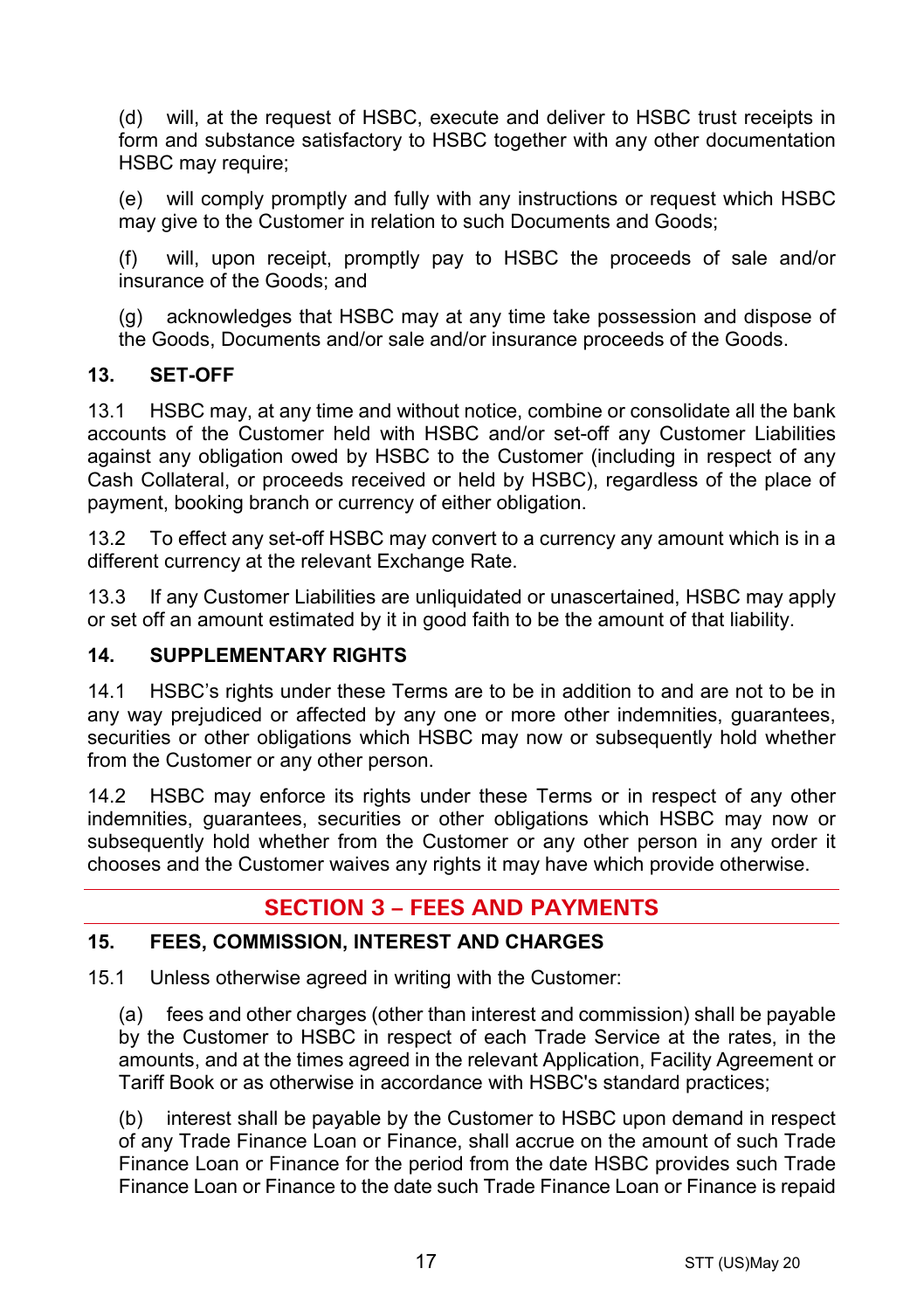or settled in full, and shall be calculated by reference to the rates agreed in the relevant Application, Facility Agreement or Tariff Book or as otherwise in accordance with HSBC's standard practices;

(c) interest shall be payable by the Customer to HSBC upon demand in respect of any Claim paid by HSBC, shall accrue on the amount of the Claim for the period from the date HSBC pays such Claim to the date the Customer Liabilities resulting from such Claim are reimbursed in full, and shall be calculated by reference to the rates agreed in the relevant Application, Facility Agreement or Tariff Book or as otherwise in accordance with HSBC's standard practices; and

(d) commission shall be payable by the Customer to HSBC upon demand in respect of any Documentary Credit or Instrument and shall be calculated by reference to the face value of such Documentary Credit or Instrument and the rates agreed in the relevant Application, Facility Agreement or Tariff Book or as otherwise in accordance with HSBC's standard practices.

15.2 Any fee, interest or commission accruing in respect of a Trade Service will accrue from day to day and is calculated on the basis of the actual number of days elapsed and a year of 365 days or, in any case where the market practice in the relevant Governing Jurisdiction differs, in accordance with that market practice.

15.3 Any fee, commission, interest or charge payable by the Customer to HSBC is non-refundable.

15.4 If the Customer fails to pay any amount payable by it under these Terms on its due date, default interest shall accrue on the overdue amount from the due date up to the date of actual payment (both before and after judgment) at the rate agreed in the relevant Application, Facility Agreement or Tariff Book or as otherwise in accordance with HSBC's standard practices.

## **16. PAYMENTS**

16.1 Payments by the Customer shall be made to HSBC in immediately available, freely transferable, cleared funds and as specified by HSBC, without any set-off, counterclaim, withholding or conditions of any kind unless compelled by law.

16.2 All amounts paid or payable to HSBC in respect of any Trade Service are expressed on a Tax-exclusive basis. The Customer must pay any relevant Tax (as necessary) on any amount that the Customer is required to pay HSBC.

16.3 If any deduction or withholding is required by law (including on account of any Tax), the Customer must:

(a) increase the sum payable so that, after making the minimum deduction or withholding required, HSBC will receive and be entitled to retain a net sum at least equal to the sum that HSBC would have received had that deduction or withholding not been made; and

(b) within 30 days of such payment, forward to HSBC the confirmation in writing from the relevant tax authority evidencing receipt by the relevant tax authority of that deduction or withholding.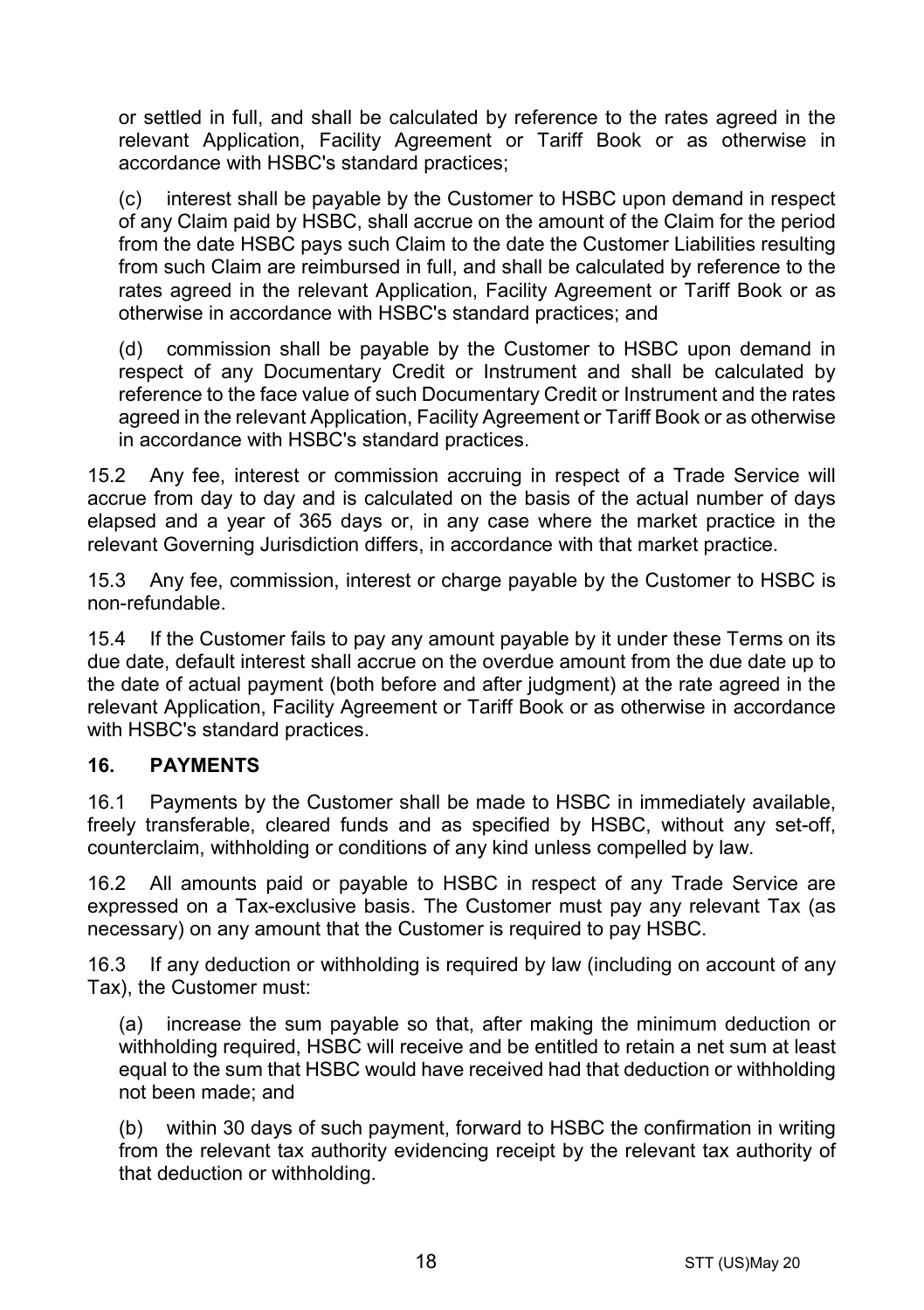16.4 Unless HSBC agrees otherwise, each payment by the Customer to HSBC shall be made in the currency of the relevant Customer Liability for which that payment is being made and the Customer waives any right it may have in any jurisdiction to pay such payment in another currency. If HSBC receives a payment from the Customer or any other person in a currency which is not the currency in which that payment was due or if any Cash Collateral needs to be converted into another currency so that HSBC may apply it to satisfy any outstanding Customer Liabilities in another currency, HSBC shall undertake that conversion using the relevant Exchange Rate (or, if applicable, pursuant to the terms of any hedging agreement that the Customer and HSBC may have entered into for these purposes). Where HSBC undertakes any currency conversion permitted by these Terms, the Customer shall indemnify HSBC for any cost, loss or liability incurred by HSBC in undertaking the conversion.

16.5 If any payment due from the Customer, or any order, judgment or award given or made in relation to any payment due from the Customer, has to be converted into another currency for the purpose of making or filing a claim or proof against the Customer or any other person, or obtaining or enforcing an order, judgment or award, the Customer shall indemnify HSBC against any cost, loss or liability arising out of or as a result of the conversion.

16.6 Any notice from, or determination by, HSBC of a rate or amount under these Terms, a Trade Service or any document referred to in these Terms shall (unless it contains an obvious error) be conclusive evidence of that rate or amount. In any legal proceedings connected with these Terms and/or a Trade Service, the account entries of HSBC are prima facie evidence of the matters to which they relate.

16.7 Any moneys paid to HSBC in respect of the Customer Liabilities may be applied in or towards satisfaction of the same or credited to a separate suspense account for so long as HSBC determines in order to preserve HSBC's rights towards discharge of the whole of the Customer Liabilities.

16.8 Moneys received by HSBC shall be applied by it (unless otherwise mandatorily required by law):

(a) first, in discharging all costs, fees and expenses (including legal fees) owing by the Customer to HSBC;

(b) second, in or towards the discharge of any interest or other amounts (not being principal) owing to HSBC; and

(c) thirdly in or towards the discharge of any principal owing by the Customer to HSBC.

16.9 If any moneys paid to HSBC in respect of the Customer Liabilities are required to be repaid by virtue of any law relating to insolvency, bankruptcy or liquidation or for any other reason, HSBC may enforce these Terms and the relevant Trade Service as if such moneys had not been paid.

16.10 Any sums that would fall due on a day other than a Business Day will be due on the next Business Day. In such event, interest and commission calculations will be adiusted accordingly.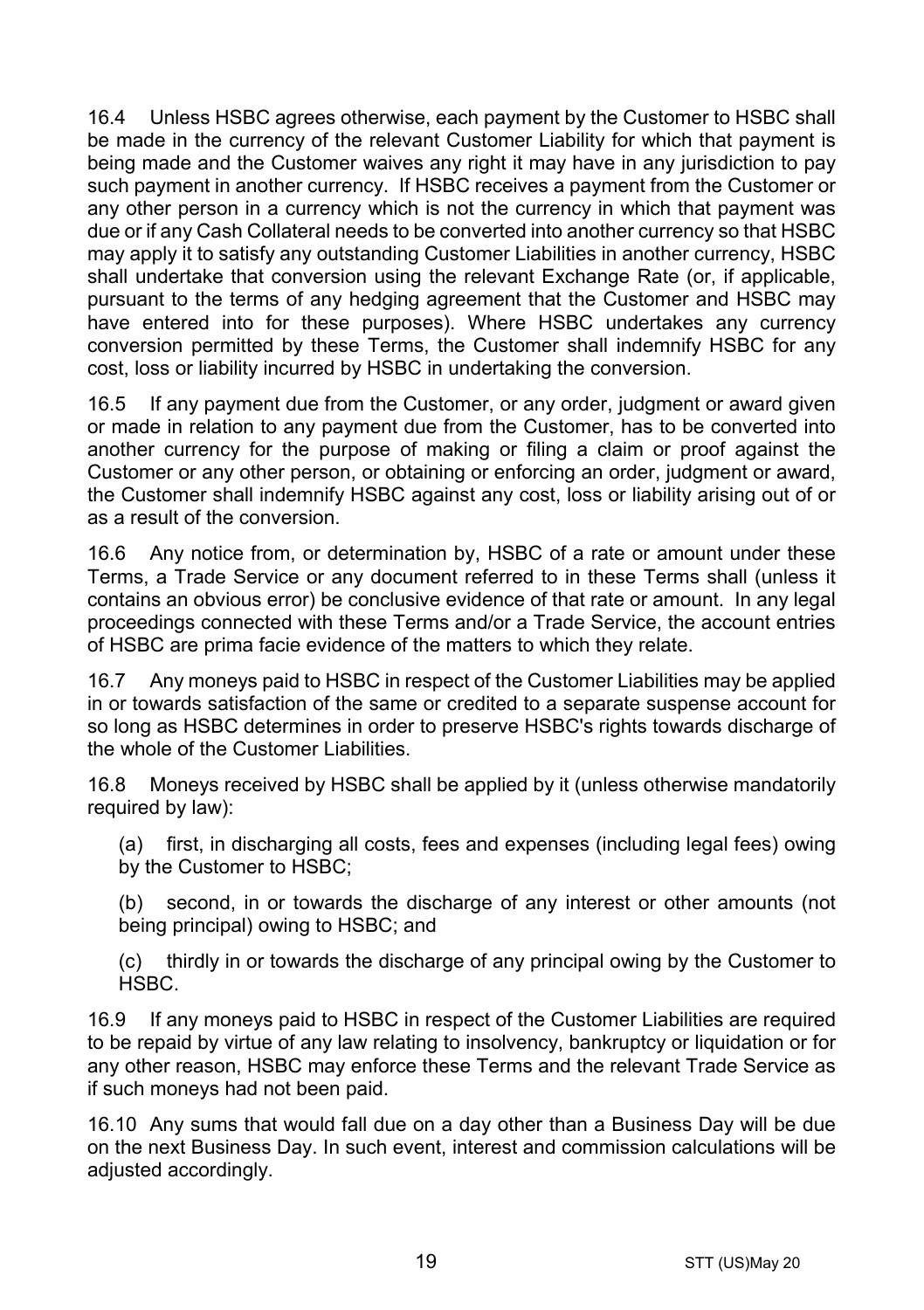16.11 If any amount to be paid by the Customer to HSBC in connection with a Trade Service is calculated by reference to a published benchmark interest rate (such as a central bank reference rate) and that rate is less than zero per cent at the time of calculation, such rate shall be deemed to be zero per cent.

# **SECTION 4 – REPRESENTATIONS, UNDERTAKINGS AND SANCTIONS**

# **17. REPRESENTATIONS AND WARRANTIES**

17.1 In addition to other representations and warranties made by the Customer to HSBC, the Customer represents and warrants to HSBC that:

(a) it is duly established and/or incorporated under the laws of its jurisdiction of establishment and/or incorporation (as applicable), is validly existing and has full power to carry on its business as now being conducted, to own its assets and to enter into and perform its obligations under these Terms, and shall promptly notify HSBC of any change to its constitution or existence;

(b) the obligations expressed to be assumed by it in these Terms and in each Trade Transaction which it may enter into from time to time are legal, valid, binding and enforceable obligations;

(c) all authorisations, consents, approvals, resolutions, licences, exemptions, filings, notarisations or registrations required or desirable to enable it lawfully to enter into, exercise its rights and comply with its obligations under these Terms and each Trade Transaction have been obtained or effected and are in full force and effect;

(d) these Terms and each Trade Transaction which it may from time to time enter into do not and will not conflict with its constitutional documents or any agreement or instrument binding upon it or any of its assets or constitute a default or termination event (however described) under any such agreement or instrument;

(e) each Trade Service requested by or for the Customer relates to a genuine Trade Transaction as described in the documents pertaining to such Trade Transaction and all documents and information (including in any Application) provided by the Customer to HSBC in relation to each Trade Service or these Terms is/are complete, accurate, genuine and valid;

(f) it has not taken any corporate action, or any other steps and no legal proceedings have been commenced for its liquidation, judicial management, receivership, or any similar or analogous proceedings or for the appointment of a receiver and manager, judicial manager, liquidator or similar officer of it or of all or any material part of its assets or revenues;

(g) any Documents, Goods or proceeds of sale in which HSBC has or is purported to have an interest are free from any security interest(s) and encumbrance(s) (other than in favour of HSBC) and the Customer is the sole and beneficial owner of any such Documents, Goods or proceeds of sale;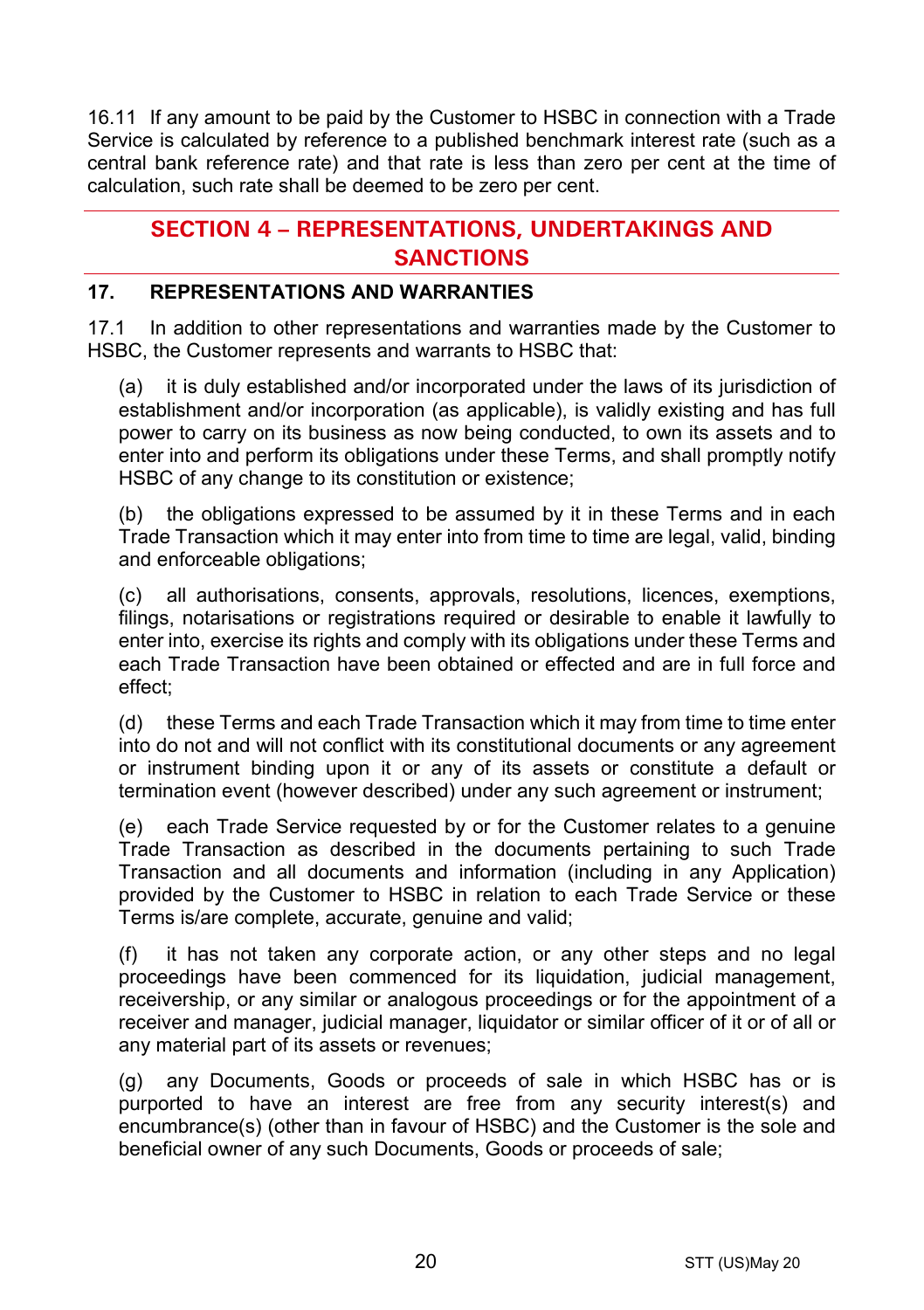(h) as at the date HSBC provides Finance to the Customer in respect of a Document or Documentary Credit, it is not aware of any dispute (actual, pending or threatened) in respect of that Document or Documentary Credit or the relevant Trade Transaction; and

(i) as at the date HSBC provides Finance to the Customer in respect of a Document or Documentary Credit or provides a Trade Finance Loan to the Customer, it has not received any financing in respect of that Document, Documentary Credit or the relevant Trade Transaction from any person other than HSBC.

17.2 All representations and warranties in these Terms are deemed to be made on each day (a) an Application is made and is being processed, (b) any Trade Service is outstanding and (c) any Customer Liabilities remain outstanding.

17.3 The Customer acknowledges that HSBC will rely on any representations and warranties made by the Customer including when HSBC assesses whether or not to provide a Trade Service to the Customer.

17.4 The Customer shall promptly notify HSBC on becoming aware of any representation or warranty becoming untrue, or the Customer being unable to make any representation or warranty when repeated.

#### **18. UNDERTAKINGS**

#### **General Undertakings**

18.1 The Customer shall at the request of HSBC:

(a) provide HSBC with such information concerning a Trade Transaction (including copies of sale contracts, purchase order and invoices), Documents and Goods and any proposed sale of Goods as HSBC may require and promptly notify HSBC if any Trade Transaction is cancelled or terminated for any reason or if any material dispute arises in respect of a Trade Transaction;

(b) provide HSBC with such information regarding the financial condition, assets and operations of the Customer and its affiliates as HSBC may reasonably require;

(c) provide HSBC with any information required by HSBC to satisfy its "*know your customer*" or similar identification procedures;

(d) keep HSBC informed of the whereabouts of the Goods and of any change in the condition, quality or quantity of the Goods;

(e) co-operate fully with HSBC and render to HSBC all assistance it requires in the collection and enforcement of any payments under or in connection with any Trade Service whether by legal proceedings or otherwise; and

(f) promptly do all such acts or execute all such documents at its own cost as HSBC may specify:

(i) for the purpose of the creation, perfection, protection or maintenance of any interest conferred or intended to be conferred on HSBC by, pursuant to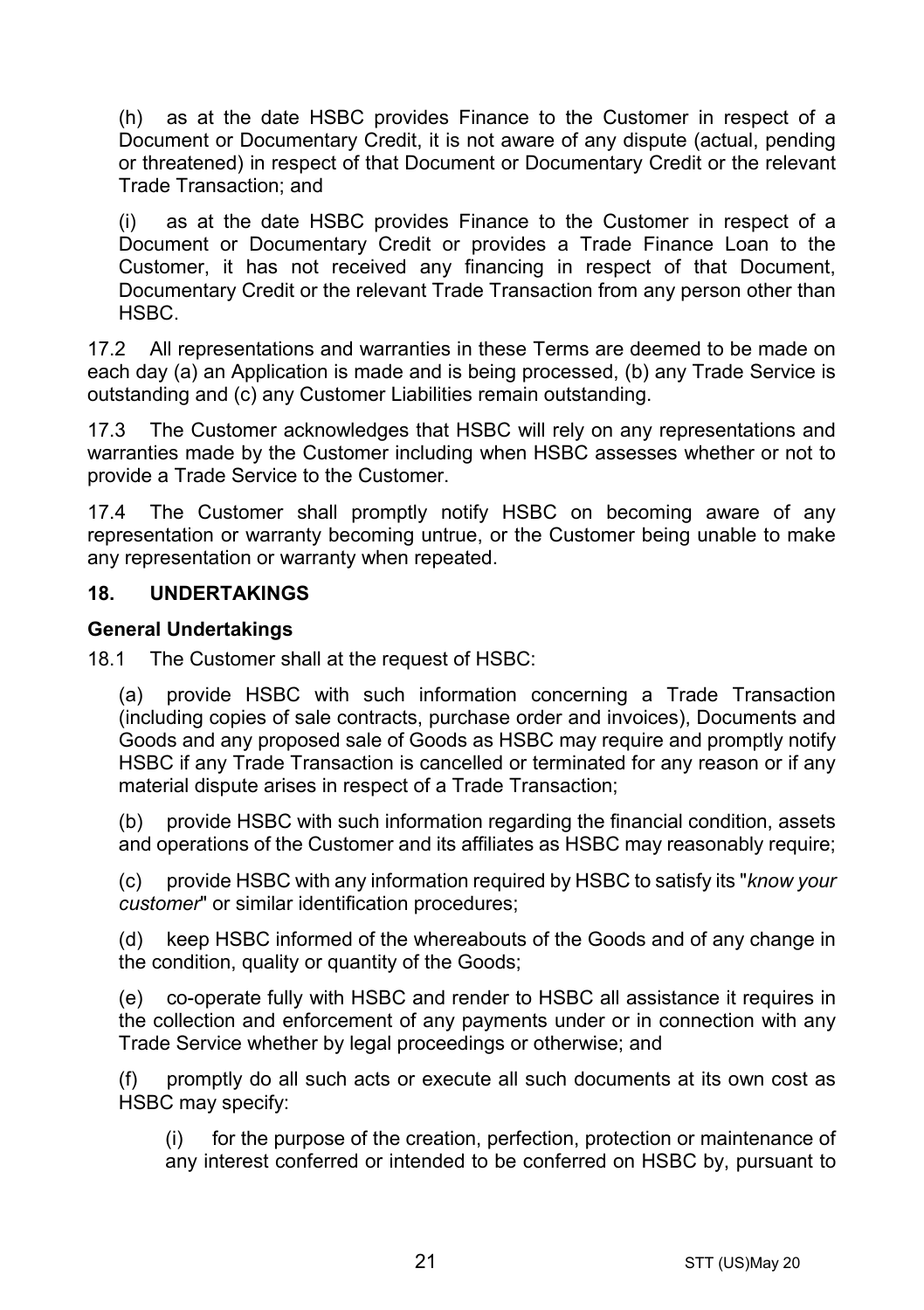or in connection with these Terms (including in respect of any Cash Collateral, Documents, Goods or sale proceeds);

(ii) for the exercise of any rights, powers and remedies of HSBC provided by, pursuant to or in connection with these Terms or by law; and

(iii) to facilitate the realisation by HSBC of any Documents or Goods in which HSBC is, or is intended to be, interested.

#### **Trade Service Undertakings**

18.2 The Customer shall, to the extent applicable to a Trade Service and/or where HSBC has or is purported to have an interest in the relevant Documentary Credit, Documents, Goods or proceeds of sale referred to:

(a) ensure that the Documentary Credit, Documents, Goods or proceeds of sale (as applicable) are free from any mortgage, charge, pledge, lien or other security interest, encumbrance or claim except for any trust, pledge or other form of security in favour of HSBC or which has been expressly permitted by HSBC;

(b) for so long as the Customer has title to the Goods or if as a condition to the Trade Service the Customer is required to procure the insurance of the Goods:

(i) insure the Goods for such value against such insurable risks as is stipulated in the relevant condition or, in the absence of any such condition, as is customary for those Goods;

(ii) promptly following (and in any event within ten days of) the date of the Application for the relevant Trade Service, provide to HSBC copies of the relevant insurance policies; and

(iii) promptly notify HSBC of any claims made on the relevant insurance policies and direct the insurer to pay to HSBC all insurance proceeds in respect of the Goods;

(c) if so requested by HSBC:

(i) promptly arrange for HSBC's interest in the Goods to be endorsed on any relevant insurance policy; and

(ii) promptly submit claims in respect of the Goods to relevant insurer;

(d) promptly pay to HSBC all insurance proceeds received by it in respect of the Goods and, pending payment, hold such proceeds on trust for HSBC (or, if a trust is not recognised and enforceable, hold to the order of HSBC);

(e) promptly endorse all Documents in favour of HSBC, deposit all Documents with HSBC or to its order and note in its records the interest of HSBC in all Documents and the Goods;

(f) promptly pay all freight, warehouse, dock, transit and other charges, rent and all other costs of and in connection with the Documents and/or Goods;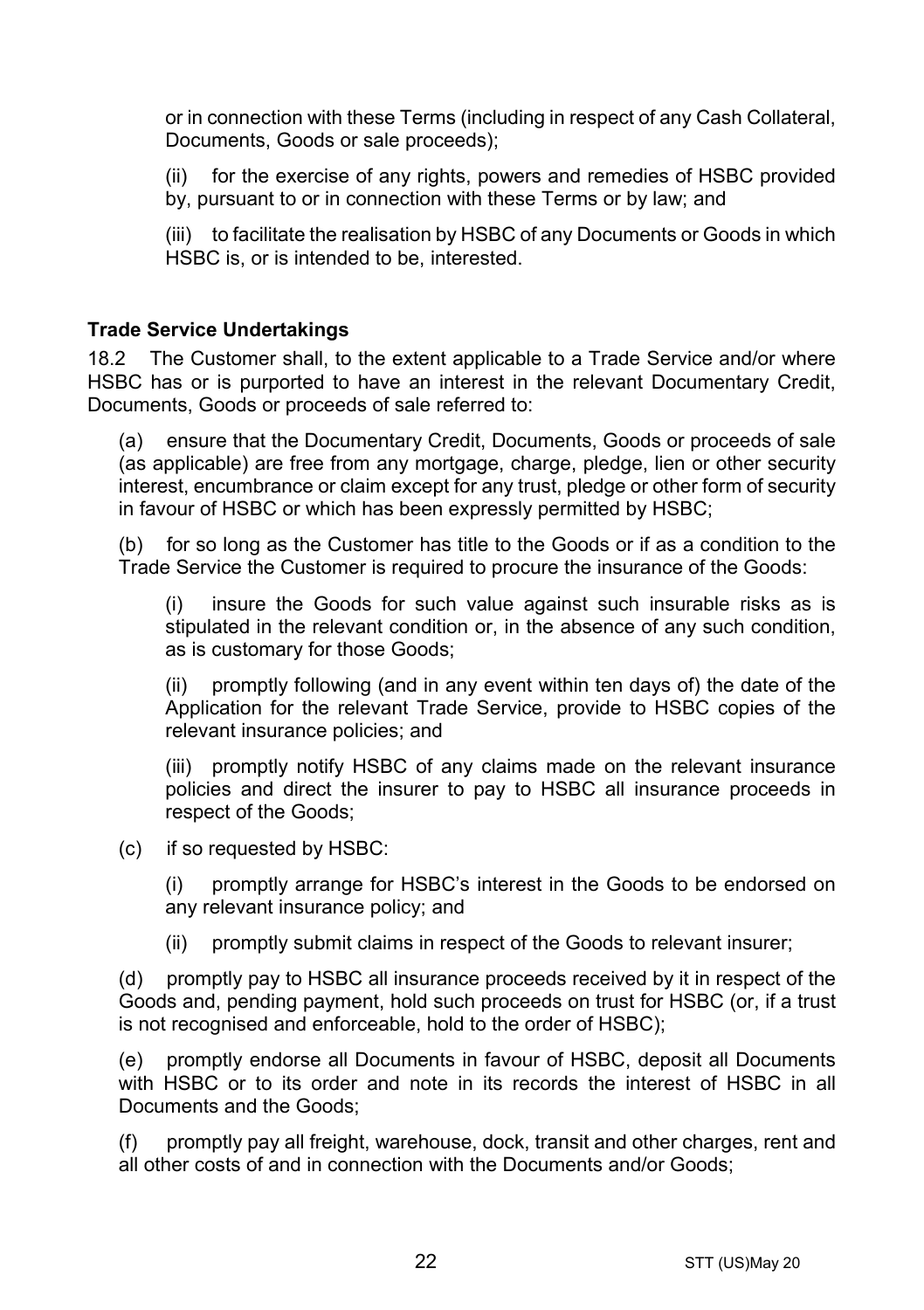(g) not permit the Goods to be processed or altered without the prior written consent of HSBC;

(h) not take any action, which might prejudice the value of the Goods or the effectiveness of any pledge or trust under these Terms;

(i) promptly inform HSBC of any event of which it becomes aware that may adversely affect the liability of a buyer to complete the purchase of the Goods or any change or deterioration in the state or quality or otherwise of the Goods;

(j) promptly inform HSBC if it becomes aware of any theft, fraud, illegal activity, loss, damage or other misuse of or in relation to any Goods or Documents;

(k) permit HSBC (or any delegate) access to any premises at which the Goods are stored or located for the purpose of inspecting, taking possession of, or otherwise protecting its interest in the Goods;

(l) not attempt to factor, transfer, sell, dispose of or otherwise deal with the Documents, Goods or proceeds of sale (as applicable), Documentary Credit (or any confirmation (whether given on a disclosed or undisclosed basis)), except as agreed between HSBC and the Customer from time to time in respect of the Trade Service(s) being provided;

(m) not present the Documents to any other bank, financial institution or similar type of financing entity or obtain any form of financing and/or borrowing in respect of the same Trade Transaction;

(n) not agree to any amendment to the Documentary Credit, SBLC or Document without the prior written consent of HSBC; and

(o) procure the prompt release of HSBC from any guarantee, indemnity or other commitment that HSBC may have provided in respect of the Documents or the Goods,

and HSBC (or any delegate) is authorised to take such steps and to make any payments, on behalf and at the cost of the Customer, to ship, collect, land, store, insure or inspect the Goods and/or to demand and collect any proceeds of sale.

#### <span id="page-22-0"></span>**19. COMPLIANCE WITH LAWS AND SANCTIONS**

19.1 The Customer represents and warrants that:

(a) neither the Customer nor any of its subsidiaries, directors, officers, employees, agents, or affiliates is a person or entity that is, or is owned or controlled by any person or entity that is:

(i) the subject of any sanctions issued, administered or enforced by the US Department of the Treasury's Office of Foreign Assets Control, the US Department of State, the United Nations Security Council, the European Union, Her Majesty's Treasury, the Hong Kong Monetary Authority or any other sanction issuing or enforcement body that may be applicable to HSBC, the Customer, a Trade Service or a Trade Transaction (the **Sanctions**); or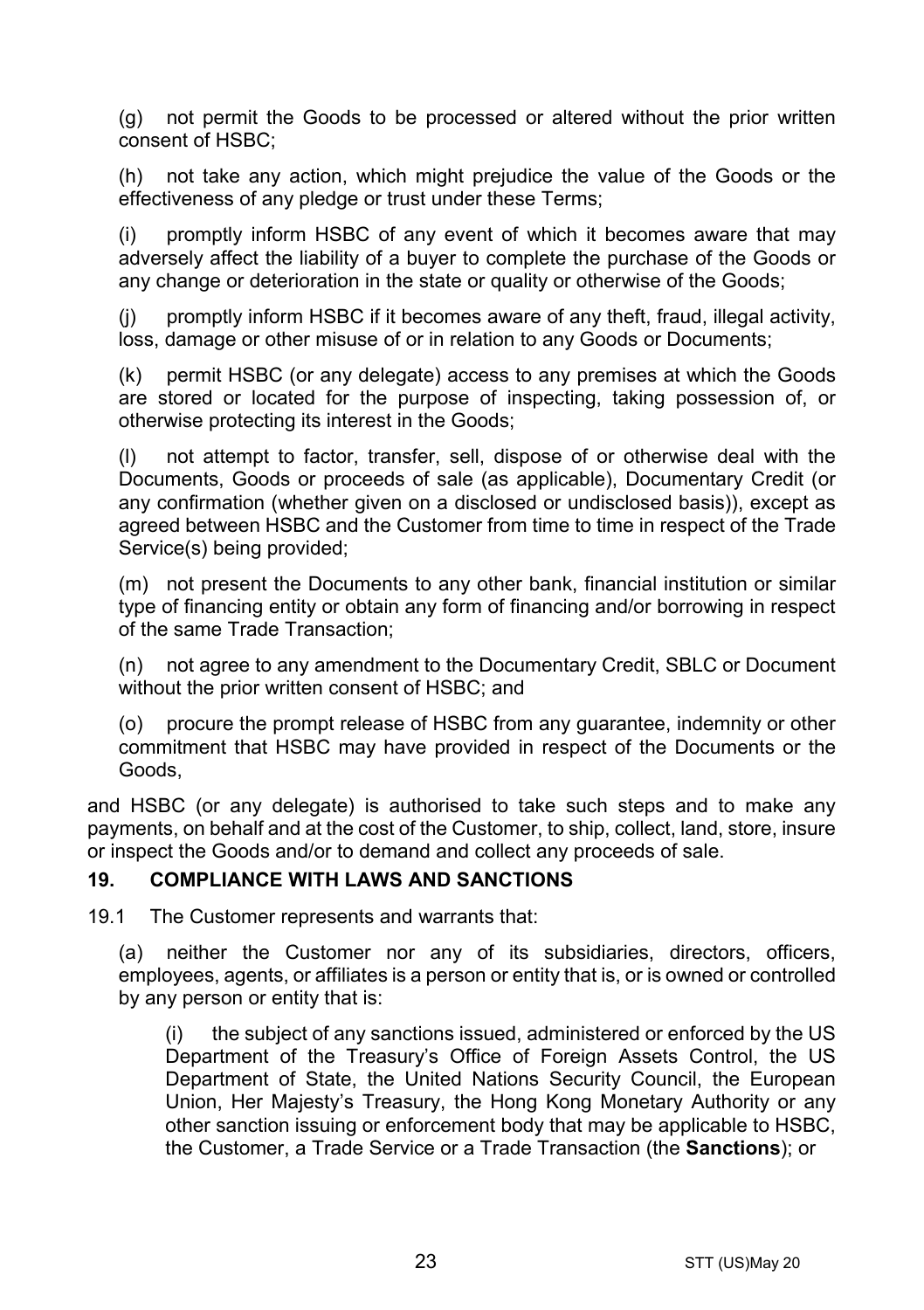(ii) located, organised or resident in a country or territory that is, or whose government is, the subject of Sanctions;

(b) any required import or export licenses applicable to each Trade Transaction have been obtained and, if the Customer is aware that HSBC may require an export license or other authorisation for the provision of the relevant Trade Service for the Customer, the Customer will notify HSBC prior to HSBC providing the Trade Service; and

(c) the Customer is compliant in all material respects with foreign and domestic laws and regulations pertaining to each jurisdiction in which it operates and to each Trade Transaction and the subject matter of such Trade Transaction including, if applicable, the shipment and financing of the goods described in such Trade Transaction or the associated documents.

19.2 The Customer acknowledges and agrees that:

(a) HSBC Group and its service providers are required to act in accordance with the laws and regulations of various jurisdictions, including those which relate to Sanctions, export controls and the prevention of money laundering, terrorist financing, bribery, corruption and tax evasion;

(b) at any time, HSBC may require the Customer to immediately provide to HSBC information related to any Trade Transaction, including the underlying contract or other documentation;

(c) HSBC may take, and may instruct other HSBC Group members to take, to the extent it is legally permitted to do so under the laws of its jurisdiction, any action (a **Compliance Action**) which it considers appropriate to act in accordance with Sanctions or domestic and foreign laws and regulations. Such Compliance Action may include:

(i) the interception and investigation of any payment, communication or instruction;

(ii) the making of further enquiries as to whether a person or entity is subject to any Sanctions or export control restrictions; and/or

- (iii) the refusal to:
	- (A) issue, renew, extend, transfer or assign a Trade Service;
	- (B) make payment of any Claim; or

(C) process a Trade Service or instruction that does not conform with Sanctions, export controls or domestic and foreign laws or regulations; and

(d) neither HSBC nor any HSBC Group member will be liable for any loss, damage, delay, or a failure of HSBC to perform its duties under these Terms or a Trade Service:

(i) arising out of or relating to any Compliance Action taken by HSBC, its service providers, or any HSBC Group member; and/or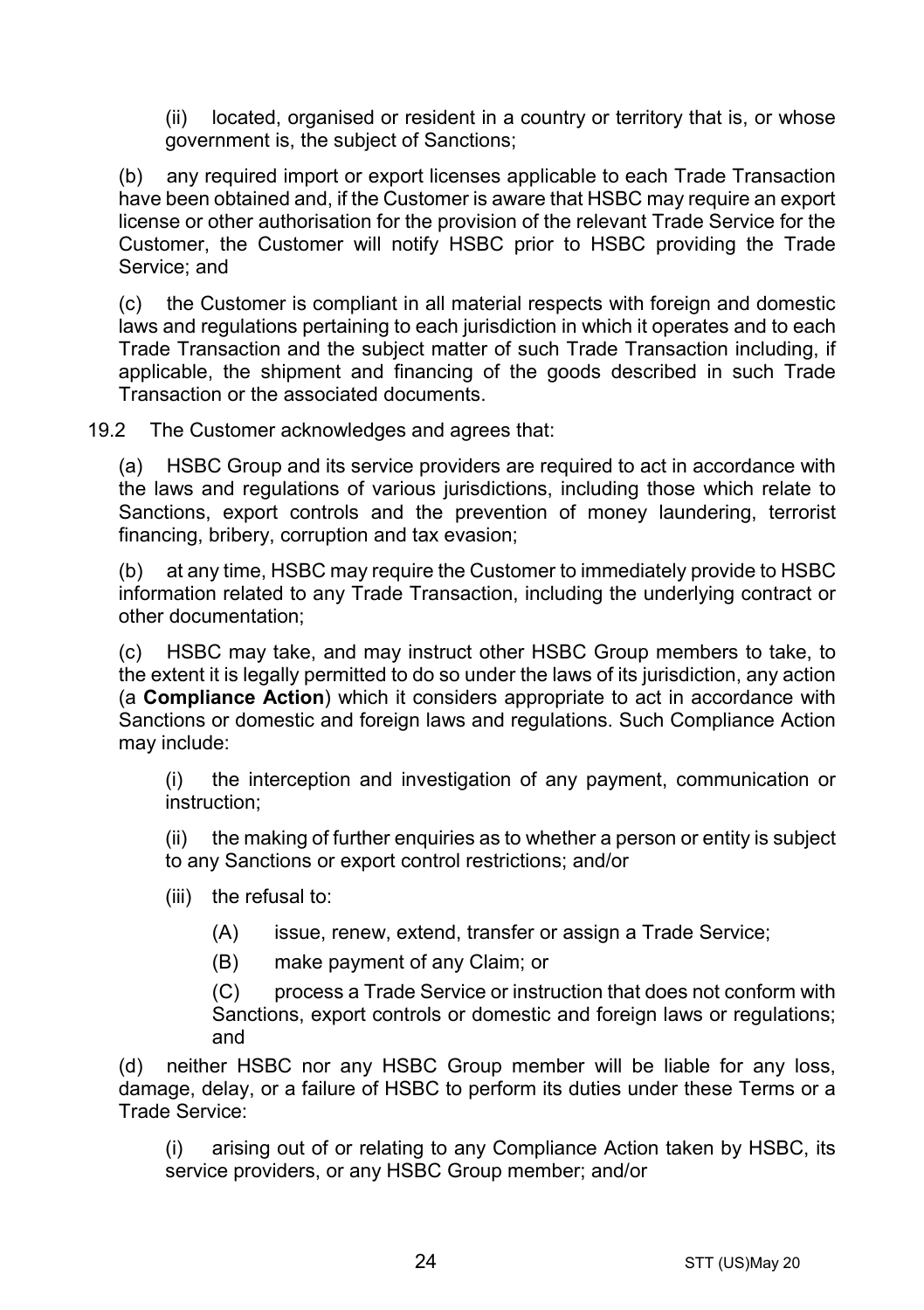(ii) being prevented from paying any Claim in respect of a Trade Service or sending or receiving any message or data or taking any other action in connection with any Trade Service because of an applicable law, regulation or ruling of any governmental agency.

# **SECTION 5 – INSTRUCTIONS AND ELECTRONIC PLATFORMS**

#### <span id="page-24-0"></span>**20. INSTRUCTIONS**

20.1 HSBC is authorised to accept, act and rely upon, and treat as valid and accurate:

(a) all communications, demands and instructions (including any Applications) given or purporting to be given by the Customer to HSBC (an **Instruction**);

(b) all communications and any Claims made or purported to be made by any person; and

(c) any documents provided to HSBC,

including, in each case, those made or given by way of or through a Platform, email, facsimile, telecopier, telex, cable, telephone or such other electronic means (in each case, an Electronic Means) and is under no obligation to enquire as to the authorisation or validity of any such Instruction, communication, Claim or Document.

20.2 The Customer acknowledges and accepts the risk that communications, Instructions, Claims and documents sent to or from HSBC by Electronic Means may be intercepted, monitored, amended, corrupted, contain viruses or be otherwise interfered with by third parties and acknowledges and agrees that HSBC is not responsible or liable to the Customer or any other person for, and the Customer waives any and all claims in respect of, any Losses arising from the same.

20.3 If the Customer communicates, gives an Instruction, makes a Claim or sends a document by Electronic Means, or instructs HSBC to permit a beneficiary or any other person to do the same, the Customer shall indemnify, and hold HSBC harmless from and against, any and all Losses that HSBC may incur (including in respect of any payment made where the relevant Instruction or Claim was unauthorised).

20.4 Where the Customer has made an Application for any Trade Service to be provided for the benefit of an affiliate of the Customer:

(a) the Customer agrees (and will procure the concurrent written agreement of its affiliate) that HSBC has no obligation to obtain instructions from the affiliate and HSBC can deal solely with the Customer on behalf of the affiliate;

(b) the definition of "Trade Transaction" shall be construed to refer to such affiliate rather than the Customer, and the definitions of "Documents" and "Goods" shall be construed accordingly;

(c) references in these Terms to the Customer presenting, handling, disposing, transferring, dealing with or using (however so described) the relevant Documents, Goods or proceeds of sale shall include the affiliate undertaking any such action;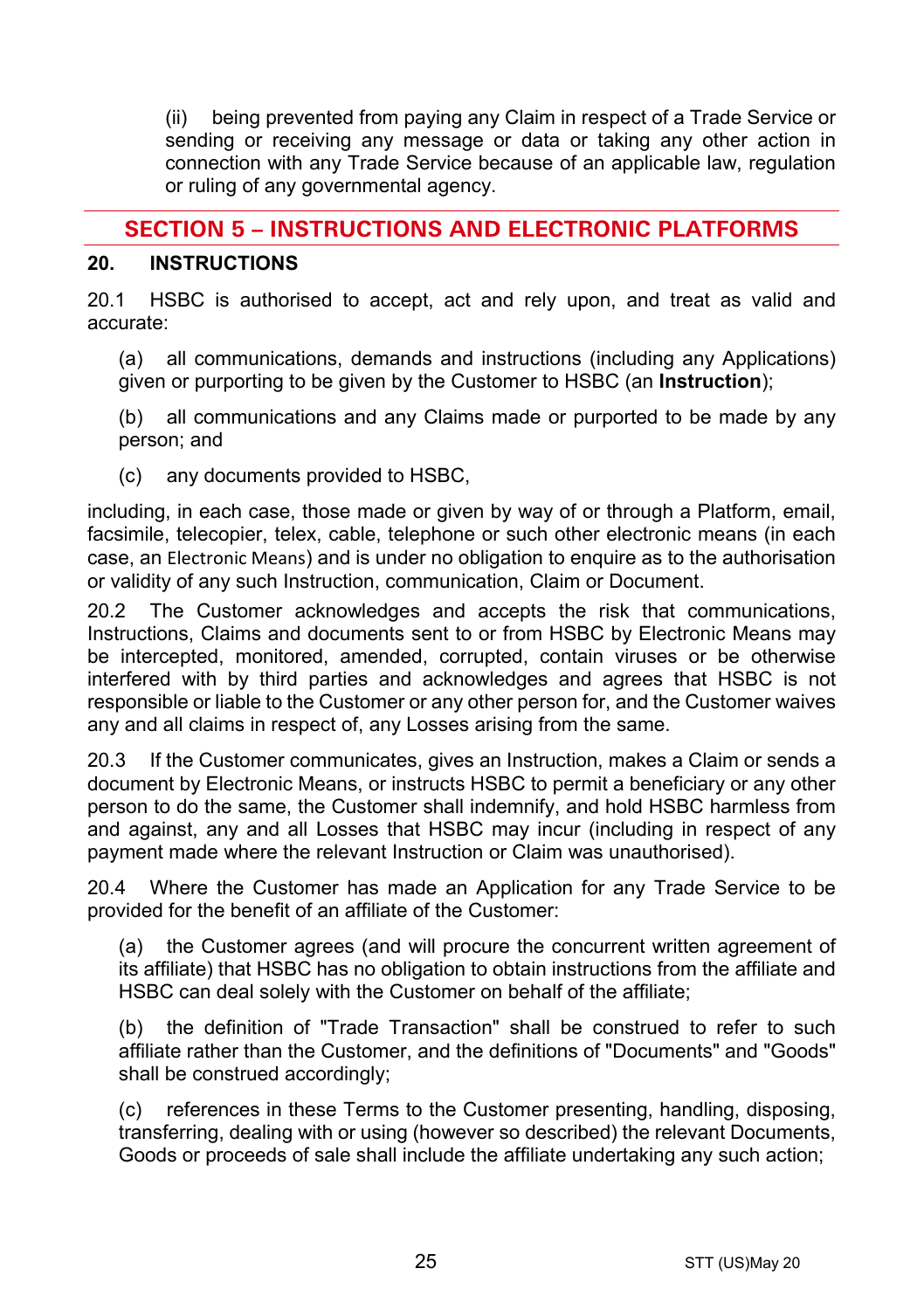(d) the Customer shall procure that the affiliate complies with all undertakings in these Terms in respect of the relevant Trade Transaction, Documents, Goods and proceeds of sale; and

(e) each representation in these Terms made by the Customer shall be made by the Customer for itself and on behalf of the affiliate or, where it can only be made in respect of the affiliate (due to factual circumstances), by the Customer for and on behalf of the affiliate.

20.5 HSBC has no obligation to:

(a) verify the identity or authority of any person communicating, giving an Instruction, making a Claim or providing a document by Electronic Means**;**

(b) verify the authenticity of any signature(s) (whether electronic or otherwise) on any communication made, Instruction given, Claim made or document provided by Electronic Means; or

(c) seek the Customer's prior approval before acting on any communication made, Instruction given, Claim made or document provided by Electronic Means,

however HSBC may, in its absolute discretion, take steps to ascertain the validity, authenticity and origin of any communication, Instruction, Claim or document (including requiring telephone verification of any Instructions) and take any steps that may be mandated by an External Provider and may, where it is unable to ascertain the validity, authority or origin of any communication, Instruction, Claim or document, delay or refuse to act upon any communication, Instruction, Claim or document or suspend or terminate any Trade Service at any time.

## **21. PLATFORMS**

21.1 The Customer acknowledges and agrees that:

(a) HSBC may rely on External Providers to provide Platforms so that HSBC can perform its obligations under these Terms (or any other applicable terms and conditions) and provide Trade Services;

(b) External Providers are independent from HSBC and may independently charge the Customer fees for use of their Platform and those fees are the sole responsibility of the Customer;

(c) HSBC's obligations under these Terms and any Trade Service shall be subject to HSBC's rights under External Terms and Conditions and the availability of any Platform provided by such External Providers;

(d) HSBC has no obligation to inform the Customer of, or provide the Customer with, any External Terms and Conditions;

(e) HSBC has no control over the electronic processes used by a Platform provided by an External Provider to process, handle and/or send data or messages;

(f) it shall inform HSBC of all External Terms and Conditions applicable to or any charges imposed by any Platform which it uses (or intends to use) in respect of any Trade Service and shall promptly notify HSBC of any changes; and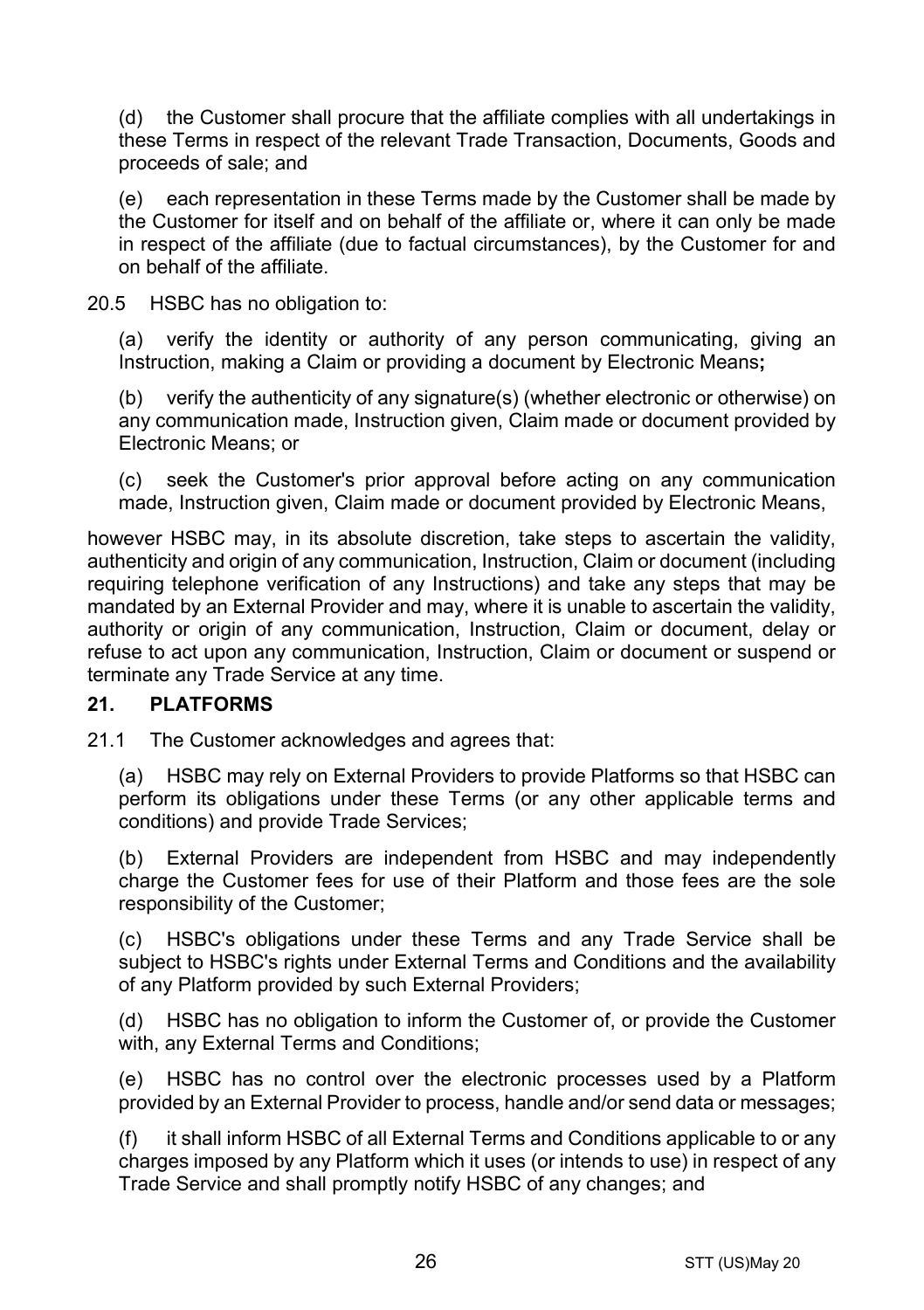(g) it shall promptly provide all information concerning any Platform used by the Customer that HSBC may reasonably request.

21.2 HSBC assumes no liability or responsibility to the Customer or to any other person for any loss or damage that is suffered or incurred as a result of:

(a) the unavailability of any Platform to the Customer, HSBC or any other person for any reason whatsoever; or

(b) the Customer's use of or connection with any Platform, any External Provider or the services provided by HSBC or any External Provider to the Customer involving any Platform.

#### 21.3 The Customer:

(a) shall comply with all security procedures of HSBC and each External Provider and any other reasonable requests HSBC or any External Provider may issue to the Customer regarding the security of any Platform, including instructions on steps to remedy any breach of security; and

(b) acknowledges and agrees that it is the Customer's responsibility to set up, maintain and regularly review all security arrangements concerning access to and use of each Platform and information stored on the Customer's computing and communications systems, and confirms that it has assessed the security arrangements of each Platform and has determined that they are adequate to protect the Customer's interests;

(c) shall take all reasonable precautions to prevent fraudulent or unauthorised use of or access to each Platform;

(d) shall ensure that neither the Customer nor its employees do anything which may result in the security of any Platform or the systems or security of HSBC being compromised; and

(e) shall notify HSBC, as soon as reasonably possible upon becoming aware, of any actual or attempted unauthorised access to any Platform or any unauthorised transaction or attempt to execute an unauthorised Instruction. This notification must be by telephone but must be followed by written notice within forty-eight hours of the telephone call.

# **SECTION 6 - OTHER**

# **22. LIMITATION ON LIABILITY**

<span id="page-26-0"></span>22.1 Neither HSBC nor any other HSBC Group member shall be liable for any loss, damages, payments, demands, claims, expenses or costs suffered or incurred by the Customer (or any of its affiliates) arising from or in connection with these Terms or any Trade Service other than where such loss, damage, payment, demand, claim, expense or cost arises as a direct result of HSBC's or such other HSBC Group member's gross negligence or wilful misconduct.

<span id="page-26-1"></span>22.2 Notwithstanding Clause [22.1,](#page-26-0) in no circumstance whatsoever will HSBC or any HSBC Group member be liable to the Customer (or any of its affiliates) for: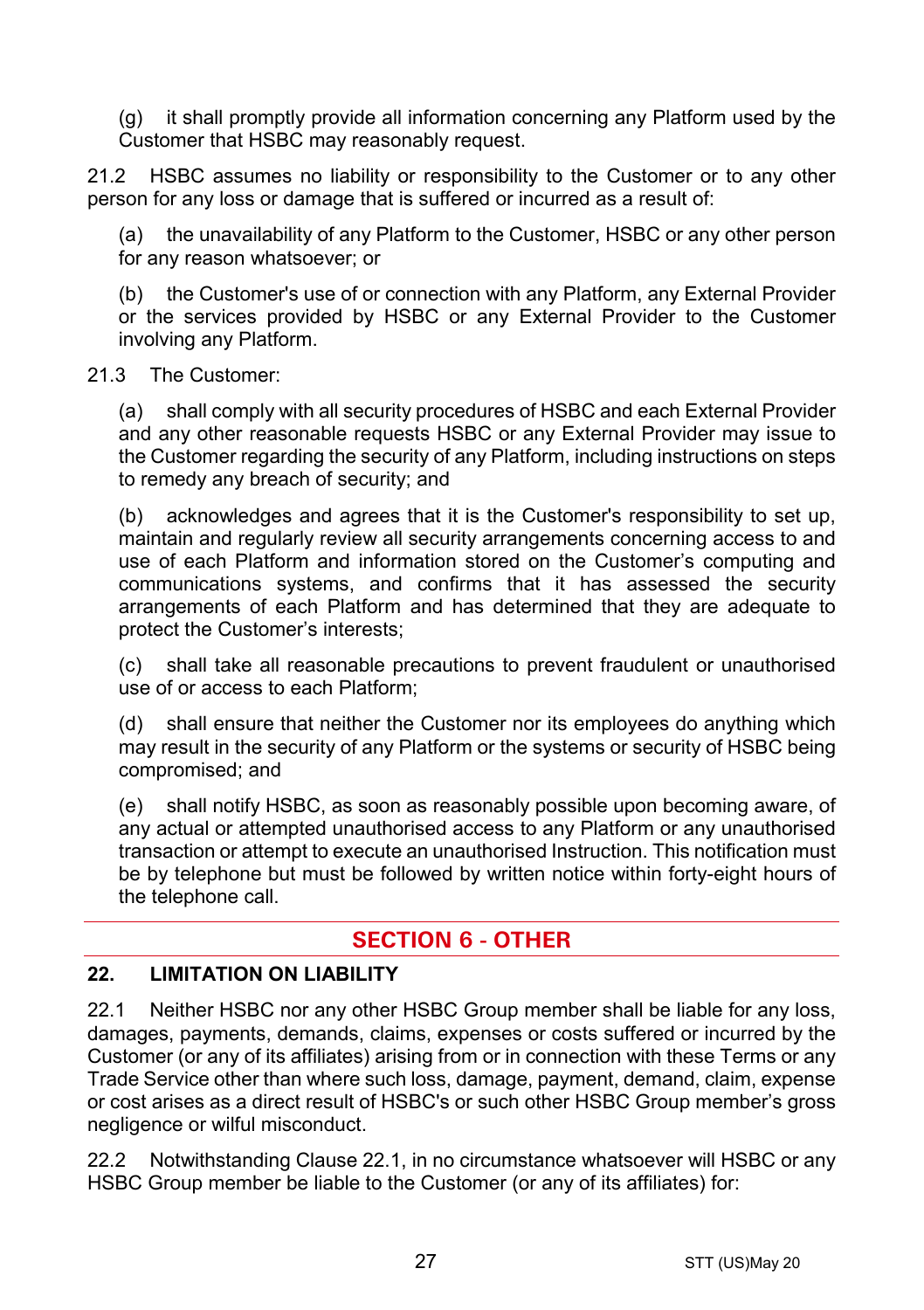- (a) any loss of business, profits or data; or
- (b) indirect, consequential or special loss or damage,

whether or not HSBC or any HSBC Group member has been advised of the possibility of such loss or damage.

22.3 Without limiting Clauses [22.1](#page-26-0) and [22.2,](#page-26-1) HSBC shall not be responsible or liable for, and the Customer waives all claims against HSBC in respect of:

(a) any act, omission, loss or delay relating to forwarding documents or payments to any person or correspondent bank, or any suspense, act, omission, insolvency or bankruptcy of any correspondent bank;

(b) any delay and/or loss in transit of any messages, letters or documents sent by mail, as an electronic communication, through a Platform or a telecommunication channel, or for any delay, mutilation or other errors arising in the transmission or delivery of any communications by third parties and the Customer acknowledges that, notwithstanding any contrary instruction, HSBC may send a document by any method that it considers appropriate;

(c) any delay in performing or failure to perform any of its obligations under these Terms due to any cause beyond its reasonable control, including, but not limited to, the failure, malfunction or unavailability of telecommunications, data communications and computer systems and services over which HSBC has no control, war, hostilities, invasion, civil unrest, strikes, lock-outs or other industrial action or trade disputes (whether involving HSBC's employees or any other person) or any law or government order (whether or not having the force of law);

(d) any failure by HSBC to pay a Claim or other HSBC's act or failure to act because of any domestic or foreign law, regulation, ruling or interpretation of any domestic or foreign court or governmental agency;

(e) the form, sufficiency, correctness, genuineness, authority of any person signing or endorsing (including any person making presentations, demands, giving Instructions (including by Electronic Means) to HSBC purportedly on the authority of the Customer or a beneficiary), falsification, or the legal effect of, any documents if such documents on their face reasonably appear to be in order;

(f) the source, accuracy, validity, authenticity, falsification or legal effect of any data, documents or statements made, presented or received from any Platform or any party to a Trade Transaction, any related documents, or the description, quantity, weight, quality, condition, packing, delivery, value or existence of the goods, services or other performance to which such data, documents or statements relates, or for the good faith or acts or omissions, solvency, performance or standing of any party to a Trade Transaction, the consignor, carrier, forwarder, consignee, insurer of the goods, or any other person;

(g) any improper acts of the beneficiary, including breach of contract in respect of a Trade Transaction, in which circumstances the Customer shall assume and undertake all such risks; and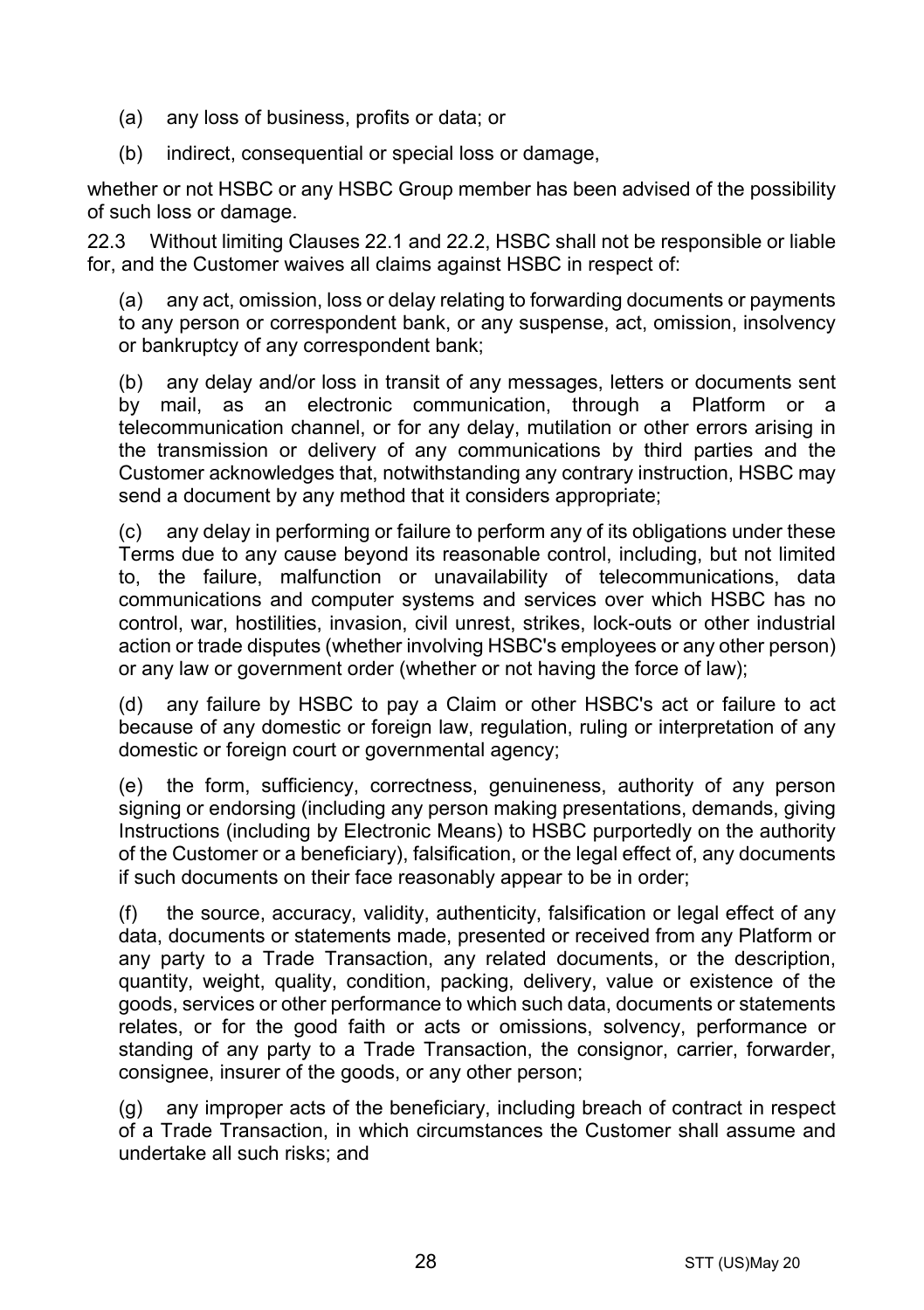(h) the Customer acting or relying on any advice received from HSBC whether or not such advice was requested by the Customer.

22.4 If HSBC uses the services of another party, correspondent bank, agent or Platform for the purposes of issuing an Instrument or Documentary Credit, making payment, handling Goods or Documents or for any other purpose to support the services contemplated by these Terms, HSBC shall do so for the Customer's account and at the Customer's risk and HSBC shall assume no liability or responsibility should any instructions which HSBC gives to any such other party not be carried out even if the choice of such other party was HSBC's. Additionally, HSBC shall not be liable for any act, failure to act, default, suspension, bankruptcy or insolvency of such other party.

22.5 Where HSBC performs a review of any Document at the request of the Customer, such review is indicative only and not final or conclusive and HSBC shall not be responsible or liable for, and the Customer waives all claims against HSBC in respect of, an omission by or failure of HSBC to identify any discrepancies during any such review.

22.6 Where HSBC agrees to advise a Documentary Credit or any Instrument which is not issued by a bank or present any Document in respect of, or otherwise handle, such Documentary Credit or Instrument, the Customer acknowledges and agrees that:

(a) such Documentary Credit or Instrument may not be an independent third party undertaking and may not quarantee payment by the issuer or applicant;

(b) the applicable ICC Rules may not address, cover or extend to such type of Documentary Credit or Instrument;

(c) HSBC may not be able to pursue the issuer for payment in the same manner as it would be able to in respect of a Documentary Credit or Instrument issued by a bank; and

(d) the Customer should seek independent legal advice,

and the Customer assumes all such risks and waives all claims against HSBC for losses, damages, costs, fees, claims, actions or demands with respect to such Documentary Credit or Instrument including any claims that HSBC failed to alert the Customer that it was advising such type of Documentary Credit or Instrument, failed to pay such Documentary Credit or Instrument in the manner of a Documentary Credit or Instrument issued by a bank, or failed to collect payment from the issuer of such Documentary Credit or Instrument.

22.7 Subject to the provisions above, where any liability of HSBC or any HSBC Group member to the Customer (or any of its affiliates) arises under these Terms or in connection with any Trade Service, such liability shall not exceed USD 1,000,000 in aggregate in any calendar year.

## <span id="page-28-0"></span>**23. DISCLOSURE, CONFIDENTIALITY AND PRIVACY**

23.1 Without limiting any other terms between the Customer and HSBC or any HSBC Group member, HSBC is authorised: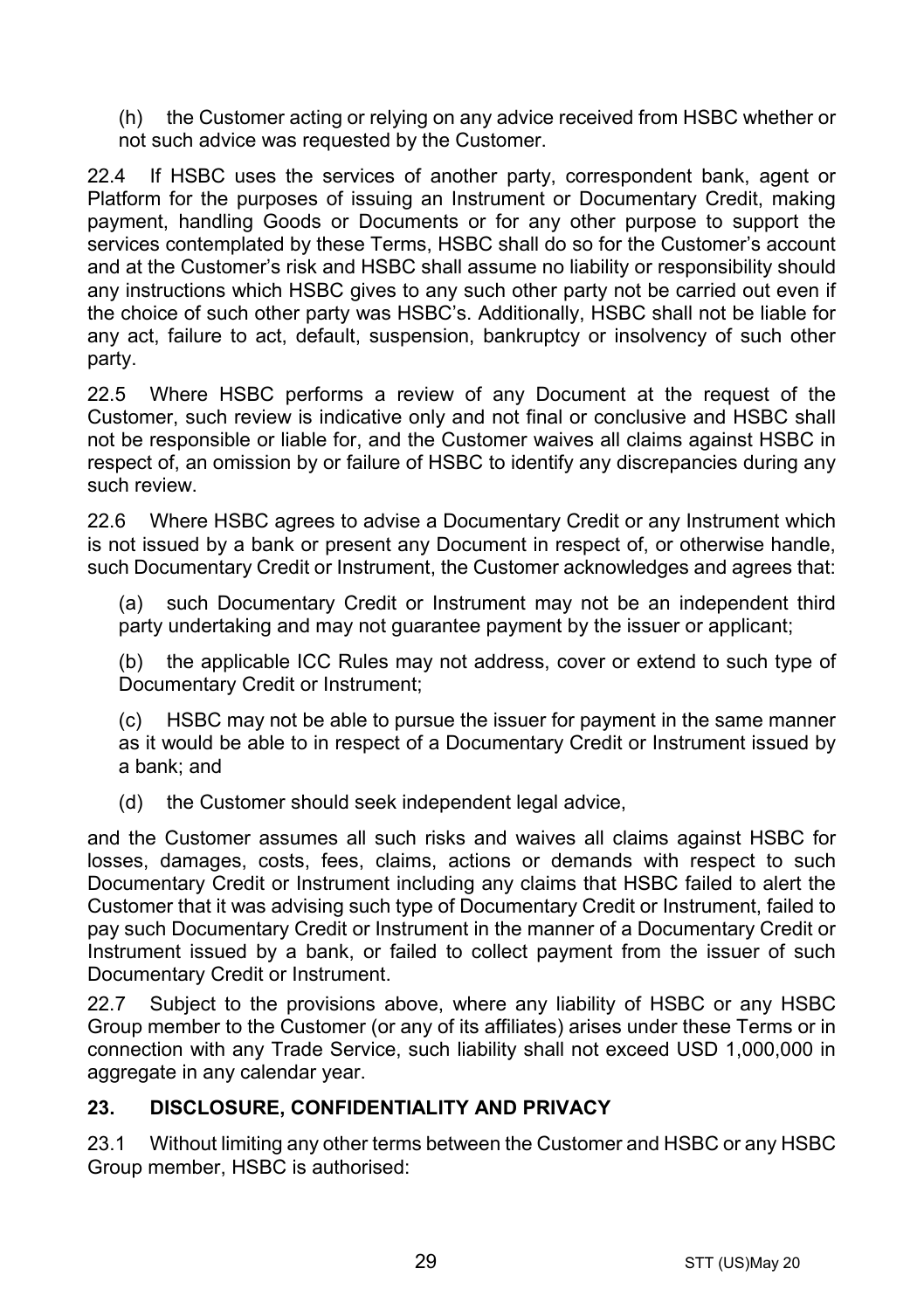<span id="page-29-0"></span>(a) to appoint any other person as its correspondent, nominee or agent in connection with these Terms and any Trade Service and HSBC may delegate any of its powers under these Terms or a Trade Service to such person;

(b) to notify any other person of its interest in any Documents, Goods or proceeds of sale; and

(c) to transfer and disclose any Customer Information to the following recipients (who may also process, transfer and disclose such Customer Information):

(i) any HSBC Group member and any of its or their officers, directors, employees, professional advisors, insurers, brokers, auditors, partners, subcontractors, correspondents, nominees, agents, delegates, service providers (including External Providers and Platforms) and associates;

(ii) any Authorities;

(iii) anyone acting on the Customer's behalf, payment recipients, beneficiaries, account nominees, intermediary, correspondent and agent banks, clearing houses, clearing or settlement systems, market counterparties, upstream withholding agents, swap or trade repositories, stock exchanges, and companies in which the Customer has an interest in securities (where such securities are held by HSBC for the Customer);

(iv) any person or entity who acquires (or may acquire) an interest in or assumes (or may assume) risk in or in connection with any Trade Service;

(v) any other financial institutions, credit reference agencies or credit bureaus, for obtaining or providing credit references; and/or

(vi) any person or entity in connection with any HSBC Group business transfer, disposal, merger or acquisition, wherever located, including in jurisdictions which do not have data protection laws that provide the same level of protection as the jurisdiction in which the Trade Service is supplied,

including where the recipient of any such appointment, notification, transfer or disclosure is located outside of the relevant Governing Jurisdiction.

23.2 HSBC will not be liable for the acts or omissions of any External Provider as to the collection, use or disclosure by that External Provider of Customer Information.

23.3 Where the Customer has given HSBC information about natural persons (such as authorised signatories), the Customer confirms that those natural persons have authorised the Customer to do so (and to receive any data protection notices on their behalf) and have consented to HSBC's collection, use, storage, processing, transfer and disclosure of their Personal Data and data for the purpose of HSBC carrying out any action contemplated by these Terms or providing a Trade Service to or for the Customer.

23.4 The Customer shall ensure that any information that the Customer asks HSBC to forward to third parties is complete, accurate and will not give rise to any claim against HSBC (including any claim in defamation, in relation to privacy, banking secrecy or data protection or for infringement of any other third party rights) and the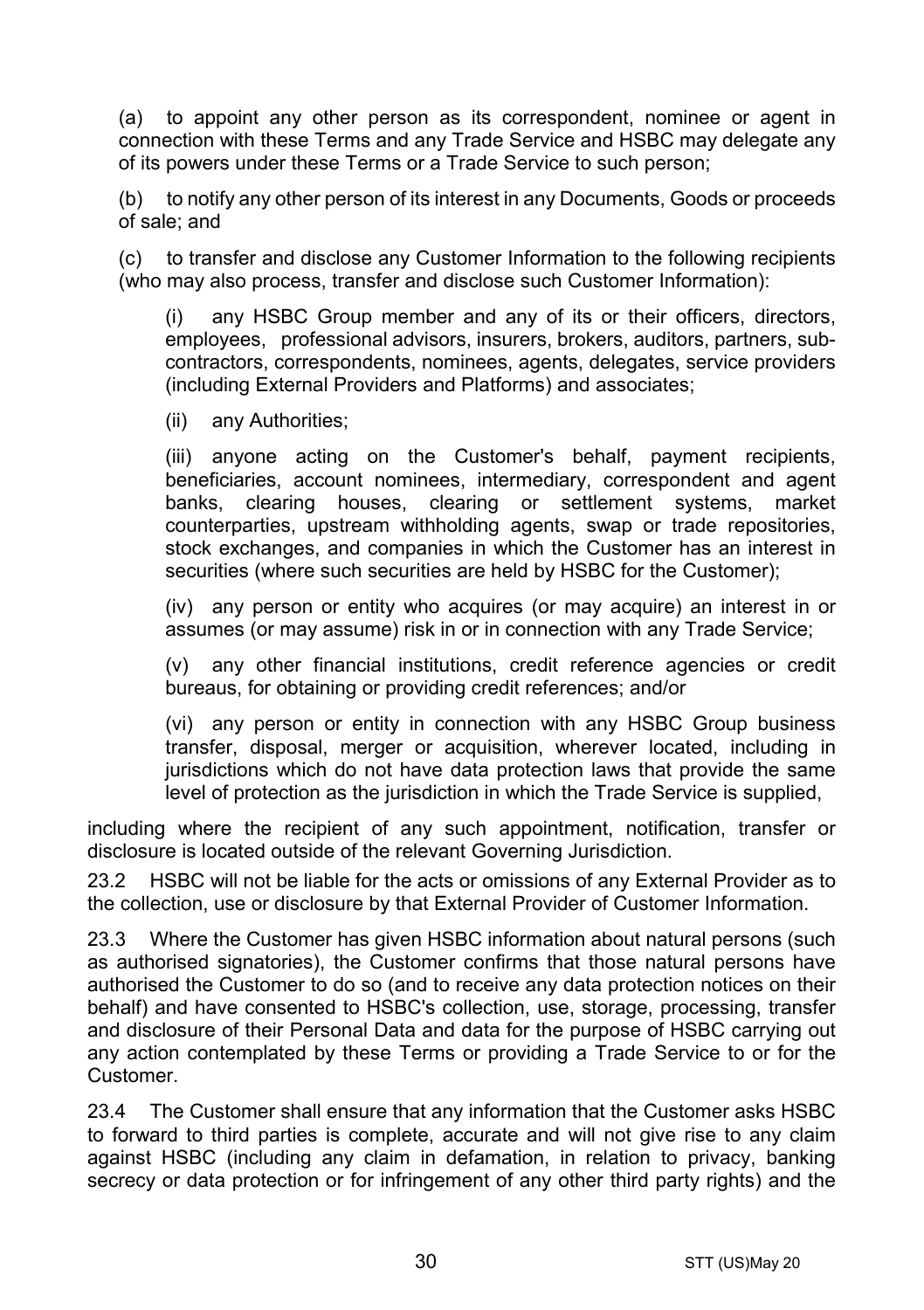Customer confirms and represents that it has obtained the requisite consent and/or waiver (where required) for HSBC to forward such information.

# **24. MISCELLANEOUS**

24.1 Other than a Trade Service which has been provided on an irrevocable or committed basis, HSBC may at any time withdraw a Trade Service or refuse to provide a Trade Service in its absolute discretion.

24.2 Any waiver, release or consent by HSBC under or in respect of these Terms or a Trade Service will only be effective if made in writing (which may be made through a Platform).

24.3 HSBC may at any time change these Terms by providing the Customer with at least 30 days' written notice and any Trade Service requested on or after the effective date in such notice shall be subject to the amended Terms.

24.4 HSBC is authorised to take such steps and to make such payments as it considers necessary, at the cost of the Customer, to remedy any default by the Customer in respect of its obligations under these Terms or any Trade Service.

24.5 Neither HSBC's failure to exercise, nor HSBC's delay in exercising, any of its rights or remedies under these Terms or in respect of a Trade Service shall operate as a waiver of any such right or remedy, nor shall any single or partial exercise of any right or remedy prevent any further or other exercise of any other right or remedy.

24.6 The Customer may not assign or transfer any of its rights or obligations under these Terms or a Trade Service. HSBC may assign, transfer or create security over any of its rights under or in respect of these Terms or a Trade Service without restriction or notice.

24.7 Without prejudice to Claus[e 20](#page-24-0) (*[INSTRUCTIONS](#page-24-0)*), any notices by the Customer in connection with these Terms or a Trade Service must be given to HSBC in writing at the address of HSBC most recently advised by HSBC to the Customer. HSBC may give notice to the Customer in person, by telephone or facsimile, by post, through a Platform or, if agreed by the Customer, through another electronic channel at the address or number most recently notified by the Customer to HSBC. A notice sent by post will be deemed to have been received 7 calendar days after posting if within the same country, or 15 calendar days after posting if cross border.

24.8 Each of the provisions of these Terms is severable and distinct from the others and, if one or more of such provisions is or becomes illegal, invalid or unenforceable, the remaining provisions shall not be affected in any way.

24.9 If the Customer includes two or more persons, the obligations and liabilities of these persons under or in respect of a Trade Service and these Terms shall be joint and several.

24.10 Nothing in these Terms shall be deemed to create any partnership, joint venture or relationship of principal and agent between HSBC and the Customer or create or give rise to any fiduciary relationship of any nature.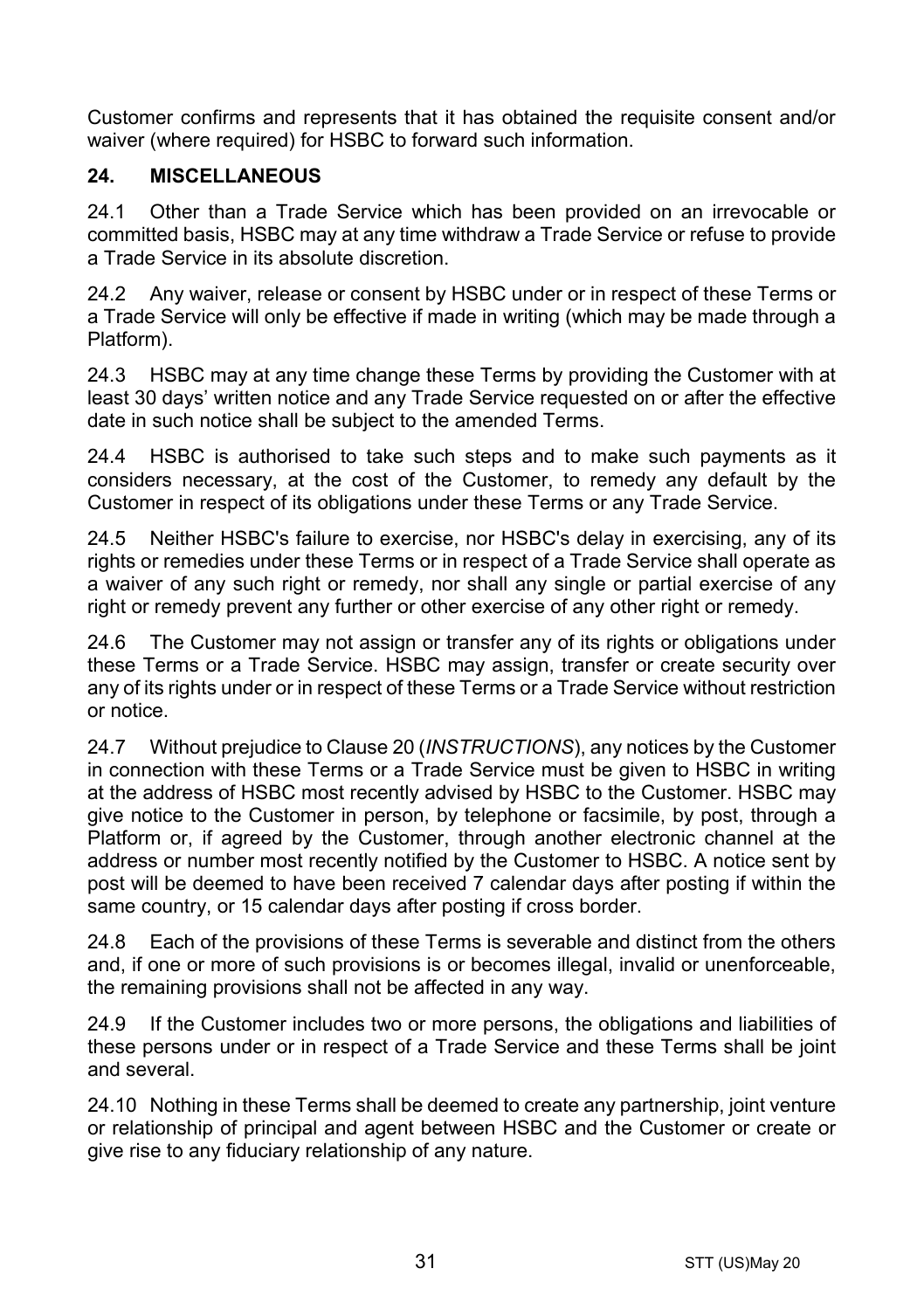24.11 To the extent permitted by the laws of the Governing Jurisdiction, the Customer irrevocably waives any right of sovereign immunity from suit, jurisdiction or adjudication (including in respect of pre-judgement interim relief and execution of any judgement) that it may have in the Governing Jurisdiction or otherwise, whether that immunity relates to itself or to any commercial or non-commercial assets (including land, bank accounts or other assets held in the name of a diplomatic mission or otherwise or belonging to the Customer's central bank or other monetary authority).

24.12 These Terms are for the benefit of the Customer, HSBC and each HSBC Group member, and are not intended to benefit any other third party or be enforceable by any other third party. Any rights of HSBC to bring to an end or change these Terms or any contract to which they form part are not subject to the consent of any other third party.

# **25. GOVERNING LAW AND JURISDICTION**

25.1 For the purposes of a Trade Service:

(a) that Trade Service and these Terms will be governed by the laws of the Governing Jurisdiction; and

(b) the courts of the Governing Jurisdiction shall have non-exclusive jurisdiction to settle any disputes that may arise out of, or in connection with, that Trade Service and these Terms, their interpretation or any non-contractual obligations arising from or connected with them.

25.2 If a process agent is specified in an Application or Facility Agreement in respect of a Trade Service, service of any legal process on the person whose name and address is specified in such Application or Facility Agreement shall constitute service on the Customer.

25.3 If no process agent has been appointed by the Customer, upon request from HSBC the Customer will, within five Business Days, appoint a process agent (with an office in the Governing Jurisdiction) for service of all legal process relating to these Terms and the relevant Trade Service on the Customer and the Customer will notify the process agent's address to HSBC. If the Customer does not do this, HSBC may appoint a process agent on the Customer's behalf and at its expense and shall, as soon as practicable, notify the Customer of such appointment.

# **SECTION 7 – DEFINITIONS AND INTERPRETATION**

## **26. DEFINITIONS AND INTERPRETATION**

26.1 In these Terms:

**Application** means an application, instruction or request by the Customer for a Trade Service (whether for itself or for another person) using an application form, or pursuant to the terms of a Facility Agreement or made using a Platform.

**Authorities** includes any judicial, administrative, public or regulatory body (including any self-regulatory body), any government, any tax authority, any securities or futures exchange, any court, any central bank or law enforcement body, or any of their agents, with jurisdiction (direct or indirect) over any part of the HSBC Group at any time.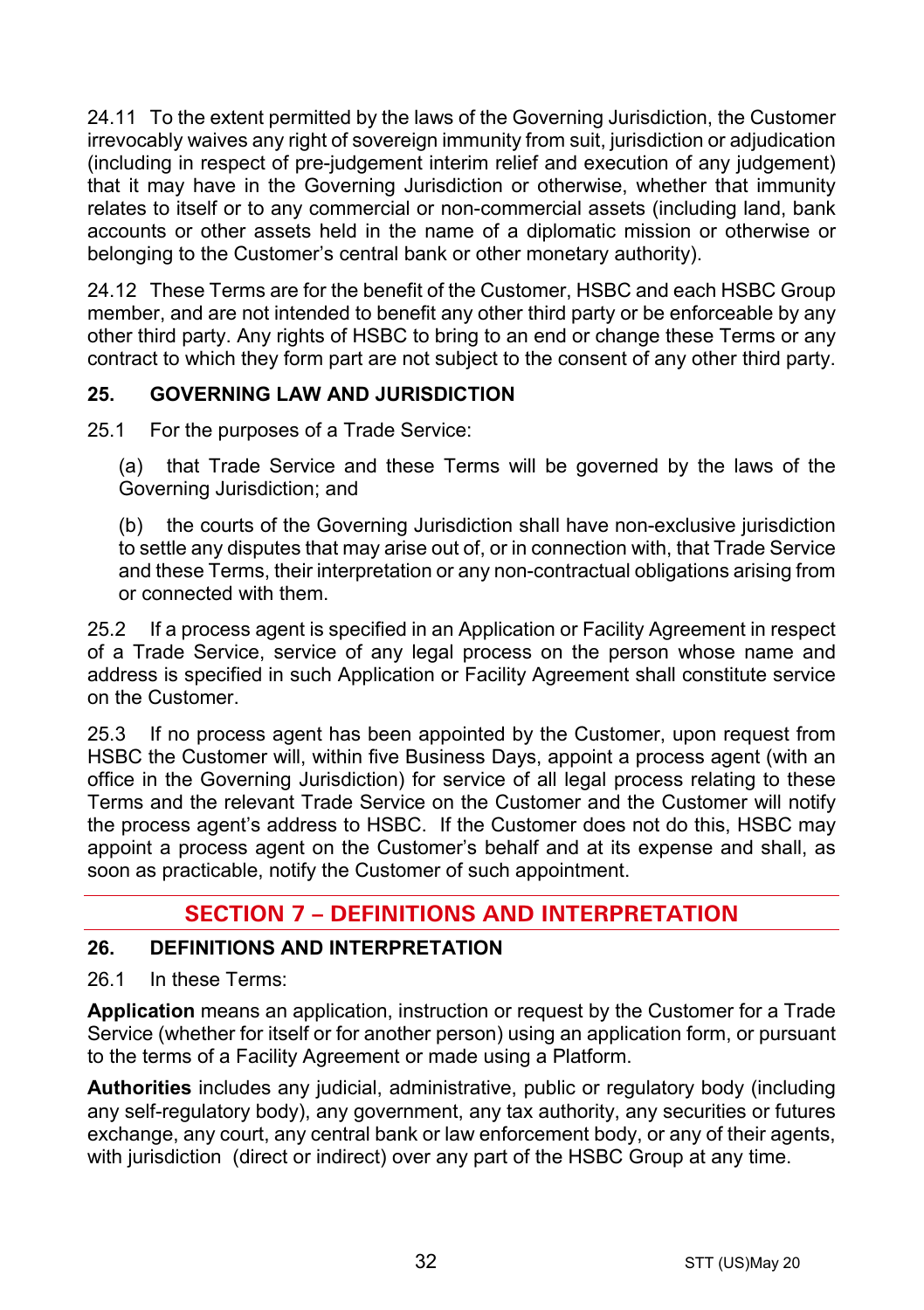**Back-to-Back Documentary Credit** has the meaning given to it in Clause [3.14](#page-5-0) (*[DOCUMENTARY CREDITS](#page-3-0)*).

**Business Day** means, in respect of a Trade Service, a day on which banks are open for general business in the Governing Jurisdiction.

**Cash Collateral** has the meaning given to it in Clause [10](#page-14-1) (*[CASH COLLATERAL](#page-14-1)*).

**Claim** means any demand, request for payment or for acceptance and payment, claim, presentation or drawing made in respect of a Trade Service by a beneficiary, the Customer or any other person.

**Collection** means a collection transaction in respect of the handling of Documents where HSBC may act as either a remitting bank, collecting bank or presenting bank.

**Compliance Action** has the meaning given to it in Clause [19](#page-22-0) (*[COMPLIANCE WITH](#page-22-0)  [LAWS AND SANCTIONS](#page-22-0)*).

**Country Conditions** means HSBC's additional terms and conditions for the country in which the HSBC entity providing the relevant Trade Service is located.

**Customer** means the person who requests the relevant Trade Service and with whom HSBC contracts with respect to the provision of that Trade Service (and, without limitation, as may be specified in the relevant Application). If HSBC provides a Trade Service to a person that is not a customer of HSBC, references in these Terms to the "Customer" shall apply to that person even though that person is not a customer of HSBC.

**Customer Information** means any Personal Data, confidential information, and/or Tax Information (including accompanying statements, waivers and consents) of either the Customer, or a person or entity whose information (including any Personal Data or Tax Information) which the Customer provides, or which is provided on the Customer's behalf, to any HSBC Group member in connection with the provision of any Trade Service.

**Customer Liabilities** means at any time:

(a) all liabilities of the Customer to HSBC or any HSBC Group member (including arising under or in connection with any Trade Service and these Terms) incurred in any currency and in any capacity and whether present or future, actual or contingent, direct or indirect, or incurred alone or jointly with any other person;

(b) interest on such liabilities (both before and after any demand or judgment) to the date on which HSBC or any such HSBC Group member receives payment, at the rates payable by the Customer or which would have been payable but for any circumstances which restricts payment;

(c) any costs and expenses incurred by HSBC or any HSBC Group member in making payment under or in respect of a Trade Service on behalf of the Customer (but without HSBC being under any obligation to do so) as a result of failure by the Customer to make such payment when due or demanded; and

(d) all costs and expenses (including legal fees on a full indemnity basis) of HSBC or any HSBC Group member in perfecting or enforcing its rights under or in respect of a Trade Service and these Terms.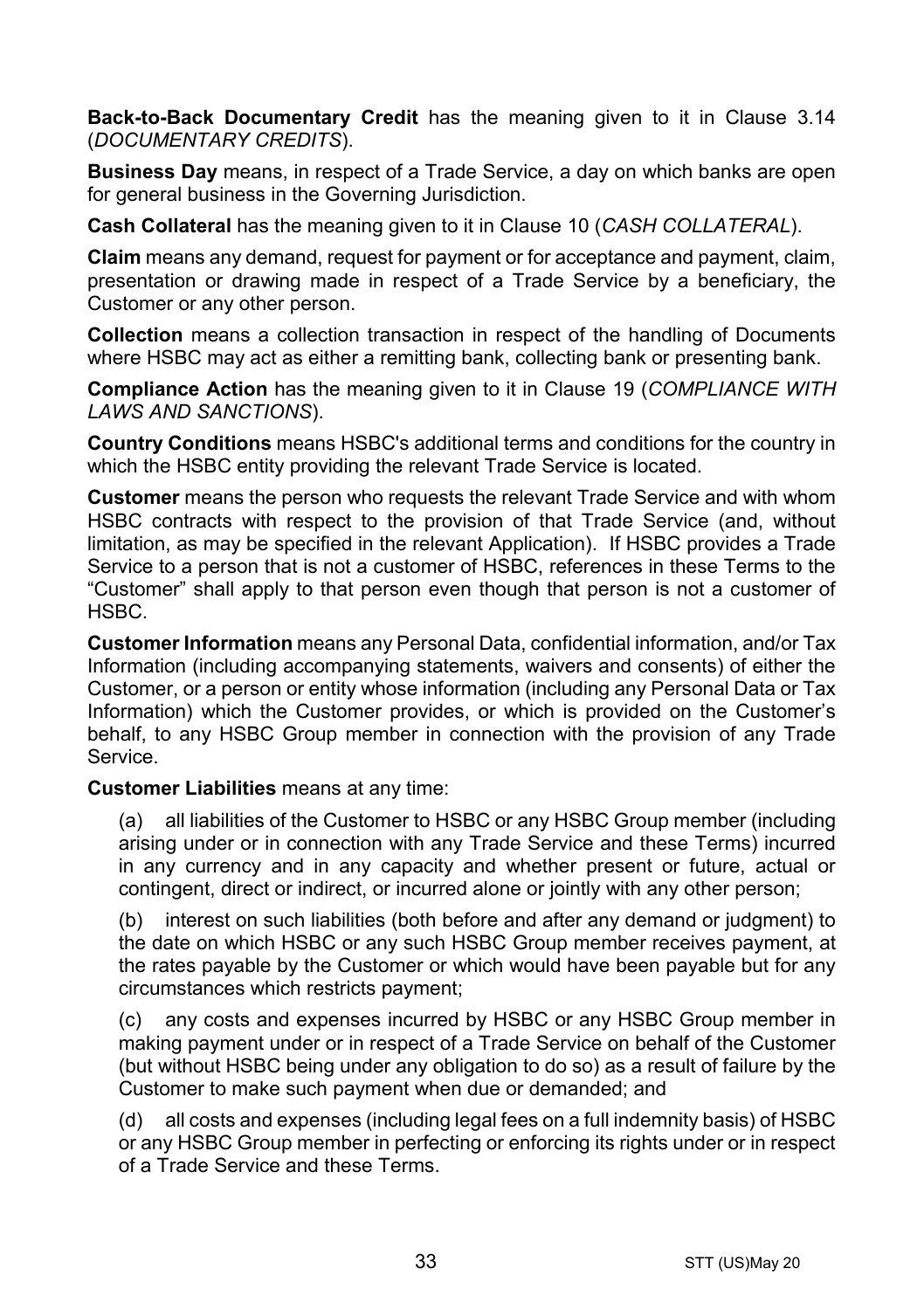**Documentary Credit** means a documentary credit or letter of credit or any commitment to issue a documentary credit or letter of credit (including any extension. renewal or amendment of the same).

**Documents** means any drafts, bills of exchange, promissory notes, cheques, documents of title, certificates, invoices, statements, transport documents, insurance policies, warehouse warrants, warehouse receipts or any other similar instruments relating to a Trade Transaction in respect of which HSBC has provided Trade Service(s) to the Customer.

**Electronic Means** has the meaning given to it in Clause [20](#page-24-0) (*[INSTRUCTIONS](#page-24-0)*).

**Exchange Rate** means HSBC's spot rate of exchange (or if HSBC does not have an available spot rate of exchange for the relevant currency, any other publicly available spot rate of exchange selected by HSBC) for the purchase of the required currency in the relevant foreign exchange market at the relevant time using the currency in which the relevant payment was paid (where any such spot rate of exchange shall be selected by HSBC acting reasonably in the circumstances).

**External Provider** means a person (other than HSBC) that makes any Platform available to HSBC and/or the Customer.

**External Terms and Conditions** means any agreement which is entered into between an External Provider and either HSBC or the Customer setting out the terms and conditions applicable to HSBC's or the Customer's use of a Platform.

**Facility Agreement** means a letter or agreement between the Customer and HSBC pursuant to which HSBC agrees to provide to the Customer a facility in respect of Trade Services.

**Finance** means discounting, negotiating, purchasing, prepaying, early paying or endorsing a Document (whether or not drawn under a Documentary Credit or Collection) or Documentary Credit and **Financed** and **Finances** shall be construed accordingly. For the avoidance of doubt, **Finance** does not include a Trade Finance Loan.

**Goods** means the goods or products which are the subject of a Trade Transaction in respect of which HSBC has provided Trade Service(s) to the Customer.

**Governing Jurisdiction** means the jurisdiction in which the relevant HSBC entity providing the Trade Service is located or such other jurisdiction agreed in writing between the Customer and HSBC or specified in the relevant Country Conditions.

**HSBC** means the HSBC Group member (or, if applicable, the branch of such HSBC Group member) providing the relevant Trade Service, and its successors and assigns and, where the context permits, includes any person appointed by HSBC under Clause [23.1\(a\)](#page-29-0) (*[DISCLOSURE, CONFIDENTIALITY AND PRIVACY](#page-28-0)*).

**HSBC Group** means HSBC Holdings plc and its subsidiaries and affiliates from time to time.

**ICC** means the International Chamber of Commerce.

**Increased Costs** means a reduction in the rate of return from a Trade Service or on HSBC's overall capital, an additional or increased cost or a reduction of any amount due and payable under these Terms or in respect of a Trade Service, which is incurred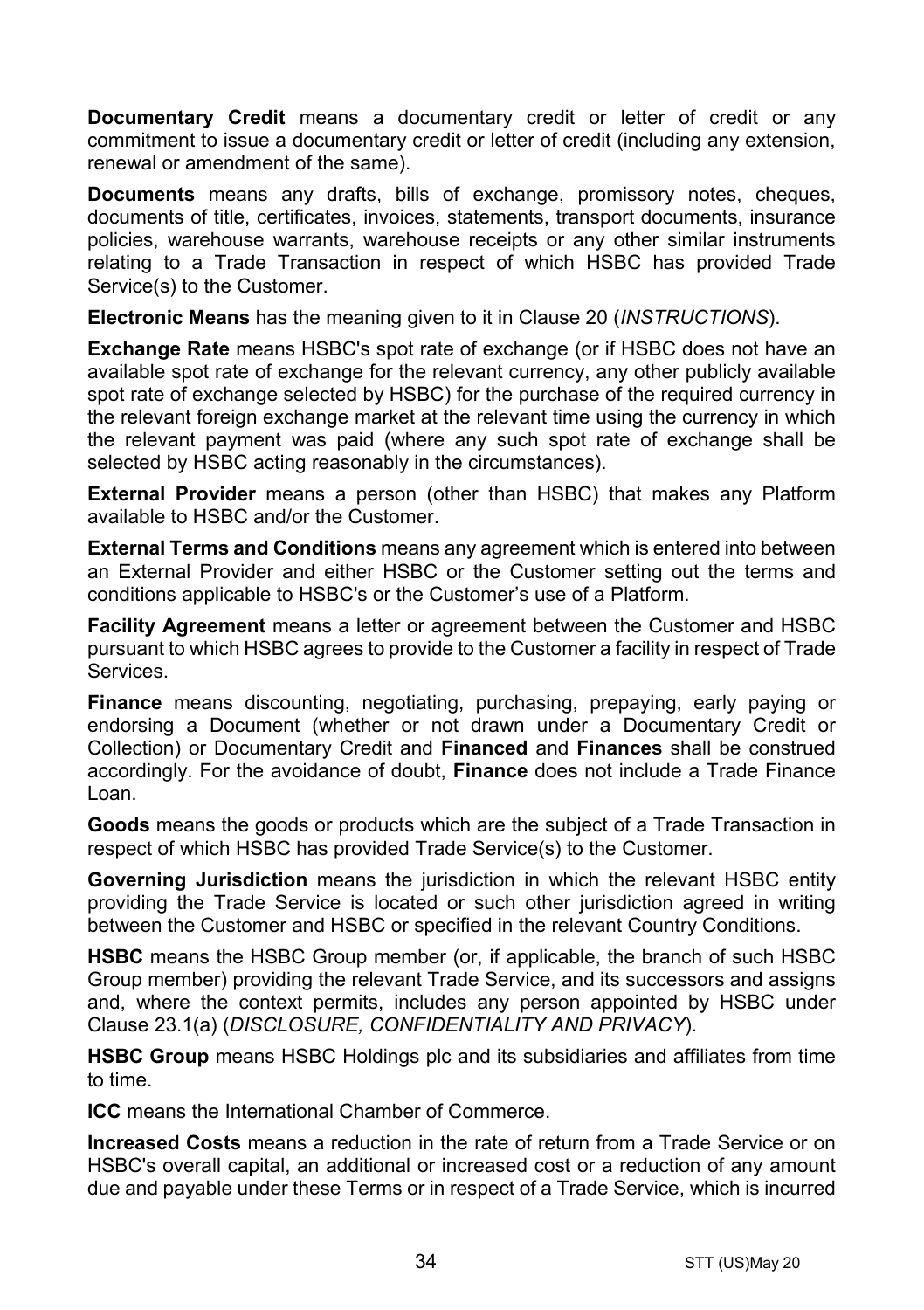or suffered by HSBC to the extent that it is attributable to HSBC performing its obligations under these Terms or a Trade Service.

**Indemnified Party** has the meaning given to it in Claus[e 9](#page-13-0) (*[REIMBURSEMENT AND](#page-13-0)  [INDEMNITY](#page-13-0)*).

**Instruction** has the meaning given to it in Clause [20](#page-24-0) (*[INSTRUCTIONS](#page-24-0)*).

**Instrument** means any SBLC, demand guarantee (including an avalisation, coacceptance or acceptance of a Document), bond, counter-guarantee, counter-SBLC, or similar independent payment obligation (including any extension, renewal or amendment of the same).

**Losses** has the meaning given to it in Clause [9](#page-13-0) (*[REIMBURSEMENT AND](#page-13-0)  [INDEMNITY](#page-13-0)*).

**Master Documentary Credit** has the meaning given to it in Clause [3.14](#page-5-0) (*[DOCUMENTARY CREDITS](#page-3-0)*).

**Personal Data** means any information relating to an individual from which such individual can be identified, including sensitive personal data, name(s), residential address(es), contact information, age, date of birth, place of birth, nationality, citizenship, personal and marital status.

**Platform** means any electronic platform (a) used by HSBC, the Customer or any other person for giving or receiving any Instruction, Claim or other communication in relation to any Trade Service, and/or (b) used by HSBC or any other person for issuing or providing any Trade Service, and shall include HSBCnet.

**Recourse Event** means in respect of a Trade Service:

(a) any misrepresentation, alleged or actual fraud, illegality or unauthorised act of the Customer and/or any other party to the Trade Transaction;

(b) any alleged or actual invalidity, non-compliance or unenforceability of the Documentary Credit, SBLC, Document(s) or Trade Transaction (as applicable); or

(c) any injunction, court order, law, regulation or Sanctions which restrict any payment (whether to or from HSBC and/or not subsequently discharged).

**SBDC** means a standby documentary credit.

**SBLC** means a standby letter of credit (which includes an SBDC).

**Sanction** has the meaning given to it in Clause [19](#page-22-0) (*[COMPLIANCE WITH LAWS AND](#page-22-0)  [SANCTIONS](#page-22-0)*).

**Security Agreement** means any document creating security or quasi-security over any of the Customer's rights and/or assets in support of any obligations which the Customer may have to any HSBC Group member from time to time.

**Tariff Book** means, if applicable in the relevant jurisdiction, HSBC's tariff book setting out HSBC's fees, commissions, interest rates and other rates for Trade Services as is available upon request by the Customer and/or can be accessed online.

**Tax** includes goods and services tax, value added tax, sales tax, stamp duty or any tax, levy, impost, deduction, charge, rate, duty, compulsory loan or withholding which is levied or imposed by a government agency, and any related interest, penalty,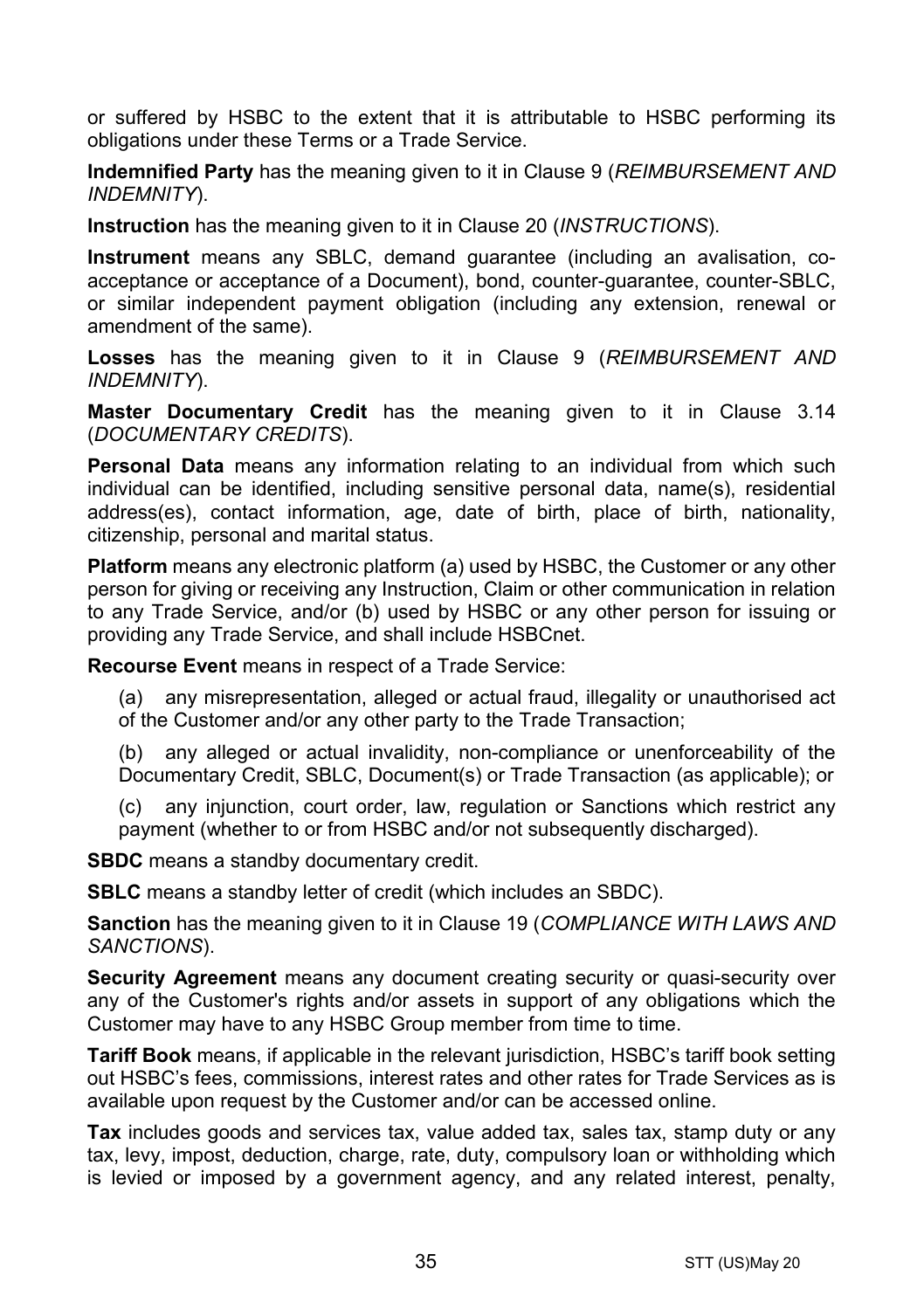charge, fee or other amount (but does not include tax on the overall net income of HSBC).

**Tax Information** means any documentation or information (and accompanying statements, waivers and consents) relating, directly or indirectly, to the Customer's tax status and the tax status of any owner, "controlling person", "substantial owner" or beneficial owner of the Customer.

**Trade Finance Loan** means a loan, advance, credit or other financial accommodation provided by HSBC to the Customer in respect of a Trade Transaction.

#### **Trade Service** includes:

(a) the issue of a Documentary Credit and instructing any advising bank, nominated bank or confirming bank in relation to such Documentary Credit;

(b) acting as the advising bank, nominated bank or confirming bank (on a disclosed or undisclosed basis) in relation to a Documentary Credit;

(c) the issue of an Instrument and/or instructing any correspondent bank in relation to, and issuing an counter-guarantee, counter-SBLC or indemnity in respect of, an Instrument;

(d) acting as the advising bank, confirming bank or correspondent bank in relation to an Instrument;

- (e) the handling of a Documentary Credit, Instrument or Document;
- (f) Collections;
- (g) the provision of any Finance;
- (h) the provision of a Trade Finance Loan;

(i) the issue of a letter of indemnity or shipping guarantee and/or the signing, endorsement or release of any Transport Document;

- (j) the release of Documents;
- (k) any other service or product relating to a Trade Transaction provided,

by HSBC to, at the request of, or in respect of the Customer.

**Trade Transaction** means a transaction involving the sale or purchase by the Customer of goods or services from/to a third party, and includes any contract(s) on which such transaction may be based.

**Transport Documents** has the meaning given to it in Clause [8](#page-12-0) (*[APPLICATIONS FOR](#page-12-0)  [RELEASE OF GOODS, SHIPPING GUARANTEES AND](#page-12-0) LETTERS OF INDEMNITY*).

**USD** means the lawful currency of the United States of America.

26.2 Unless contrary indication appears, any reference in these Terms to:

an **Application** or **Trade Service** (and any reference in an Application to a **Trade Service**) includes (where applicable) the contract created between the Customer and HSBC by HSBC accepting that Application by providing or undertaking that Trade Service;

(a) the **Customer**, **HSBC** or any other person shall be construed so as to include its successors in title, permitted assigns and permitted transferees to, or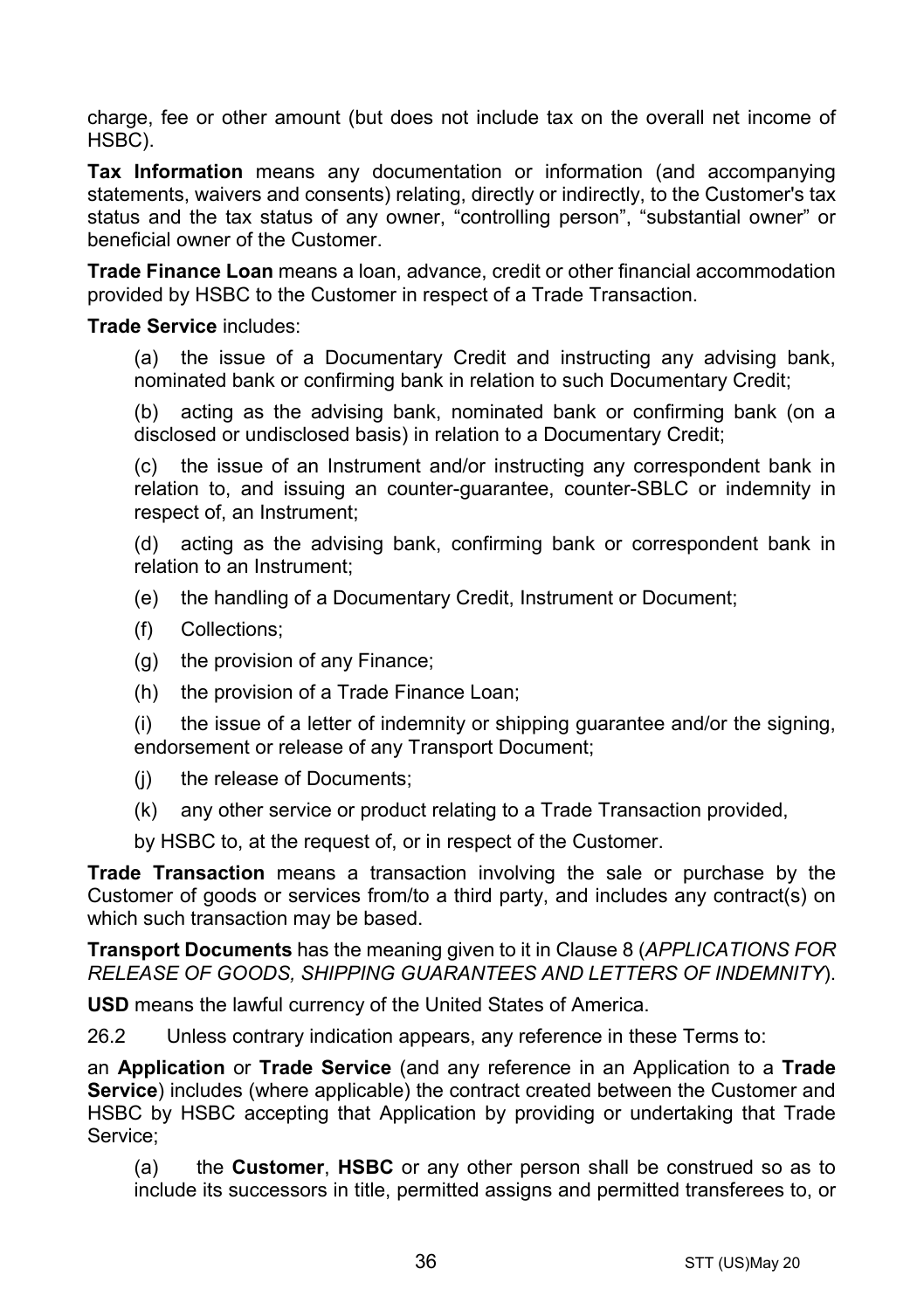of, its rights and/or obligations under these Terms, an Application, a Facility Agreement or Country Conditions:

(b) **include** or **including** means include or including "without limitation";

(c) HSBC making a determination or decision or undertaking an action means that HSBC is making or undertaking, and is permitted to make or undertake, such determination, decision or action in its sole discretion or opinion without reference to, or consent from, the Customer or any other person;

(d) an authorisation or confirmation by, or instruction from, the Customer means that such authorisation, confirmation or instruction is irrevocable unless waived by HSBC;

(e) a **person** includes any individual, firm, company, corporation, government, state or agency of a state or any association, trust, joint venture, consortium, partnership or other entity (whether or not having separate legal personality);

(f) a **regulation** includes any regulation, rule, official directive, request or guideline (whether or not having the force of law) of any governmental, intergovernmental or supranational body, agency, department or of any regulatory, self-regulatory or other authority or organisation;

(g) these **Terms** include the Country Conditions;

(h) these **Terms** or any other agreement or instrument is a reference to these Terms or, as the case may be, other agreement or instrument as amended, supplemented, novated and/or replaced from time to time;

(i) the singular shall include the plural and vice versa; and

(j) section and clause headings are for ease of reference only.

In addition to these Terms being incorporated into each Application, these Terms may also be incorporated by HSBC into a Facility Agreement or any other document or agreement.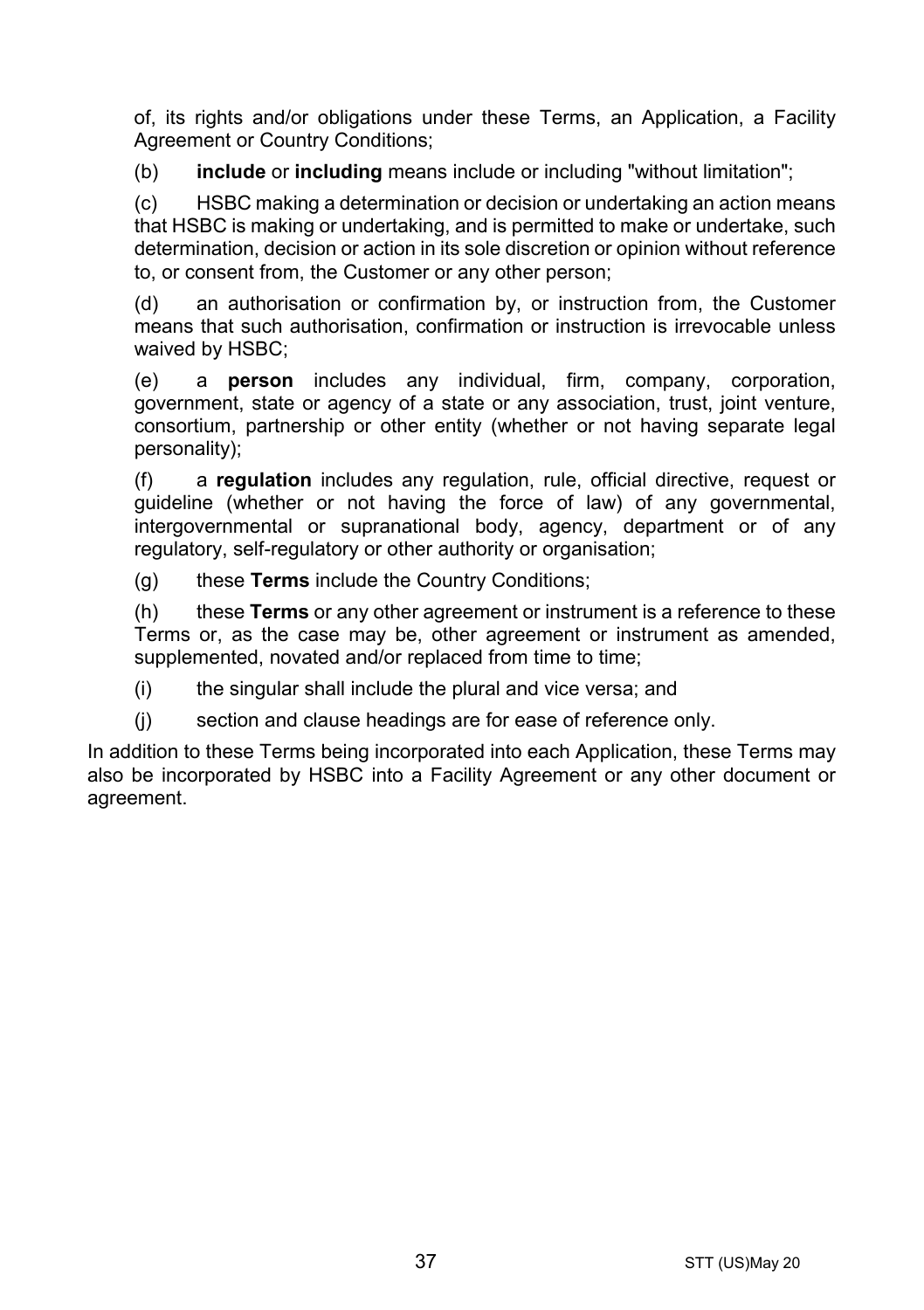# **STANDARD TRADE TERMS**

# **COUNTRY CONDITIONS**

# **UNITED STATES OF AMERICA**

## 1. **APPLICATION**

1.1 These Country Conditions are supplemental to, and form part of, the Standard Trade Terms (the Terms) which the Customer has accepted and/or may accept from time to time.

1.2 Any terms defined in, or construed for the purposes of, the Terms have the same meanings when used in these Country Conditions (unless the same are otherwise defined in these Country Conditions).

1.3 These Country Conditions shall apply where the HSBC entity providing the relevant Trade Service is located in the United States of America.

# **2. ADDITIONAL/SUPPLEMENTAL TERMS AND CONDITIONS**

2.1 The Governing Jurisdiction is the State of New York.

2.2 The Customer agrees that any action or proceeding with respect to the Terms (or any agreement into which they are incorporated) or any judgment entered by any court is respect thereof may be brought in the United States District Court for the Southern District of New York, in the Supreme Court of the State of New York sitting in New York County (including its Appellate Division), or in any other appellate court in the State of New York, as the person commencing such suit, action or proceeding may elect in its sole discretion, and the Customer irrevocably submits to the jurisdiction of such courts for the purpose of any such action, proceeding or judgement.

2.3 Nothing in these Terms shall affect any right that HSBC may otherwise have to bring any action or proceeding relating to the Terms (or any agreement into which they are incorporated) against the Customer or its properties in the courts of any other jurisdiction.

2.4 To secure the Customer Liabilities the Customer grants to the Bank a lien on and security interest in all of the following property in which the Customer may have or may obtain any interest in from time to time, wherever located, whether now existing or hereafter arising, and whether such shall be in the possession or control of the Customer, HSBC, any member of the HSBC Group, correspondents or otherwise (the Collateral and capitalised terms used but not defined below (or in the Terms) shall have the meaning given to them under the New York Uniform Commercial Code, as in effect from time to time (the UCC)):

(a) in respect of Customer Liabilities arising in respect of a Trade Service (other than in connection with Trade Finance Loans): all Documents and Goods relating to the applicable Trade Service which are at any time in actual or constructive possession or control of HSBC or held on trust for, or to the order of, HSBC whether for custody, collection, security, the making of a Claim or any other reason and whether or not in the ordinary course of banking business and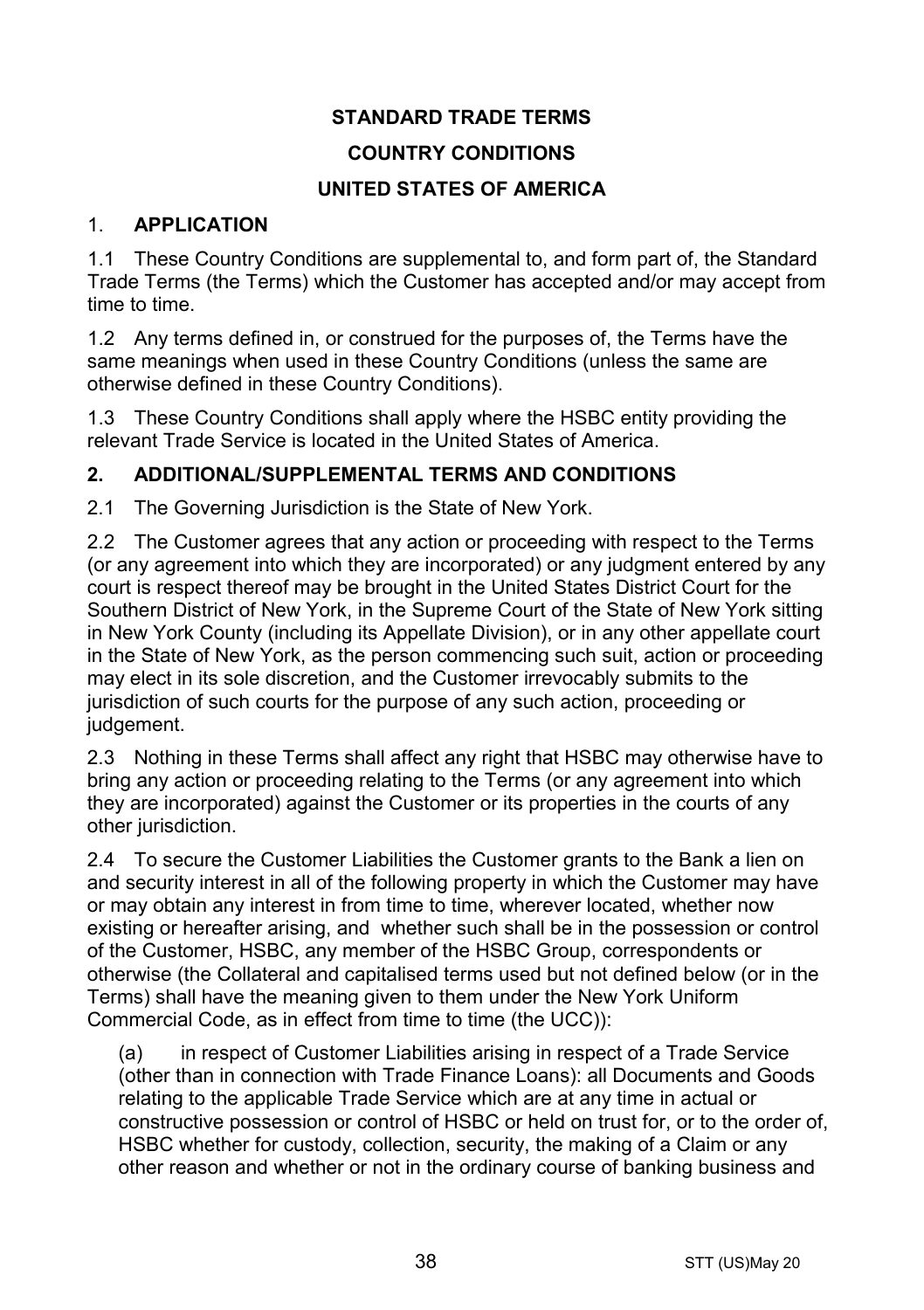whether in the Governing Jurisdiction or elsewhere; and all Proceeds of the foregoing; and

(b) in respect of Customer Liabilities arising in connection with Trade Finance Loans: Accounts; Chattel Paper; Commercial Tort Claims specified by the Grantor from time to time; Documents; General Intangibles; Goods; Instruments; Investment Property; Letter-of-Credit Rights and Letters of Credit; all books, records, writings, databases, information and other property relating to, used or useful in connection with, evidencing, embodying, incorporating or referring to, any of the foregoing in this Section; all Proceeds of the foregoing and, to the extent not otherwise included, (A) all payments under insurance (whether or not the Bank is the loss payee thereof) and (B) all tort claims; and all other property and rights of every kind and description and interests therein.

2.5 To the extent the Customer does not have a perfected lien or security interest in such Collateral, at HSBC's request, the Customer shall use its best efforts to perfect such a lien and security interest and shall otherwise assist HSBC in perfecting the lien and security interest contemplated by these Terms.

2.6 As further security for the Customer Liabilities, the Customer pledges and grants to HSBC a security interest in all deposits (general or special, time or demand, provisional or final), including the Customer's bank accounts (the Deposits) at any time held and assigns to HSBC together with all of the Customer's claims in respect of all transactions underlying each Trade Service. This lien against Deposits and claims shall remain in effect until the HSBC's liability under all Trade Services is extinguished and all of the Customer Liabilities are paid and fully satisfied.

2.7 HSBC is authorised to file financing statements, with or without notice to or consent of the Customer, to perfect the security interests granted under these Terms (or any agreement into which they are incorporated). The Customer will, at its own expense upon request from time to time, sign any other instrument or document and take any other action as HSBC may require to perfect the security interests in favour of HSBC. If any Collateral is released to or upon the Customer's order, the Customer will sign and deliver to HSBC on demand a trust receipt or other security agreement satisfactory to HSBC for the Collateral. Upon request, the Customer will cause HSBC to be named as additional insured or loss payee under any insurance covering the Collateral.

2.8 Following the occurrence of any of the events or circumstances described in Clause 11.7 of the Terms, HSBC:

(a) is authorised, at its option at any time and with or without notice, to transfer or register in its own name or the name of its nominees all or part of the Collateral;

(b) shall be deemed to have exercised reasonable care with respect to the Collateral if the Collateral is accorded treatment comparable to that which HSBC gives to other property of similar type;

(c) shall not be obligated to enforce or preserve its rights or the Customer's rights against any party or otherwise with respect to any Collateral; and

(d) shall also have the benefit of all rights afforded to a secured party under the UCC.